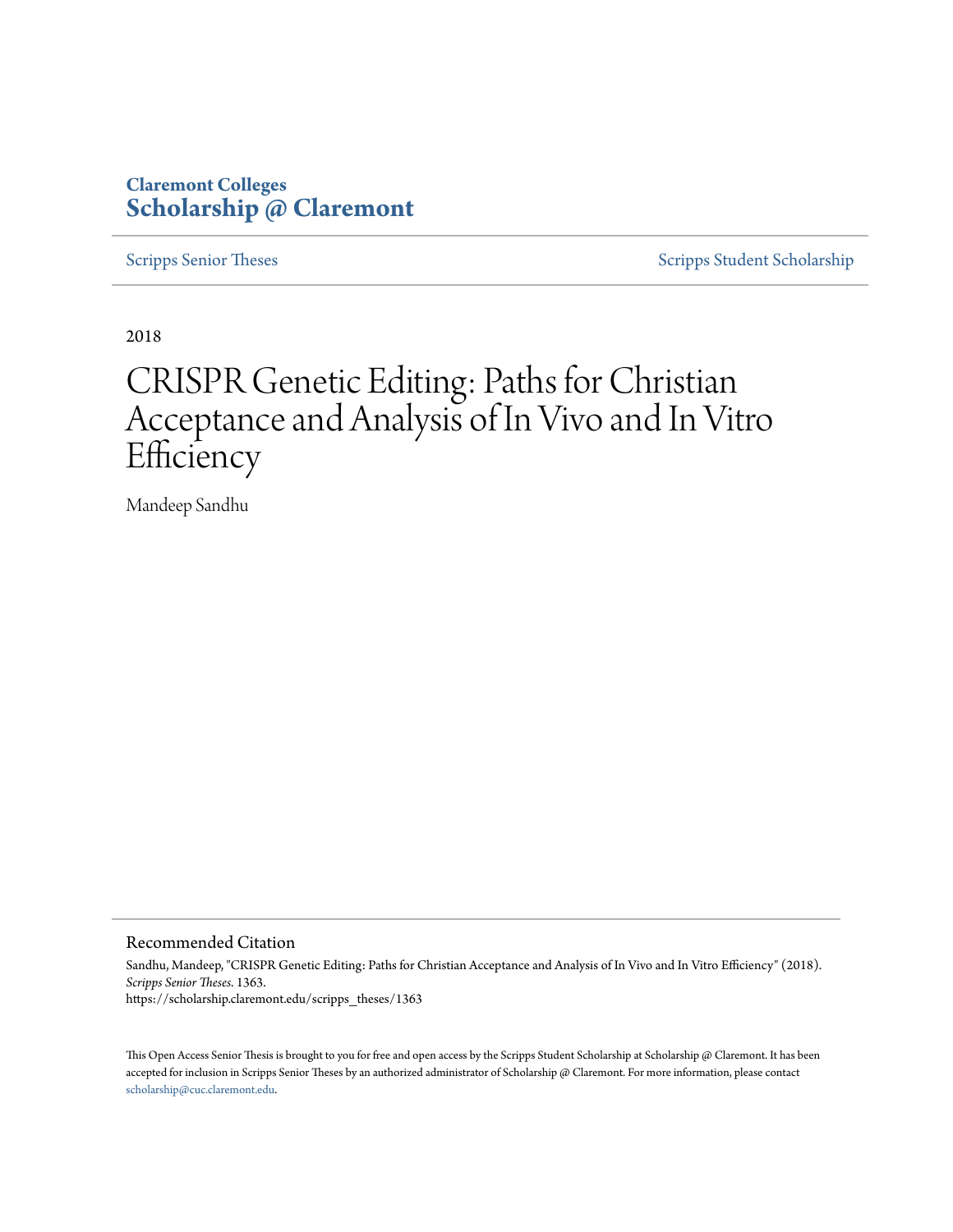# **CRISPR Genetic Editing:**

# **Paths for Christian Acceptance and Analysis of** *In Vivo* **and** *In Vitro* **Efficiency**

Mandeep Kaur Sandhu

Readers. Erin Runions Kyle Jay

A thesis submitted in partial fulfillment of the Bachelor of Arts dual degree in Biology and Religious Studies Scripps College Spring 2018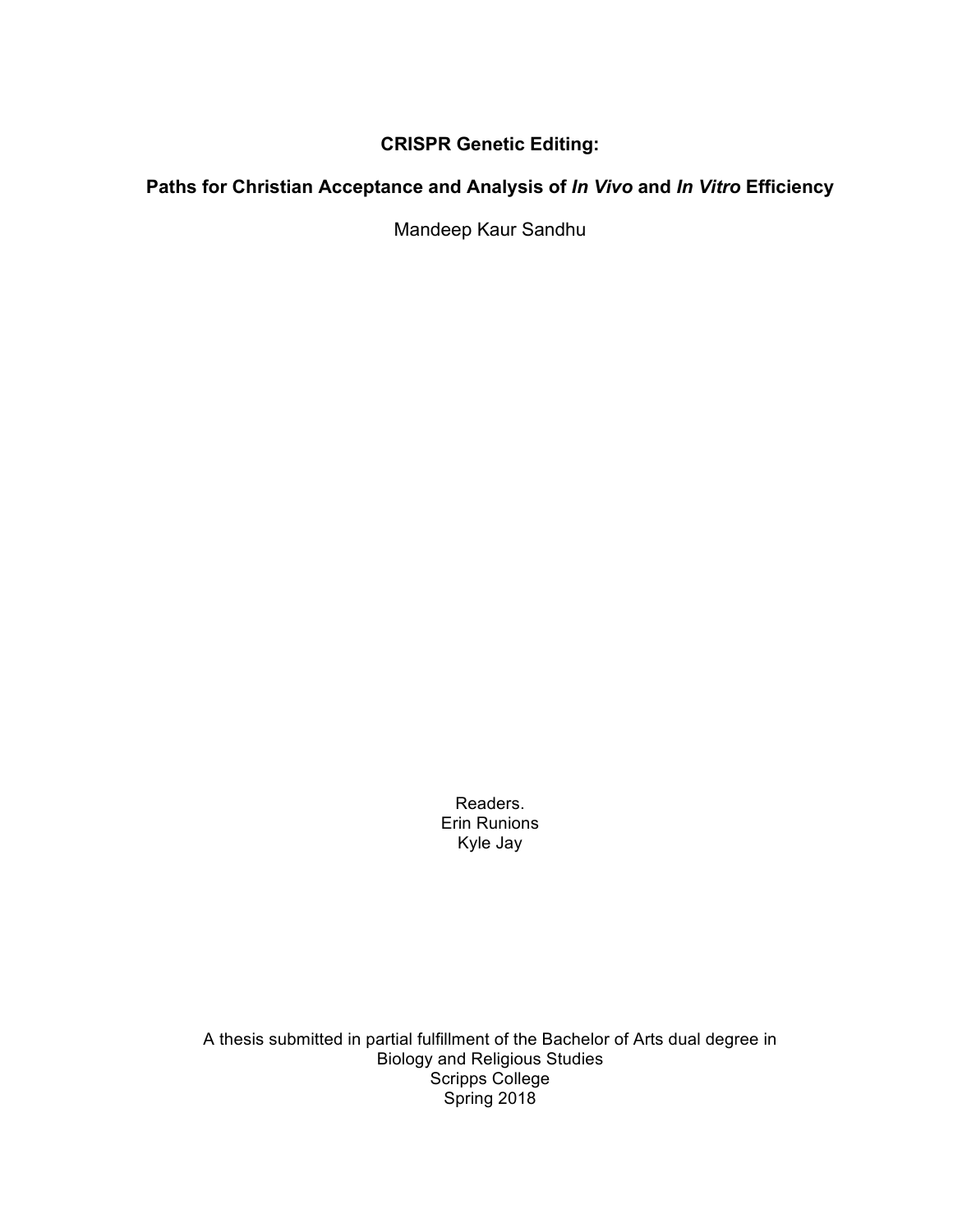# **ACKNOWLEDGMENTS**

I would like to thank both of my readers, Erin Runions and Kyle Jay. Professor Runions, you have consistently challenged me to pursue a truly intersectional research and further develop my arguments. Professor Jay, your invaluable guidance and knowledge was instrumental to me finding a scientific research path that truly incorporated my religious studies research.

I also acknowledge both Andrew Jacobs and Jennifer Armstrong for their years of guidance and helping me chose to major in Religious Studies and Biology.

Finally, I would like to thank my parents, Rohni and Kuldip Sandhu, for their continued support and confidence in my academic endeavors.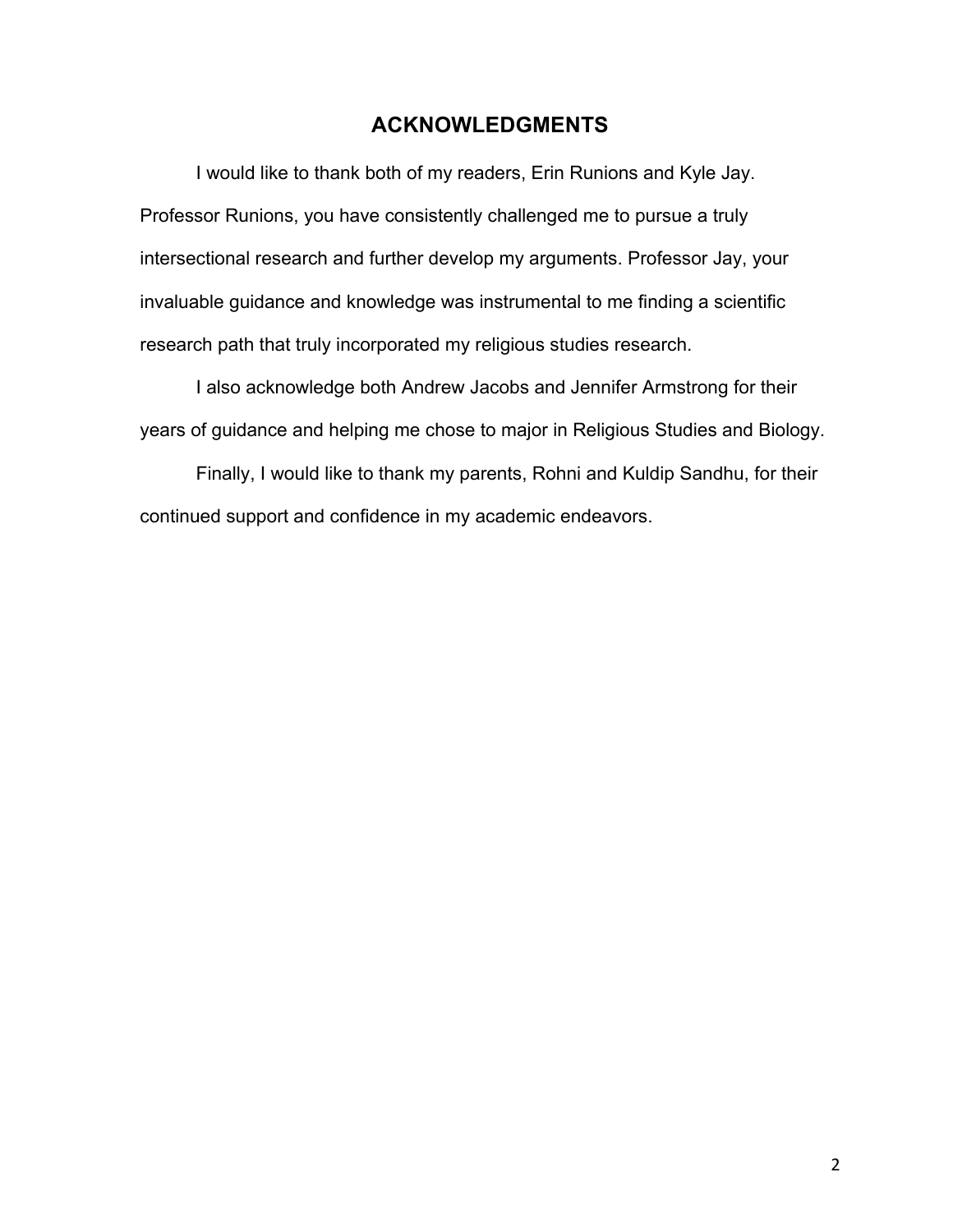# **TABLE OF CONTENTS**

| Chapter One. Christian Stances on Genetic Editing: Resistance and Openness.8 |
|------------------------------------------------------------------------------|
|                                                                              |
|                                                                              |
|                                                                              |
|                                                                              |
|                                                                              |
|                                                                              |
| Chapter Two. Fruitful Genetic Editing Research Paths31                       |
|                                                                              |
|                                                                              |
|                                                                              |
|                                                                              |
|                                                                              |
| Chapter Three. An Analysis of In Vivo and In Vitro CRISPR-Cas9 Efficiency48  |
|                                                                              |
|                                                                              |
|                                                                              |
|                                                                              |
|                                                                              |
|                                                                              |
|                                                                              |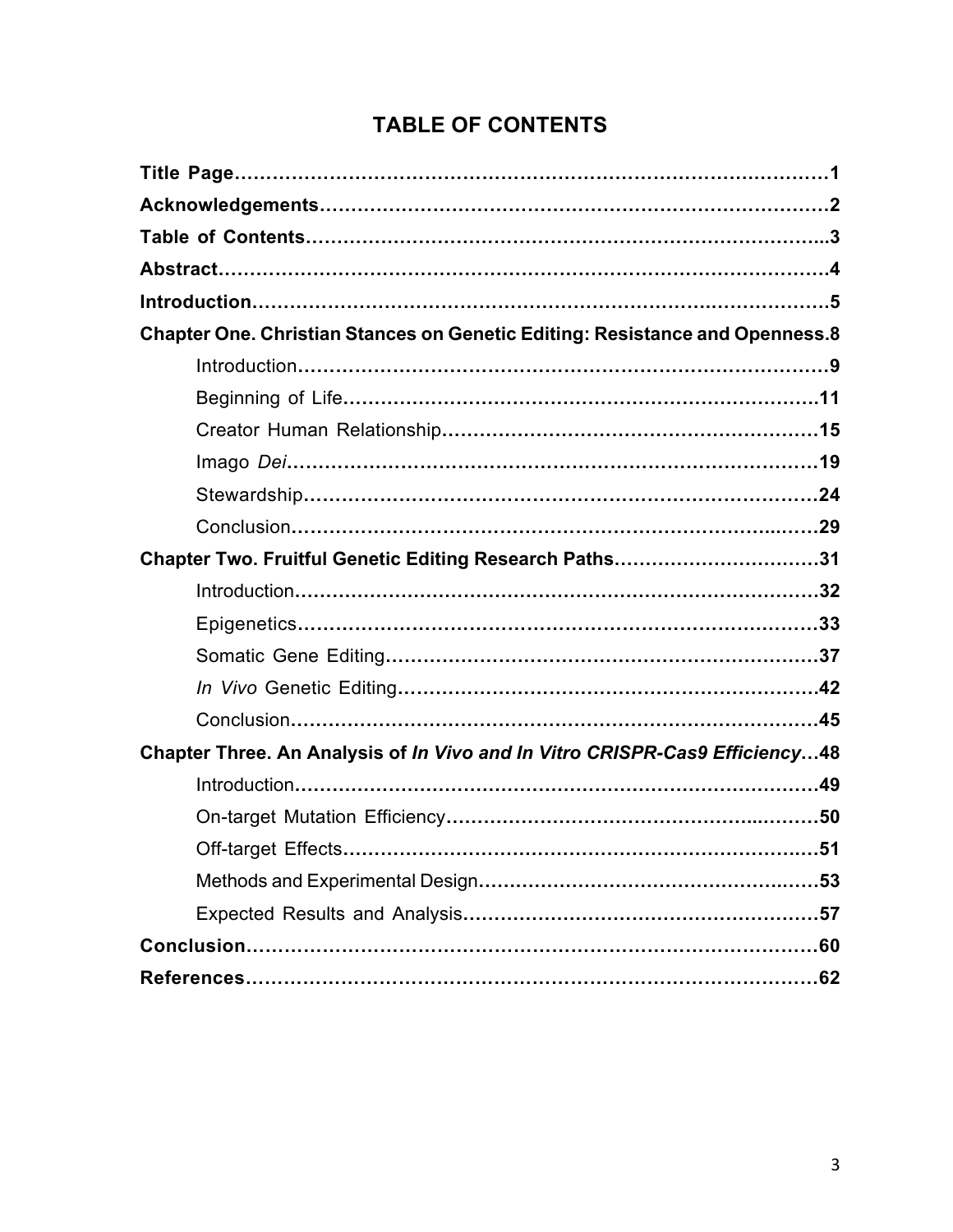### **ABSTRACT**

With advancements in CRISPR-cas9 broadening the potential paths for clinical usage of genetic editing, conversations about genetic editing have grown to outside simply scientific communities and into mainstream conversations. This study focuses specifically on Christian discourse of genetic editing and locates four major tensions for many Christians when they think about genetic editing: beginning of life, Creator-human relationship, imago Dei, and stewardship. With these major concerns in mind, I identify epigenetics, somatic cell genetic editing, and *in vivo* genetic editing research as important research paths to pursue as they can potentially produce techniques that more Christian individuals would feel comfortable using. I pursue one of these paths and conclude with an experimental proposal for an analysis of *in vivo* and *in vitro* CIRSPR-Cas9 efficiency in regards to on- and off-target rates.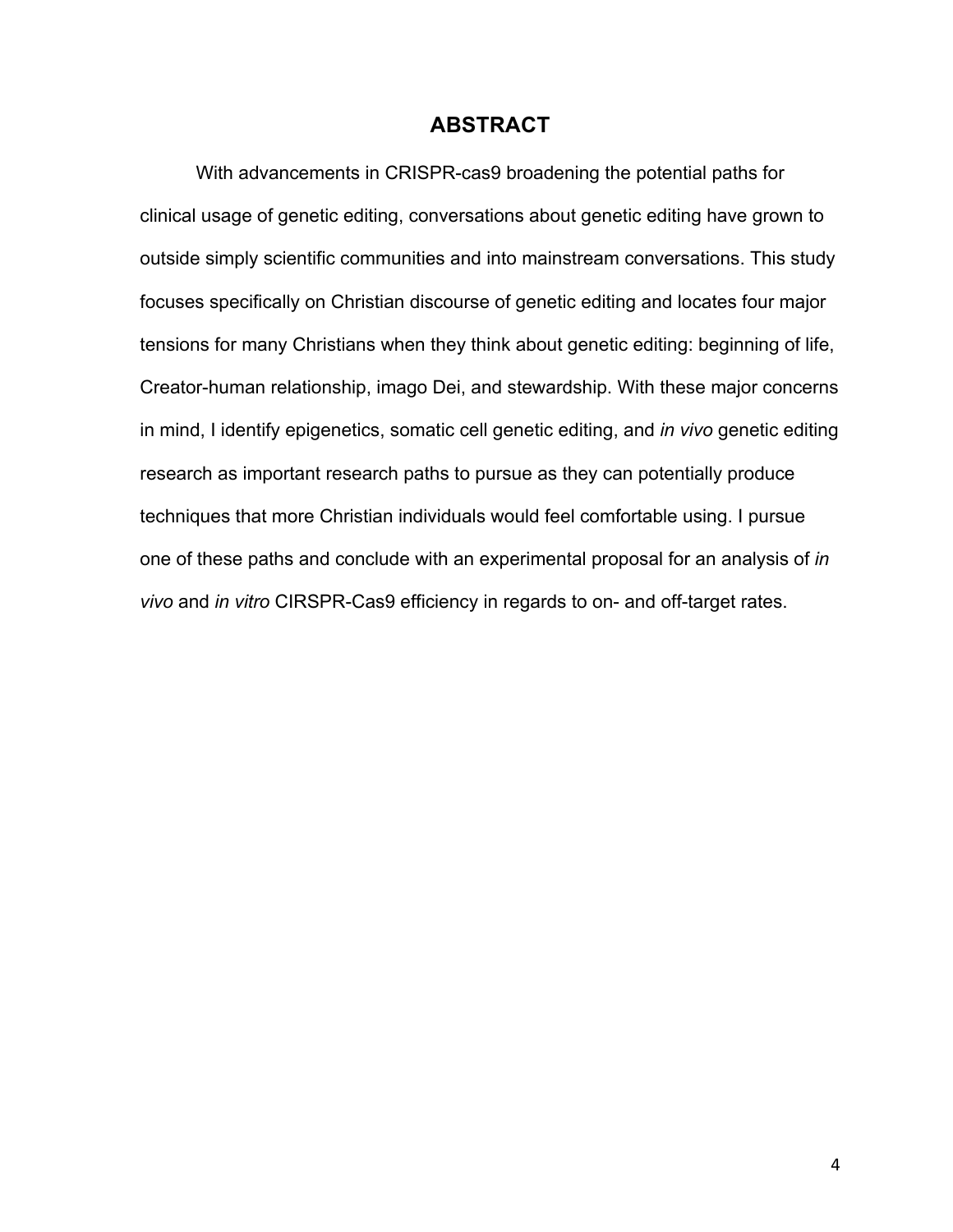### **INTRODUCTION**

Not only is genetic editing and its rapid advancements a topic within the scientific community, it has been incorporated into mainstream conversations. Specifically, the discovery of and recent enhancements of the genetic editing technique, CRISPR-cas9, has made genetic editing more feasible and efficient. This method looks for a target sequence of DNA, using a complementary single-stranded guide RNA. The complex then creates a double stranded break at the target location and enables DNA repair off of an introduced donor DNA to replace the target sequence with a preferred mutation. This technique is scientifically exciting because of its versatility and facile targeting of a multitude of sequences. This advancement has shown that genetic editing could feasibly be utilized as a clinical treatment. This future possibility has sparked numerous discussion on whether or not we should be genetically editing in the first place.

Individuals base their opinions on a variety of sources, but one major source that informs opinions on this moral decision is religion. Genetic editing can only be helpful if it is acceptable and therefore applicable to possible users. PEW conducted a study on the potential usage of gene-editing amongst different categories of the American public (Street, NW, Washington, & Inquiries, 2013). An analysis of this data has shown that highly religious Americans are "much more likely than those who are less religious to say they would not want to use gene-editing technology in their families"(Funk, Kennedy, & Sciupac, 2016). This is important as it highlights the patterns and trends within public attitudes about gene-editing and confirms the notion that current genetic technologies are not accessible to religious communities.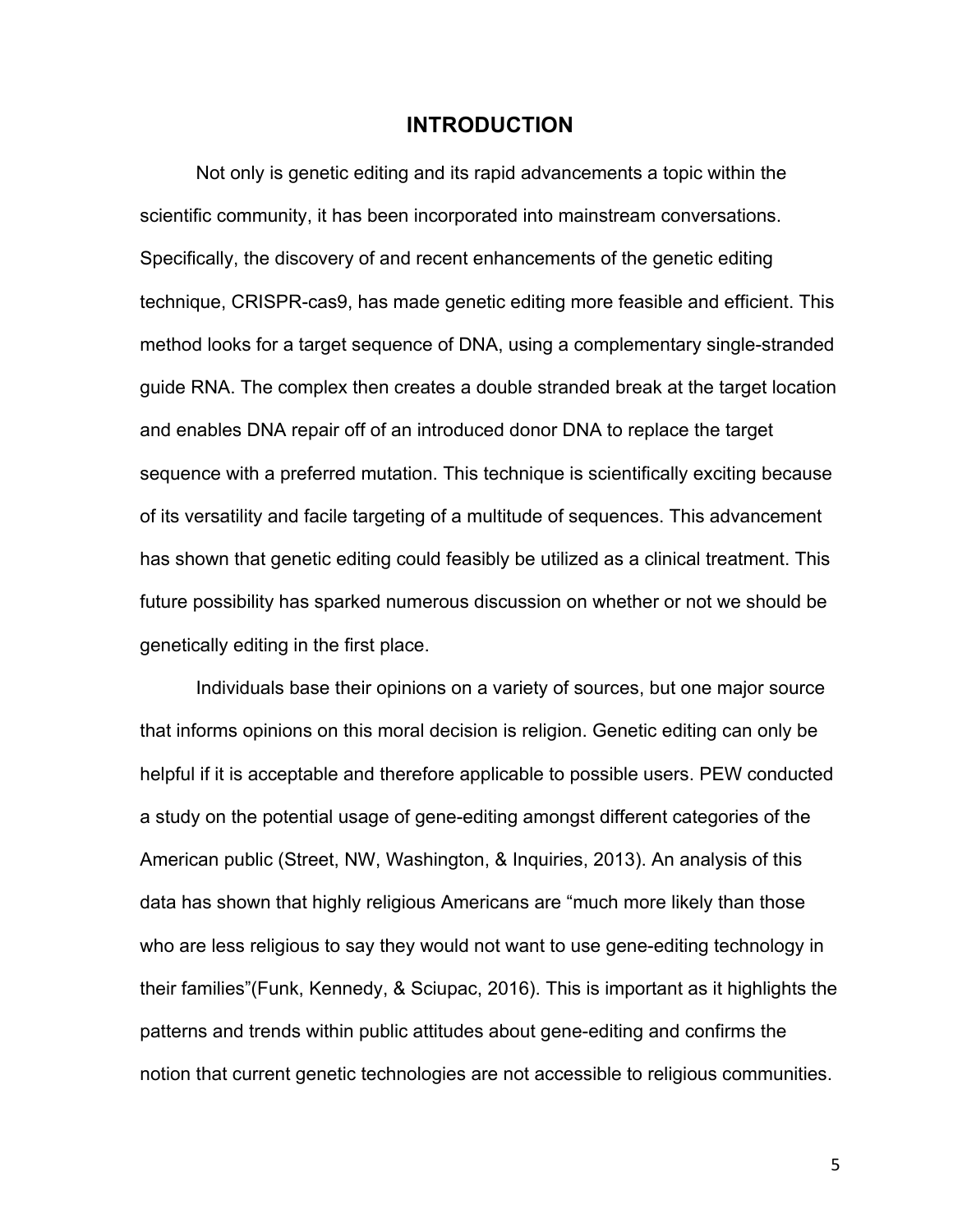Since religion can be a major contributor to a person's evaluation of genetic editing, if clinical benefits and care are to be extended, there is a need to develop techniques with which individuals can potentially agree. In addition, scholars have discussed the need for more conversation about genetics within faith communities as an attempt to answer any clarifying questions and produce a more transparent relationship between the two communities (Joseph, 2016). This project builds upon this plea for more well-informed conversations about genetics within religious communities, by going further and working on how the scientific community can also benefit by information about religious communities and not just the other way around.

This thesis will look specifically at the more conservative Christian discourse on genetic editing and possible paths for genetic editing research that would be more accepted by Christian communities. The general understanding of the Christian stance on genetic editing is that the Christian tradition simply does not approve it. However, this generalization fails to account for the complexity of Christian concerns and the opportunity for potential acceptance within the tradition. In order to deduce potential acceptable paths of genetic editing, I identify four "tension zones" (beginning of life, Creator-human relationship, imago *Dei*, and stewardship) within the Christian discourse. These tension zones are areas within the discourse that are both important concerns within the Christian community, but also house contradictions and potential avenues for acceptance of genetic editing. I argue within those four tension zones, the Christian stewardship concern of harm and the need for the conjugal act in the creation of new life are specific areas that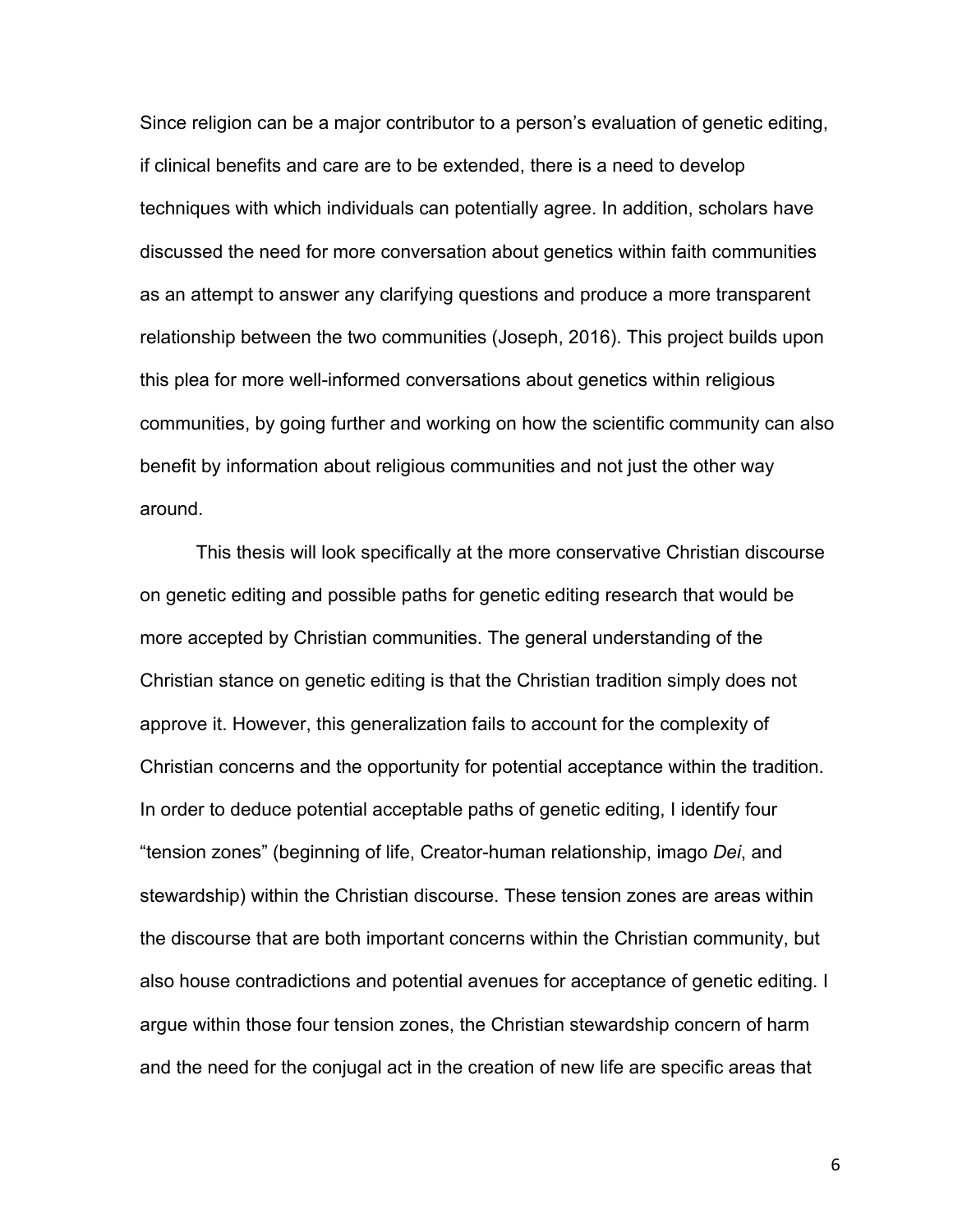should be taken into consideration in order to find Christian-acceptable genetic editing research paths: epigenetics, somatic gene therapy, and *in vivo* genetic editing. In culmination, I propose an analysis of *in vivo* and *in vitro* CRISPR-Cas9 efficiency in regards to on- and off-target rates; on-target rates measure the amount of correct mutations of the intended gene sites, while off-target rates measure the amount of mutations of unintended gene sites. A reduction of off-target effects could potentially make a genetic editing method more clinically viable, as the potential "harm" or risk associated with the technique would be lower.

This is a dual religious studies and biology thesis and incorporates both fields of study to form a comprehensive analysis of Christian discourse of genetic editing and its relevancy to the scientific study. A greater goal of this thesis is to motivate the scientific field to consider the concerns of the potential users of their techniques and thus, produce more acceptable and comfortable clinical methods and therapies. This then has the potential to greatly increase the accessibility of clinical genetic editing, in terms of whether or not individuals will feel comfortable with their genetic editing techniques and consider it a viable option. I hope to show the benefits of this interdisciplinary approach and spark more discussions between the scientific and religious communities, that normally tend to be separate.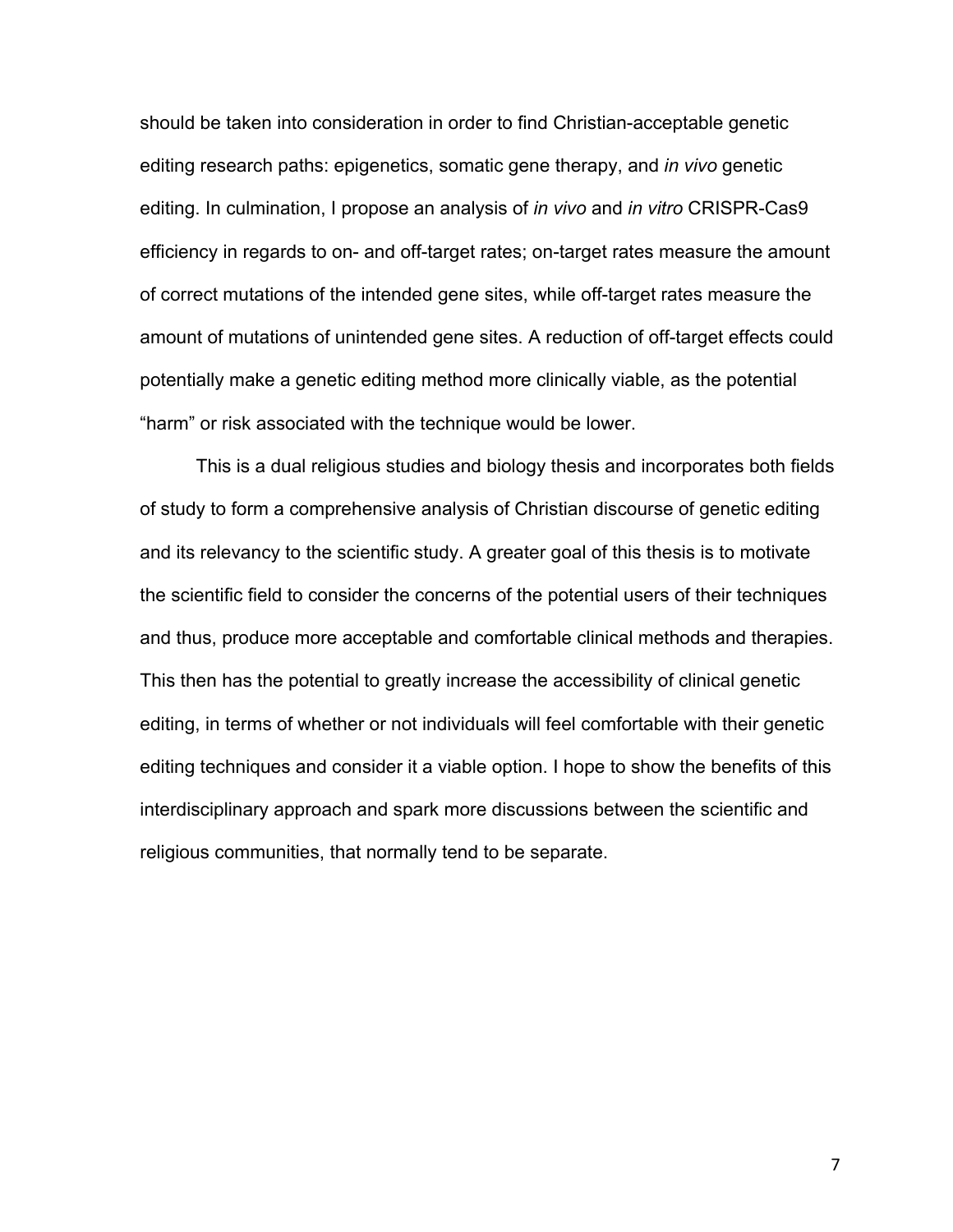# **CHAPTER ONE.**

# **CHRISTIAN STANCES ON GENETIC EDITING:**

# **RESISTANCE AND OPENNESS**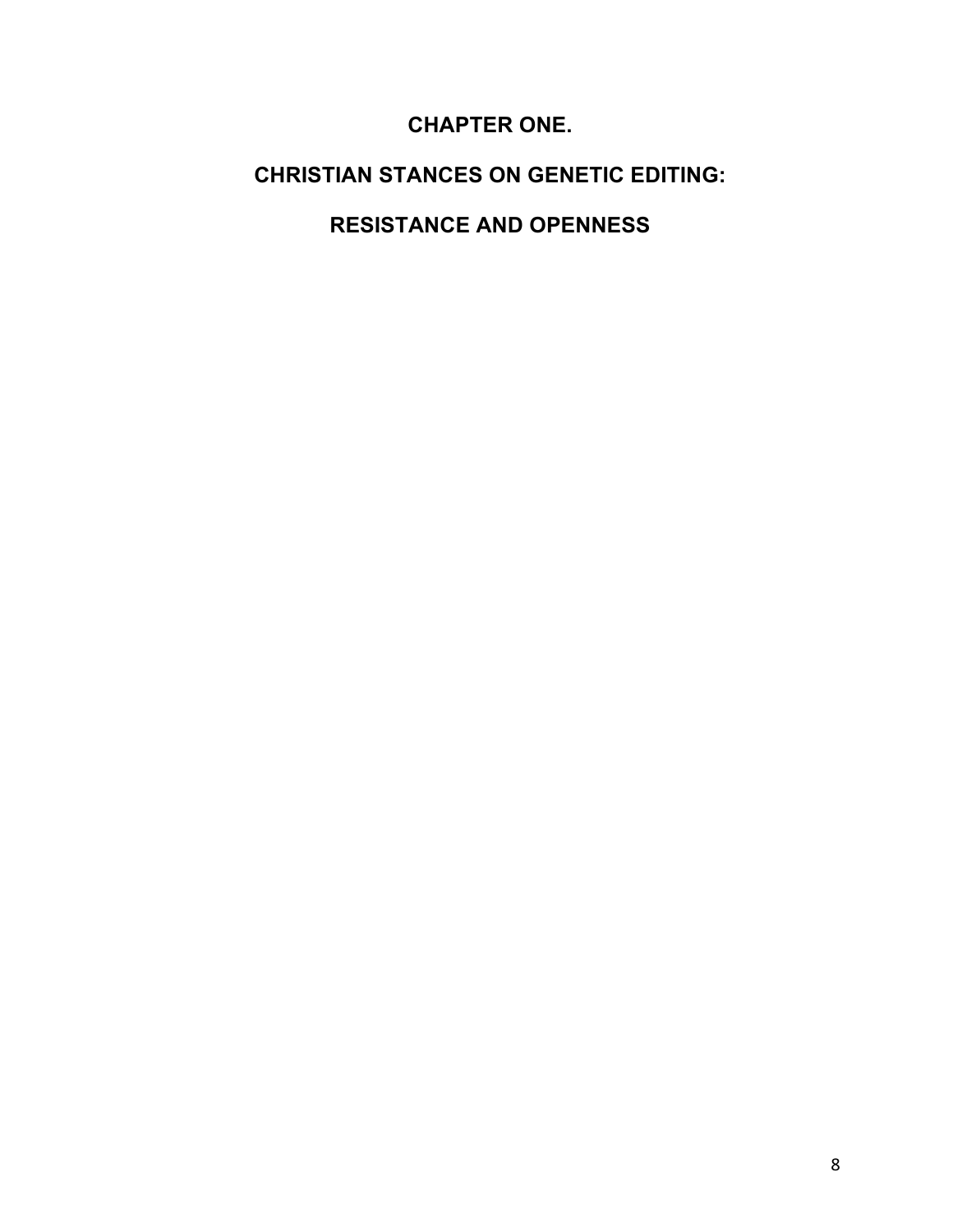### *Introduction*

Sitting in the waiting rooms of obstetrics and gynecology medical facilities are countless individuals who are not only thinking about Pap smears, STI testing, fertility, pregnancy and birth control, but today have to think about questions regarding genetic testing and editing. With the rapid development of genetic technologies such as CRISPR-Cas9 genome editing, the genetic editing of embryos is more realistic than ever before. These questions about genetic editing exist not only at OBGYN offices, but also in segments of life that pertain to one's own life instead of future children. Genetic technology research ranges from the genetic editing of eggs and sperm to discovering the intricacies of cancer through genetic events (Sánchez-Rivera et al., 2014, p. 428).

The common misunderstanding of the Christian stance on genetic engineering is that the tradition simply does not agree with it; however, this quick assumption ignores the distinct complexities within Christian dialogue surrounding genetics and the possibilities for developing more acceptable forms of genetic engineering. Although there are similar Christian concepts used in arguments for and against genetic editing, the way they are used can contradict each other. These contradictions present within the discourse highlight tension zones within the Christian tradition which contain particularly complex or contradictory understandings. These zones can be utilized by scholars when developing novel avenues of future genetic research, as there are multiple Christian interpretations to possibly align with.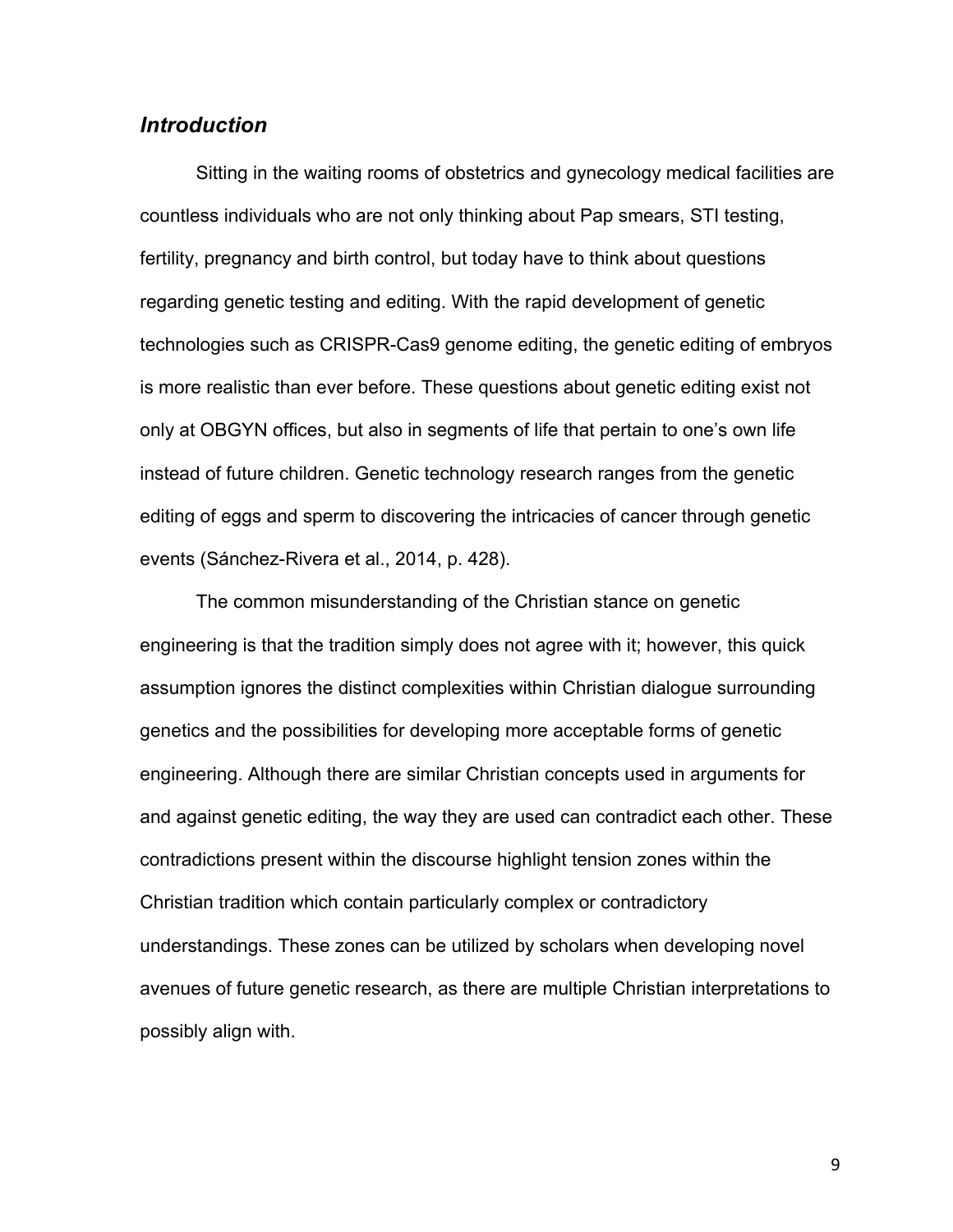I argue that the Christian discourse of genetic editing is rooted in four major concepts (the beginning of life, Creator-human relationship, *imago Dei,* and stewardship) and that although these concepts inform individual arguments, the defining factor between support and rejection is the perception of genetic editing in relation to harm; support of genetic editing is grounded in the categorization of genetic editing as a reduction of harm, while rejection is due to the categorization of it as inflicting harm. Two major concepts utilized by Christian arguments against genetic editing are the beginning of life and the Creator-human relationship. However amongst these, each argument has a uniquely nuanced understanding of the Christian concept. While still being informed by the Christian understanding of the beginning of life and Creator-human relationship, some arguments that support and reject genetic editing incorporate the concepts of *imago Dei* and stewardship. Although these two categories have arguments against genetic editing, here I also locate Christian support for genetic editing, which is a product of understanding genetic editing as reducing harm in some way rather than inflicting harm

Because of the notion that the Christianity and genetic editing occupy completely separate spaces, there is a significant lack of communication between religious and scientific communities. This has led to misinformed preconceptions regarding both the mechanisms and opinions of genetic editing. Thus, genetic editing research has evolved in heavy isolation from religious communities, producing genetic technologies that are scientifically intuitive but not as widely accepted by the religious public. Genetic editing research is only beneficial if it can actually help people, which can only happen if the techniques are accessible to a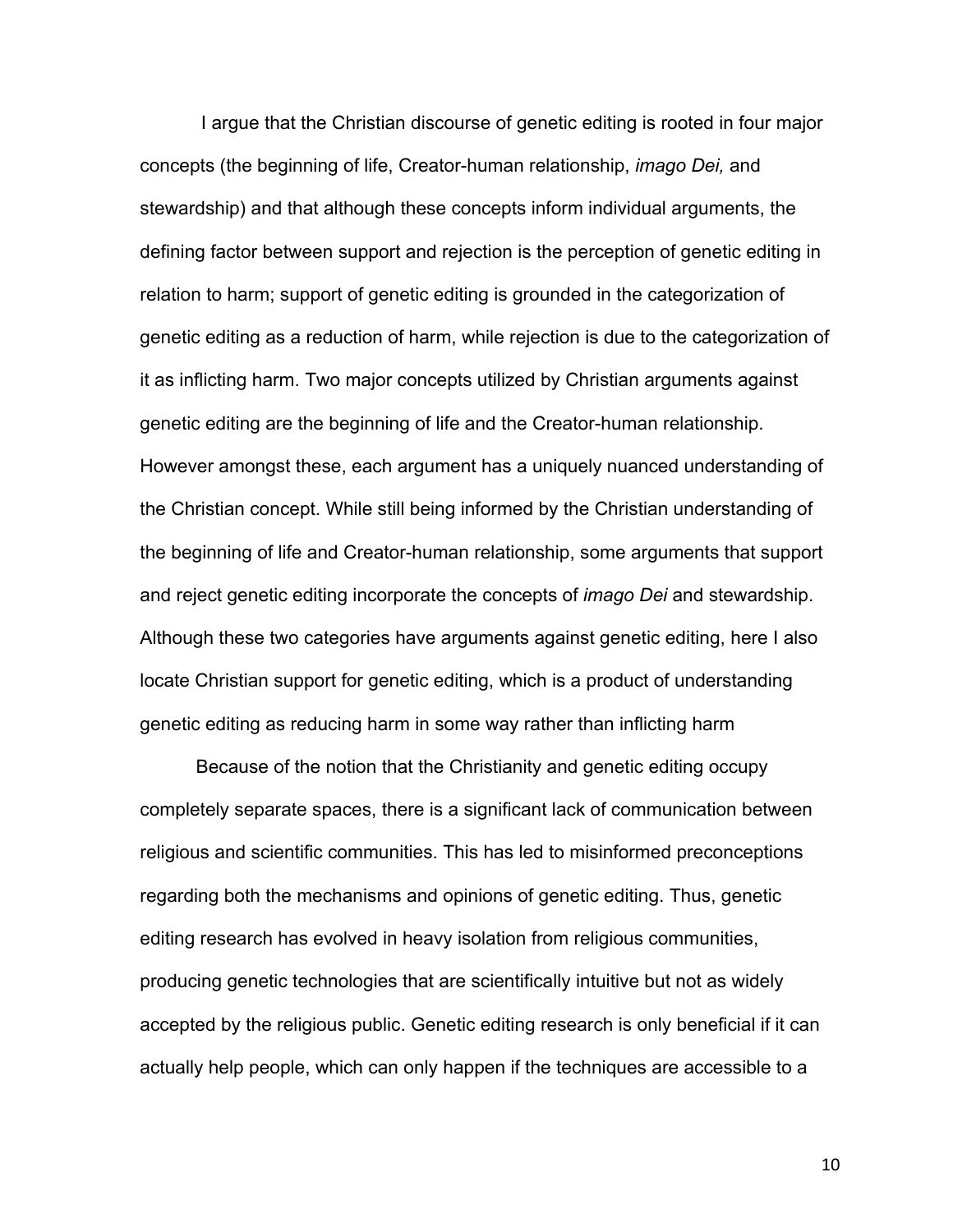broad patient spectrum. This chapter's work in identifying individual Christian arguments about genetic editing, locating the tension zones, and highlighting the defining harm factor between rejection and support of genetic editing, is important as it starts the journey towards producing genetic technologies that can possibly be more accepted by a religious public.

Thus in this chapter, I present individual Christian arguments for and against genetic editing. As mentioned, arguments about genetic editing make use of four major Christian tension zones: beginning of life, Creator-human relationship, *imago Dei*, and stewardship. The use of these concepts creates tension whereby the arguments utilize a general concept in contradictory or different ways. In what follows, the individual arguments are presented under the tension zone in which they fall. Their rejection or support of genetic editing is explained based on whether genetic editing is categorized as reducing or inflicting harm.

### *Beginning of Life*

Within the medical field there is a very present debate on what stage life begins: *Is a zygote a bundle of cells or a unique life? Can a fetus or embryo be alive if it is not self-sustaining?* Although this is a debated topic amongst medical professions, the conservative Christian understanding of the beginning of life is rather concrete: at the moment of conception. In its ethics statement, the Christian Medical & Dental Association writes that "the Bible states that human life begins at the absolute beginning or inception using the term 'conception'"; and in order to clarify any confusion about the moment of conception, situates it as "the point of fertilization". (Christian Medical & Dental Associations, 2006, p. 14). This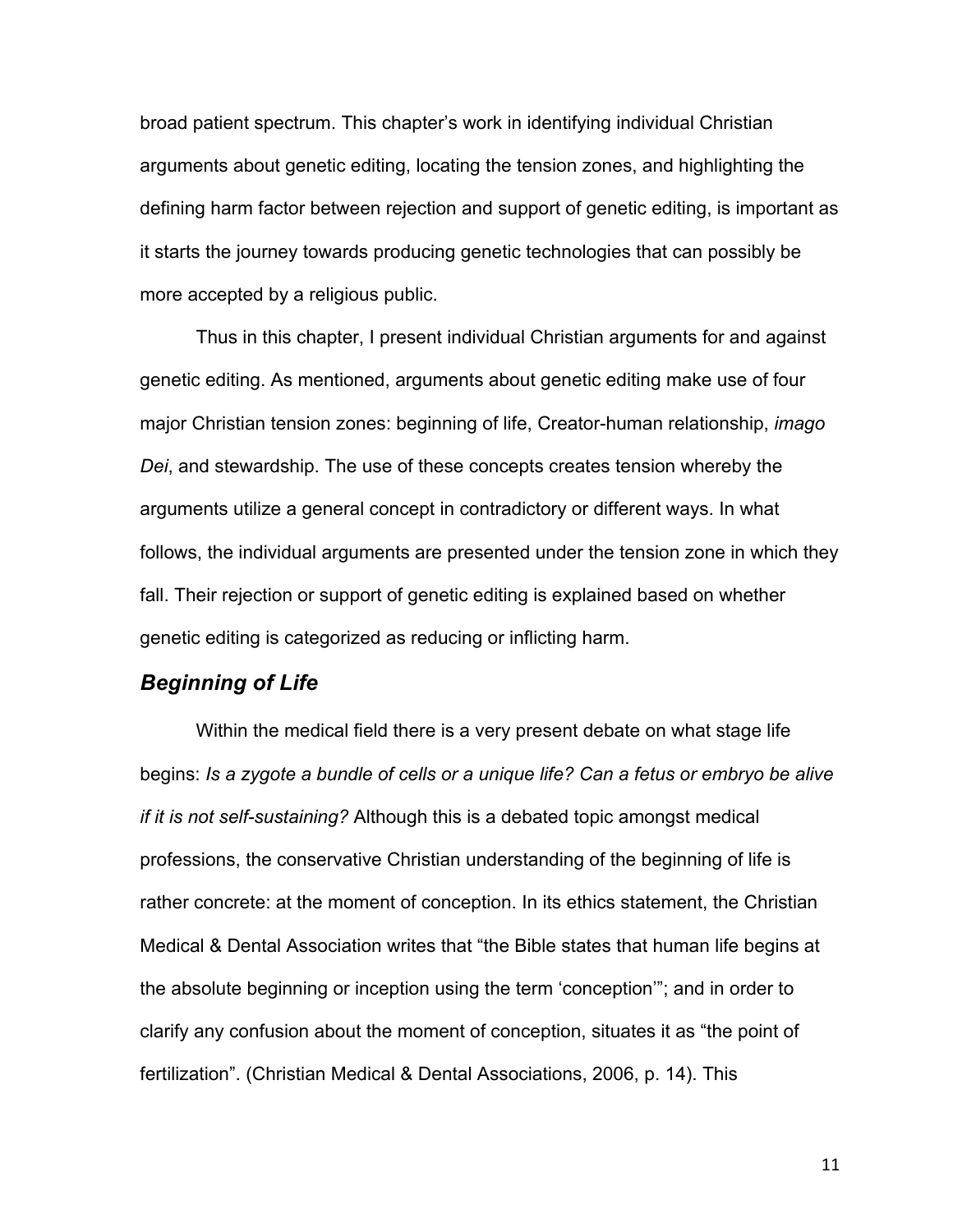understanding is also at the root of the Catholic Church's teachings on the care of human life, instructing a "protection of life in all its stages, from the first moment of conception until natural death" (Benagiano & Mori, 2007, p. 162). The Christian understanding of the beginning of life is specifically relevant to the topic of genetic editing, as it informs the majority of Christian arguments rejecting and supporting genetic editing. This section will analyze how two arguments utilize the Christian beginning of life as the primary reasoning for the rejection of genetic editing.

Within the Christian discourse of genetic editing, arguments against the use of embryo-derived stem cells within genetics research heavily draw upon the understanding that life begins at conception. Stem cells are a unique type of cell that can "reproduce themselves, and can also generate daughter cells that become differentiated cells" (Slack, 2012, p. 3). These differentiated cells then come to form specified units of cells that develop into different parts of the body. Stem cells are particularly useful within genetics as they provide a "self-renewing population of cells and thus may reduce or eliminate the need for repeated administrations of the gene therapy" (U.S. Department of Health & Human Services, 2001). If a gene is modified within a stem cell, the subsequent cells and body units that are derived from that initial cell will also carry that modification; this mechanism is the basis of the administrative and research benefit of stem cells in genetics. There are two major categories of stem cells: adult and embryonic. Although stem cells can be derived from both sources, there are two major benefits of using embryonic stem cells: they are easier to extract and culture; and they are able to differentiate into a more a variety of cell types. One major Christian argument against stem cell usage within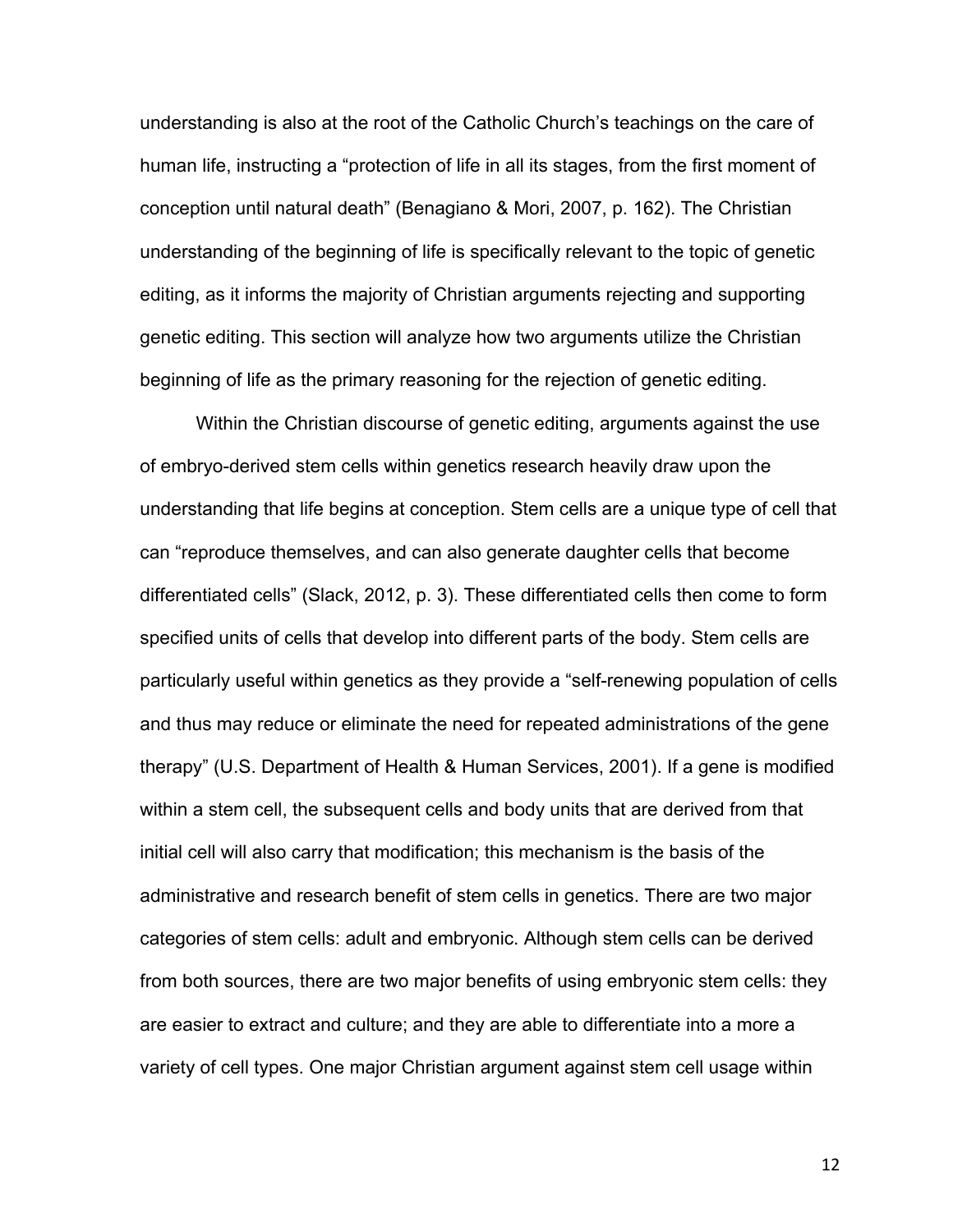research is that it would entail the "death" of a fetus or embryo; this argument fails to incorporate adult-stem cells that are not embryo-derived. Rooted in the Christian notion of the beginning of life, the U.S. Conference of Catholic Bishops states that "every living member of the human species, including the human embryo, must be treated with the respect due to a human person" (U.S. Conference of Catholic Bishops, 2004). Under this model, any use of stem cells "wraps the user in a state of complicit guilt, because the only way the stem cells could be used is at the earlier expense of an embryo or fetus" (Modell, 2007, p. 173). This rejection of genetic editing techniques due to its usage of stem cells is grounded in the specific Christian understanding of the beginning of life being at the moment of conception, which then categorizes an embryo as living and embryo-derived stem cell techniques as "killing" lives.

While still utilizing reasoning rooted in the Christian beliefs about the beginning of life, some arguments against genetic technologies include the conjugal act as a necessary precursor for the creation of life. According to the Vatican, the conjugal act is established by God and serves both as unitive for the married couple and procreative (Pope Benedict XVI, 2006). In a letter addressing scientific advancements, the Vatican International Theological Commissions writes that "if a technique is used that does not assist the conjugal act in attaining its goal, but replaces it, and the conception is then effected through the intervention of a third party, then the child does not originate from the conjugal act which is the authentic expression of the mutual gift of the parents" (Vatican International Theological Commission, 2004). Here, the Vatican is addressing a specific scientific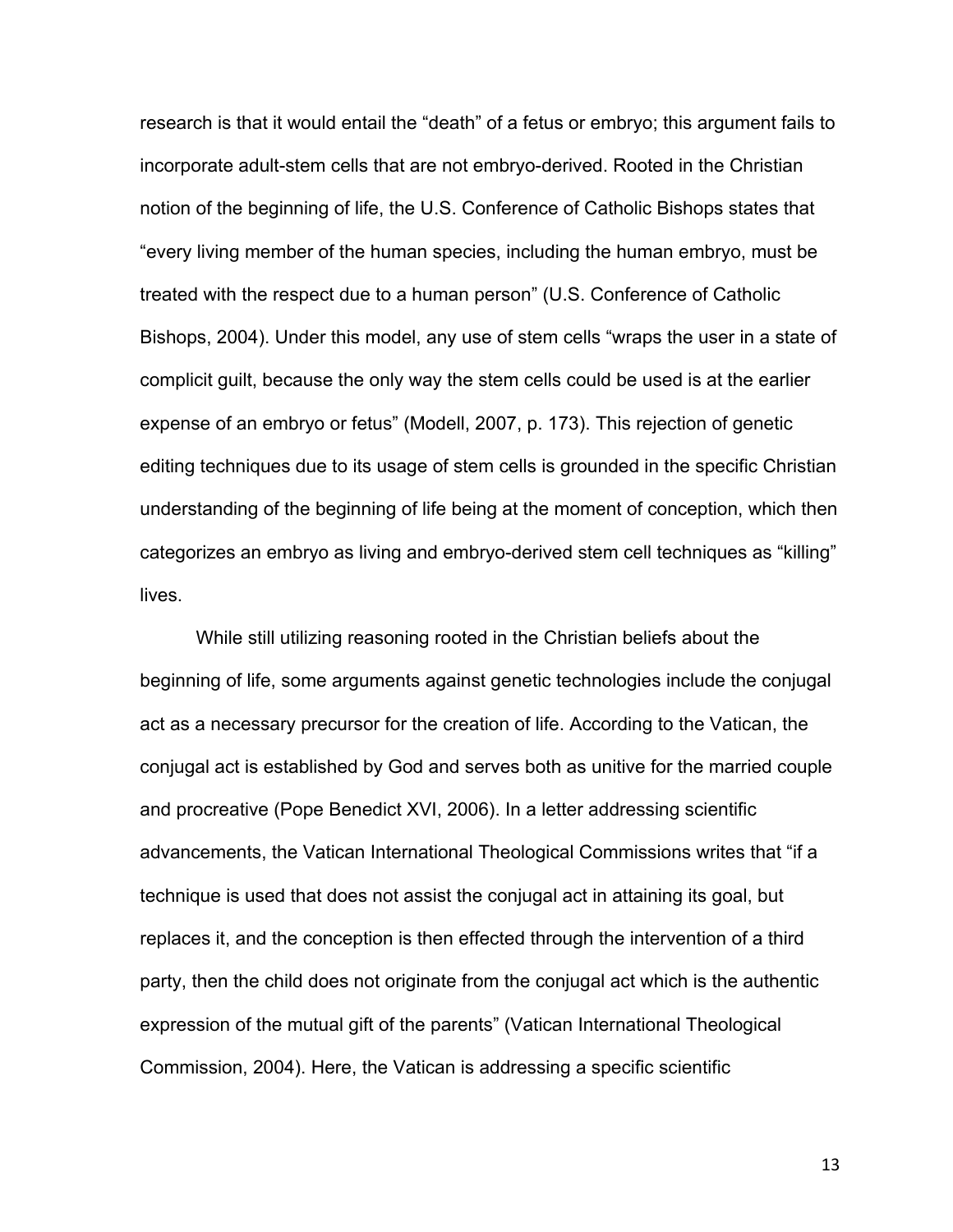advancement used within genetics, *in vitro* fertilization (IVF). IVF is clinically used as a reproductive technology that fertilizes a mature egg with sperm outside of the body and in a lab. This now fertilized egg is then implanted in the female's uterus in hopes of maturing into an embryo (Sher, Davis, & Stoess, 2005, p. 64). This technology is useful for genetic techniques as it can be used in order to easily modify the genes of the, sperm, egg, and fertilized egg. IVF is currently not compatible with Vatican's necessity of the conjugal act in the beginning of new life, as it circumvents any necessary physical sexual intercourse between the married couple. Thus, the Vatican frames one of its arguments against genetic editing in its usage of IVF and the creation of life without the God ordained conjugal act.

Within the Christian discussion of genetic editing, many religiously based arguments draw from the Christian understanding of the beginning of life at the moment of conception and induced by conjugal act; although these arguments are building upon the same general concept, they are calling into action different components of the beginning of life. This complexity in Christian reasoning allows for those within the tradition to align or disagree with any one of the many varieties within the discourse, while still overall holding a Christian stance on genetic editing. This complexity within elements of the Christian beginning of life still lead to a rejection of genetic editing, however. An understanding of these objections can be important for future genetics researchers to keep in mind as they research new genetic technologies and mechanisms.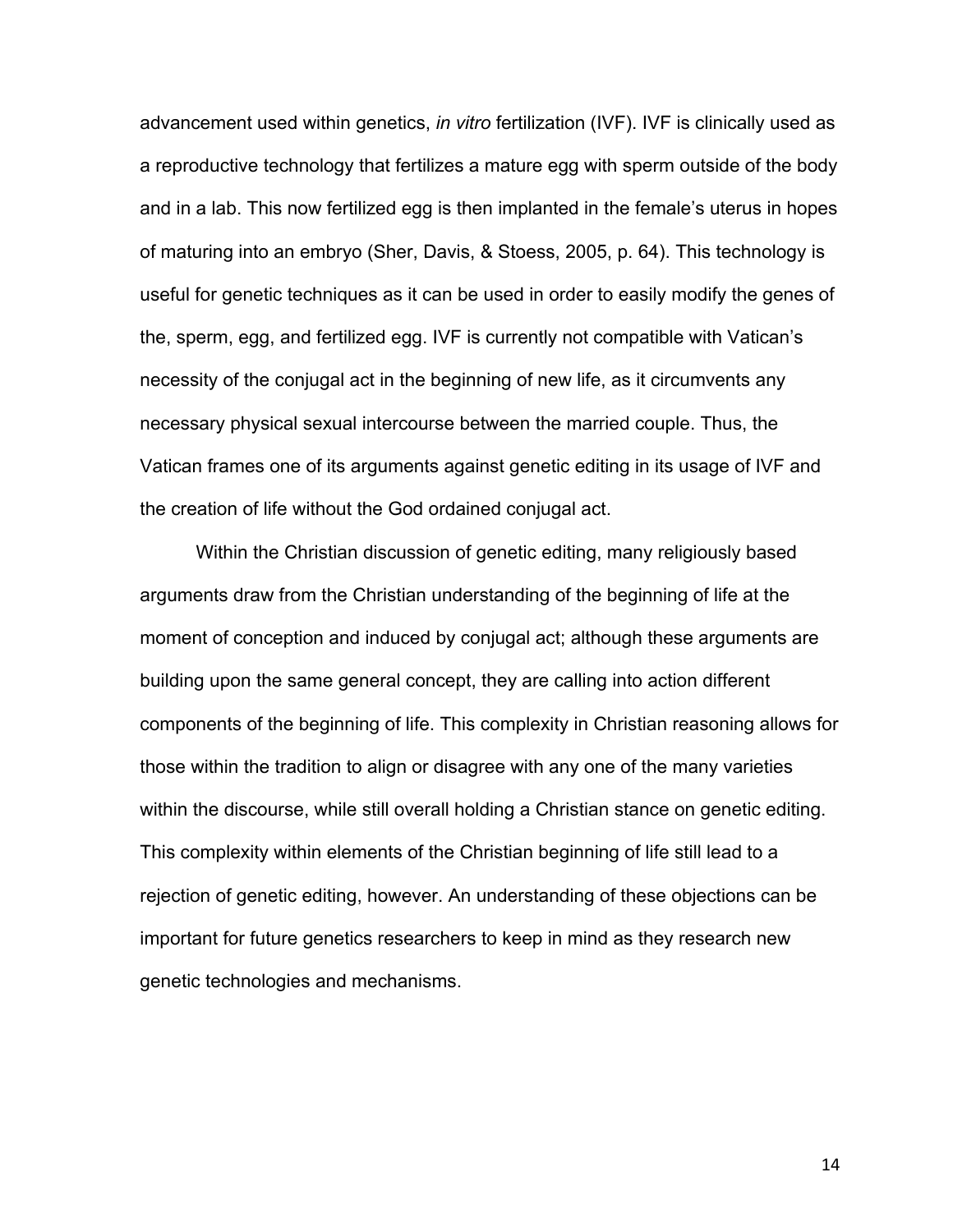# *Creator and Human Relationship*

The perception of what being a human entails can vary from community to community. The Christian understanding of the elements of being a human is deeply attached to the understanding of God. Within the Christian tradition and specifically in the two creation story accounts of the Bible, God is defined as the Creator and the rest is God's creation. In these accounts, the God's creations are never said to independently create any other creatures. This characteristic Creator-human relationship has a stark divide between the two and allows little to none movement between the two roles. This firm relationship is relevant to this study of genetic editing debates, as it can serve as a basis to guide individuals' judgements of genetic editing based on whether it is compatible with the human's role or if it tries to "play" Creator. In order to understand how the Christian Creator-human relationship is utilized within the discourse, two major arguments will be analyzed within this subsection: Agneta Sutton's and Mathias Beck's rejections of genetic editing.

One major argument that utilizes the Christian understanding of the Creatorhuman relationship is Sutton's rejection of the use of genetic germline editing. Germline cells, such as eggs or sperm, are those cells whose genes are heritable and transmitted to an offspring. On the other hand, somatic cells are not heritable cells and can be found in the other various other parts of the body. Thus, germline genetic editing affects the future progeny. In her argument, Sutton addresses parents as her audience and urges them to reject germline genetic editing, as it both oversteps the Christian human role and fails to respect children as a gift from God. Sutton's understanding of the Christian hierarchical relationship is that humans do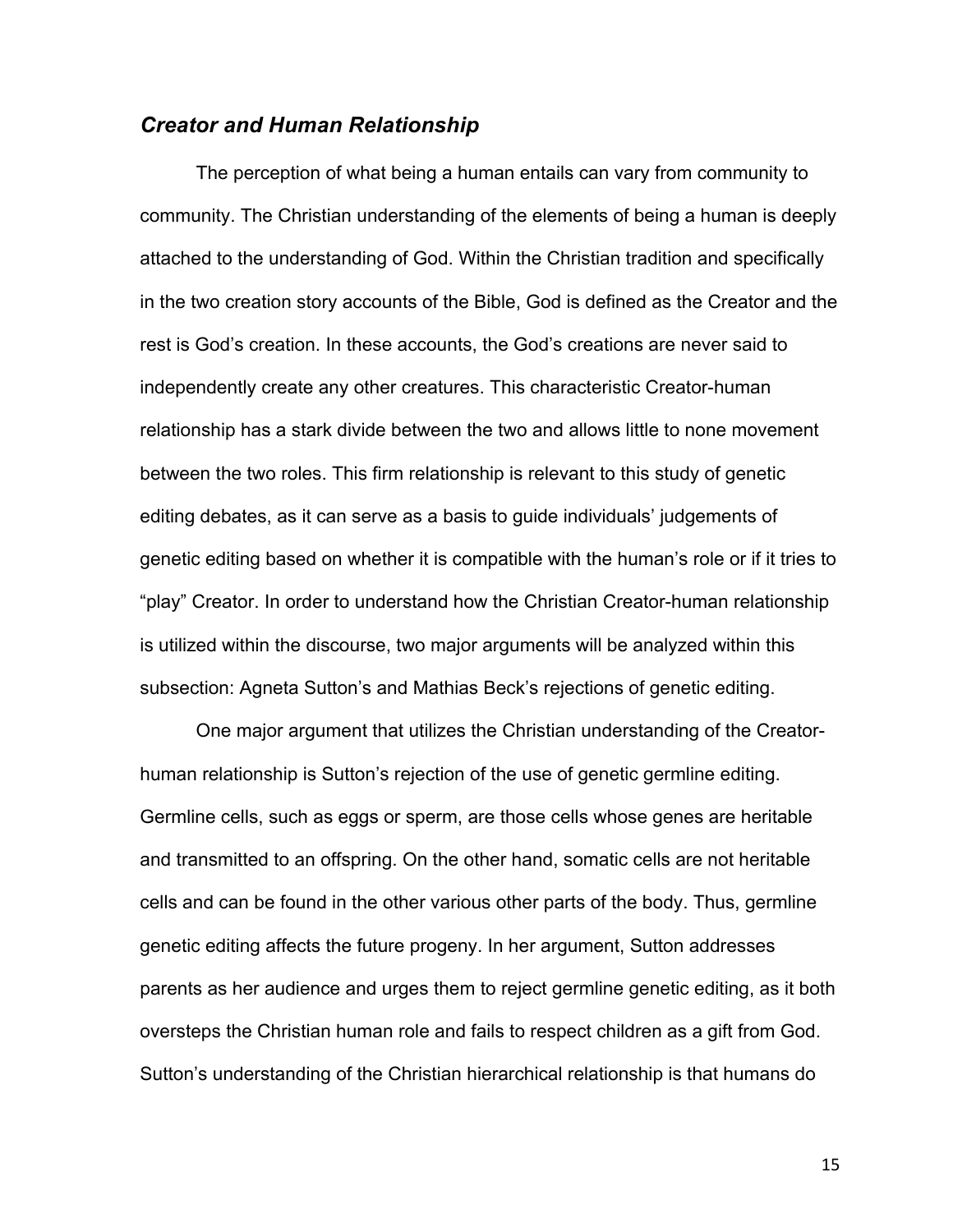not have the right or power to alter themselves and their lives; Sutton writes that "there are both physical and moral limits to our powers. As Christians we recognize that our lives are in God's hands and that ultimately we cannot save ourselves or others" (Sutton, 2012, p.153). Sutton expands on this understanding of God's power and the human lack of power when writing,

Accepting children as gifts means not making their welcome depend on whether they satisfy standards set by us of health, ability, or beauty. At issue are human attitudes and aspirations that undermine the welcome of the child as a gift and deny it the respect it deserves as another person whose life comes to us as a gift from God. (Sutton, 2012, p.149)

For Sutton, children are gifts from God and creatures whose components are all God ordained and thus off-limits to human controlled modification. Any modification of them is considered a failure to unconditionally welcome God's gift and ultimately a form of harming this life. Using this understanding, any form of germline genetic editing is seen as a clear disrespecting and harming of God's creation, God's gift to humans. In this argument Sutton is specifically addressing parents and therefore only addresses germline genetic editing as it is extremely applicable to reproductive decisions. However, based on the understanding of the Creator-human roles used in this argument, God as the Creator and humans as gifts from God, it seems that Sutton would also oppose all genetic editing because any modification would be in fact modifying God's gift. Thus, Sutton utilizes an understanding of the distinct roles of God and humans and an understanding of modification as harm to support a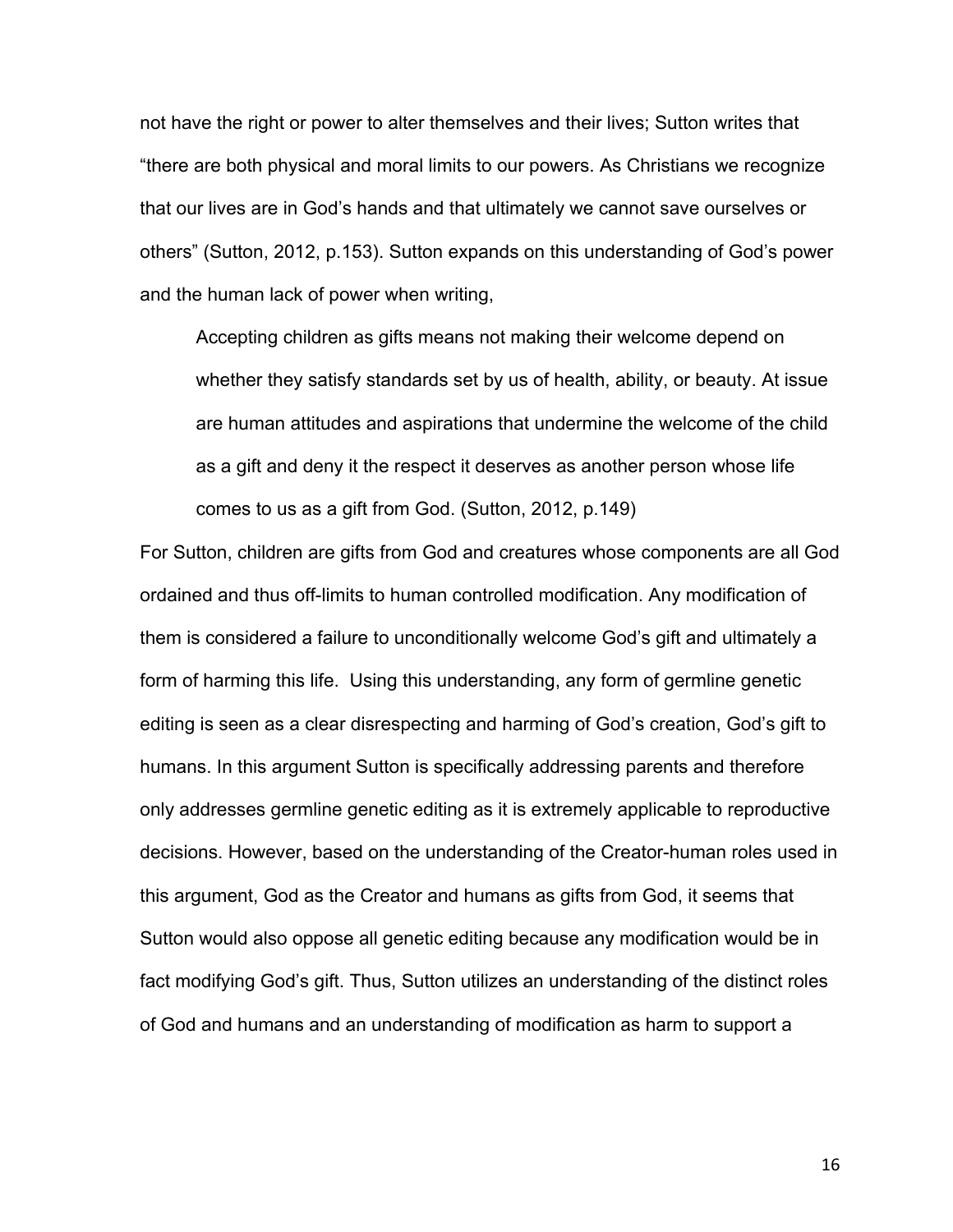rejection of genetic editing should. For Sutton, genetic editing is both an attempt of humans overstepping the Creator-human divide and a mistreatment of God's gift.

Looking at the creator-human relationship from another angle, Matthias Beck also positions the God-human relationship at the forefront of the rejection of genetic editing. Beck works within an epigenetic framework. Epigenetics is a relatively new sub-field of genetics that explores how environmental conditions can affect and change "gene activity without changing the DNA sequence" and can lead to "modifications that can be transmitted to daughter cells"(Weinhold, 2006, p. A163). These environmental conditions are commonly referred to as drivers or agents. Beck's explains his understanding of epigenetics when he writes,

Bodily relation-events reach down to genetic linkages. Genes are not merely present, in their damaged or healthy form, but they interact, and they can be switched on or off. Only switched-on genes are effective. The mechanisms for such switching are only partially known so far. But it seems that the brain, and

thus a person's thinking and feeling, is involved in them. (Beck, 2007, p. 79) Although there are scientific studies that link traumatic emotional events to epigenetic modifications, Beck's description misrepresents this modification as something that a person can easily turn off/on just by thinking. Current findings in epigenetics identify possible drivers as: "heavy metals, pesticides, diesel exhaust, tobacco smoke, polycyclic aromatic hydrocarbons, hormones, radioactivity, viruses, bacteria, and basic nutrients"; these drivers and their epigenetic effects have been linked to a variety of illness and health indicators such as "cancers of almost all types, cognitive dysfunction, and respiratory, cardiovascular, reproductive,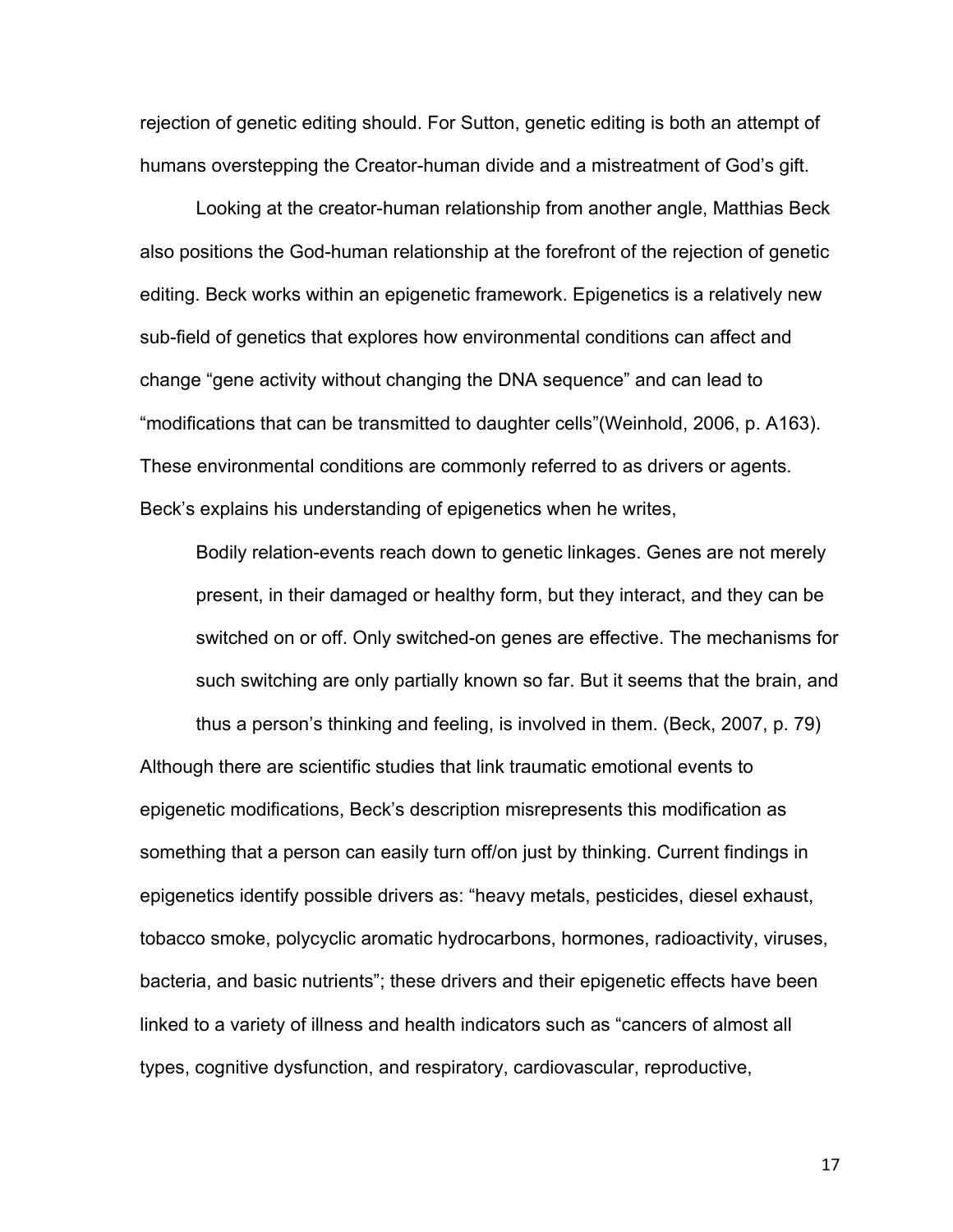autoimmune, and neurobehavioral illnesses" (Weinhold, 2006, p. A160). Although this is the scientific explanation of epigenetics, Beck describes epigenetic mechanisms when stating,

Many diseases have genetic backgrounds. Defective genes, however, do not necessarily lead to subsequent illness. Genes have to be switched on or off. Only activated genes trigger pathological change. The human brain and all of man's thinking and feeling are intimately connected with such activations. We may thus conclude that both inner life and religious outlook on life are

relevant to the origin and development of diseases. (Beck, 2007, p. 67) Beck's understanding of the Creator-human relationship fuels his claim that epigenetic drivers are in direct derivatives of an individual's relationship with God and that this relationship is what dictates whether God "switches" the genes on or off. Therefore, the human modification of genes would not be effective in actually reaching a desired outcome, because God has the "real" power over genetic activation. Under this model, genetic editing as a way of medical therapy for diseases is not targeting the true source and therefore not reducing any harm to life. Instead, Beck is arguing for individuals to spend their time investing in their relationships with God, as that is the initial cause; God has the power to then turn on or off the selected genes.

The Christian understanding of the Creator-human relationship utilized in both Sutton's and Beck's arguments describe a firm hierarchal divided relationship between humans and God; God has the control over the creation and the creation do not have control to modify themselves. Sutton adds a complexity to this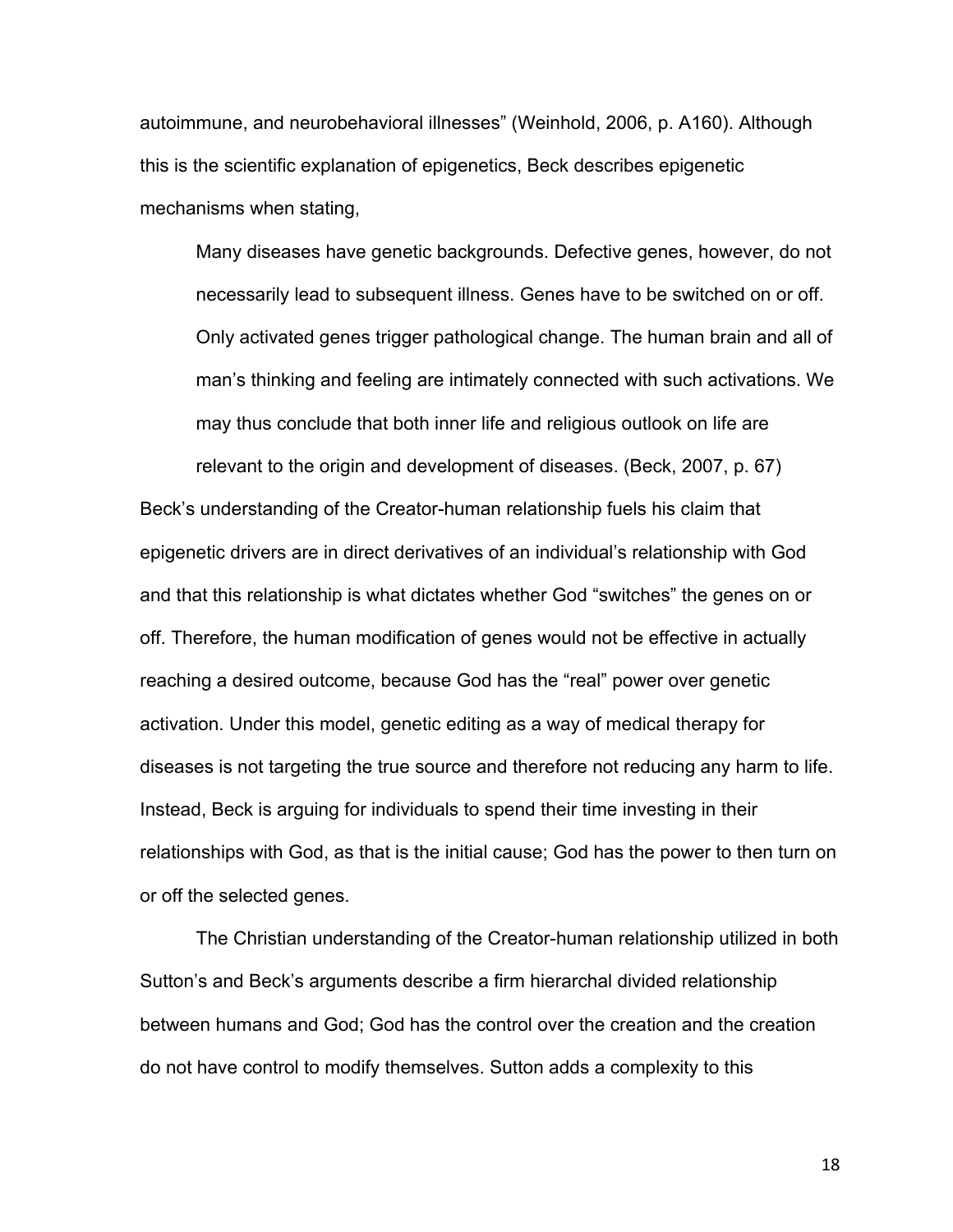understanding by claiming that humans are not only creations but also gifts from God that are warranted an unconditional welcome into the world. This then positions genetic editing as both a breach of the Creator-human divide but also as a mistreatment and harm of the lives of God's creation. Beck includes an epigenetic element to the Creator-human relationship that explains epigenetic events as direct products of a stressed Creator-human relationship. Genetic editing is then understood as an ineffective approach to reducing any harm caused by genetic conditions; instead, Beck advocates for individuals to fix their relationships with God which will then allow for the possibility of God turning on or off particular genes. Even though both arguments each employ elements of the Creator-human relationship as evidence for the rejection of genetic editing, there is diversity in what sub-elements regarding the reduction or accretion of harm are utilized.

### *Imago Dei*

In the Christian tradition not only do the concepts of the beginning of life and the Creator-human relationship guide individuals' judgements of genetic editing, but also the Christian concept of *imago Dei* ("image of God") plays a major role in the Christian rejection and support of genetic editing. A common biblical verse that informs the community of *imago Dei* is Genesis 1:27, "So God created man in His own image, in the image of God He created him; male and female He created them" (New International Version). *Imago Dei* informs the Christian understanding of the nature of human creation and identity as direct expressions of God. This concept manifests itself in Christian life as it expresses a "foundational relationship between God and man, with implications for properly appreciating basic human goods and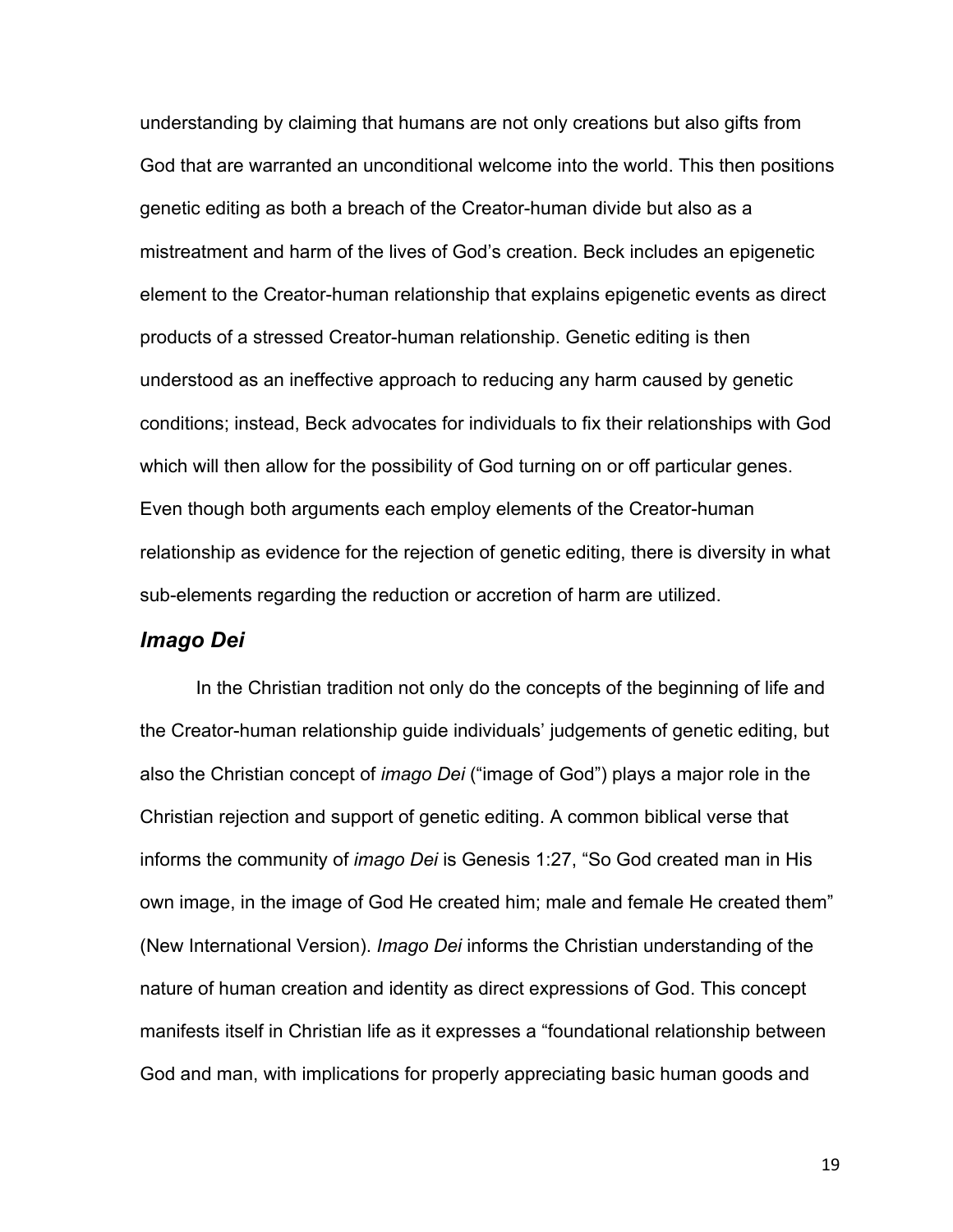human flourishing, which in turn have repercussions for medical decision-making" (Cherry, 2017, p.219). Specifically, *imago Dei* is used within the Christian discourse of genetic editing in three major ways: *imago Dei* as a necessary understanding that prevents development of immoral reproductive ethos; *imago Dei* as the basis of the categorization of genetic editing as a mistreatment of a gift that is made in the image of God; *imago Dei* as the reasoning behind a support of genetic editing as a means to help individuals express their true identity.

When addressing a wide range of reproductive medicine that includes prenatal genetic testing, *in vitro* fertilization, and abortion, some arguments rely on *imago Dei* as a necessity that prevents individuals from developing a misinformed stance on reproductive issues. Associate Senior Editor of *Christian Bioethics,* Mark Cherry expresses the importance of *imago Dei,* when writing "Reference to the Imago Dei expresses a foundational relationship between God and man, with implications for properly appreciating basic human goods and human flourishing, which in turn have repercussions for appropriate medical decision-making" (Cherry, 2017, p.219). He later claims that when the Christian or general body forgets that all humans are made in the image of God, an ethical reproductive ethos forms that "normalizes not only contraception to control when to have children and medical selection of embryos for desirable traits through assisted reproductive technology, but also prenatal diagnosis and selective killing in utero of children with a likelihood of disabilities or undesirable genetic characteristics" (Cherry, 2017, p.224). This argument utilizes not only *imago Dei*, but also the Christian understanding of the beginning of life at conception. For Cherry, *imago Dei* is a necessary concept to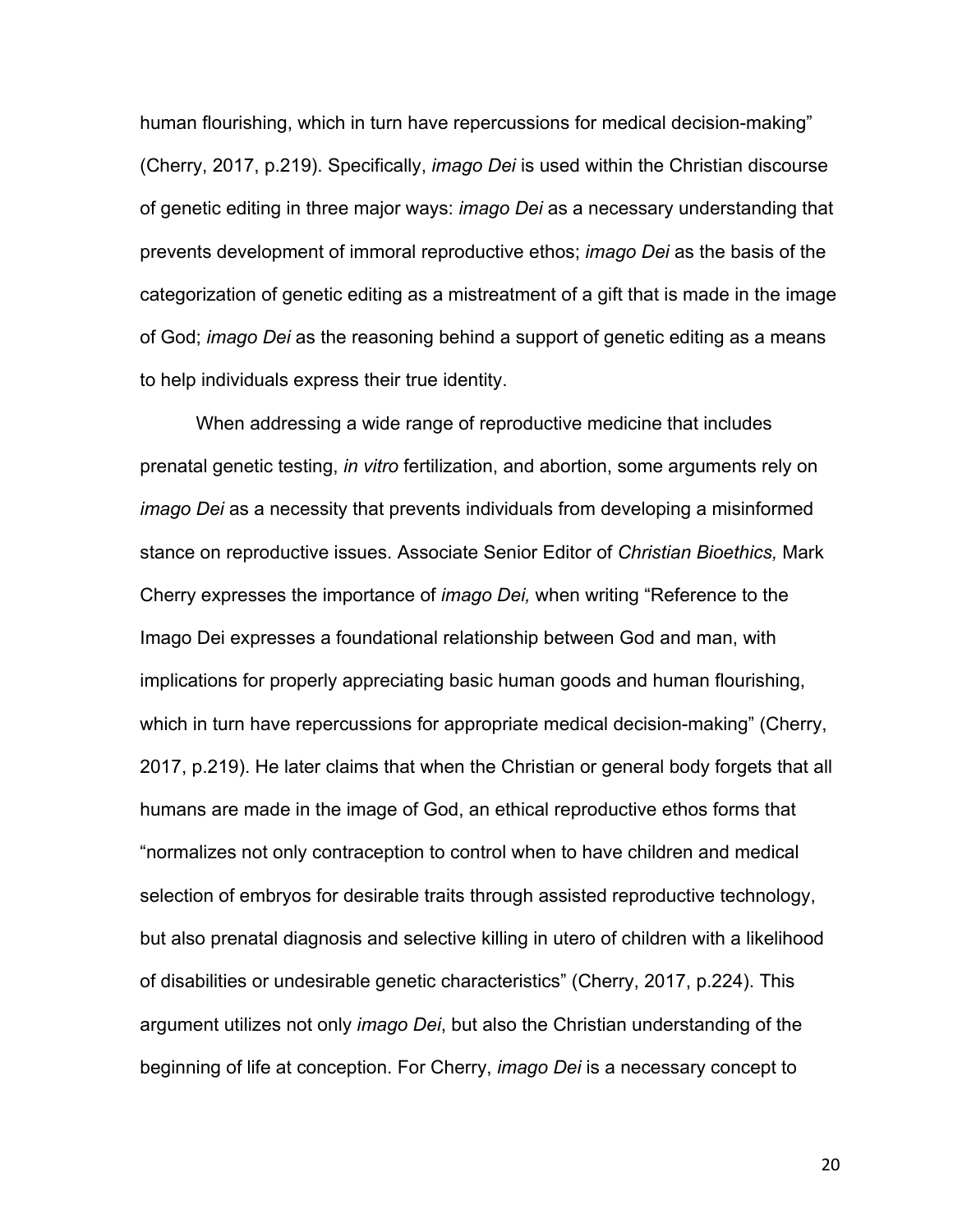integrate into one's own moral judgement that leads to the development of morally sound medical decisions. Also, *imago Dei* manifests in Cherry's rejection of any categorization of desirable and undesirable traits. For Cherry, all elements of an individual, whether desirable or not, are representations of God. The understanding of the beginning of life informs Cherry's rejection of prenatal diagnosis that can lead to abortions and family planning methods that he understands to be selecting a promising embryo and "killing" the others. The blending of the two elements, beginning of life and *imago Dei,* continues within Cherry's rhetoric and specific usage of "children" instead of fetus or embryo. Cherry disapproves of individuals judging characteristics as desirable or undesirable, because each and every characteristic is made in the image of God. Here we can see Cherry's understanding of embryos and fetuses as already independent lives and souls and the removal of them as "killing". Cherry's disapproval of genetic editing is based both in the Christian understanding of the beginning of life and *imago Dei* and Cherry's understanding of genetic editing and possible endings of pregnancies as inflicting harm on these lives.

In a letter commenting on current scientific advancements, the Vatican International Theological Commission addresses genetic technologies and specifically the genetic editing of humans. Here the Vatican relies heavily on the concept of *imago Dei* as the essential nature of humans to inform a rejection of genetic editing based on a failure to value that human qualities are all made in the image of God. In this letter the Vatican positions *imago Dei* as the center piece for its framework and explains it as the key to a biblical understanding of "human nature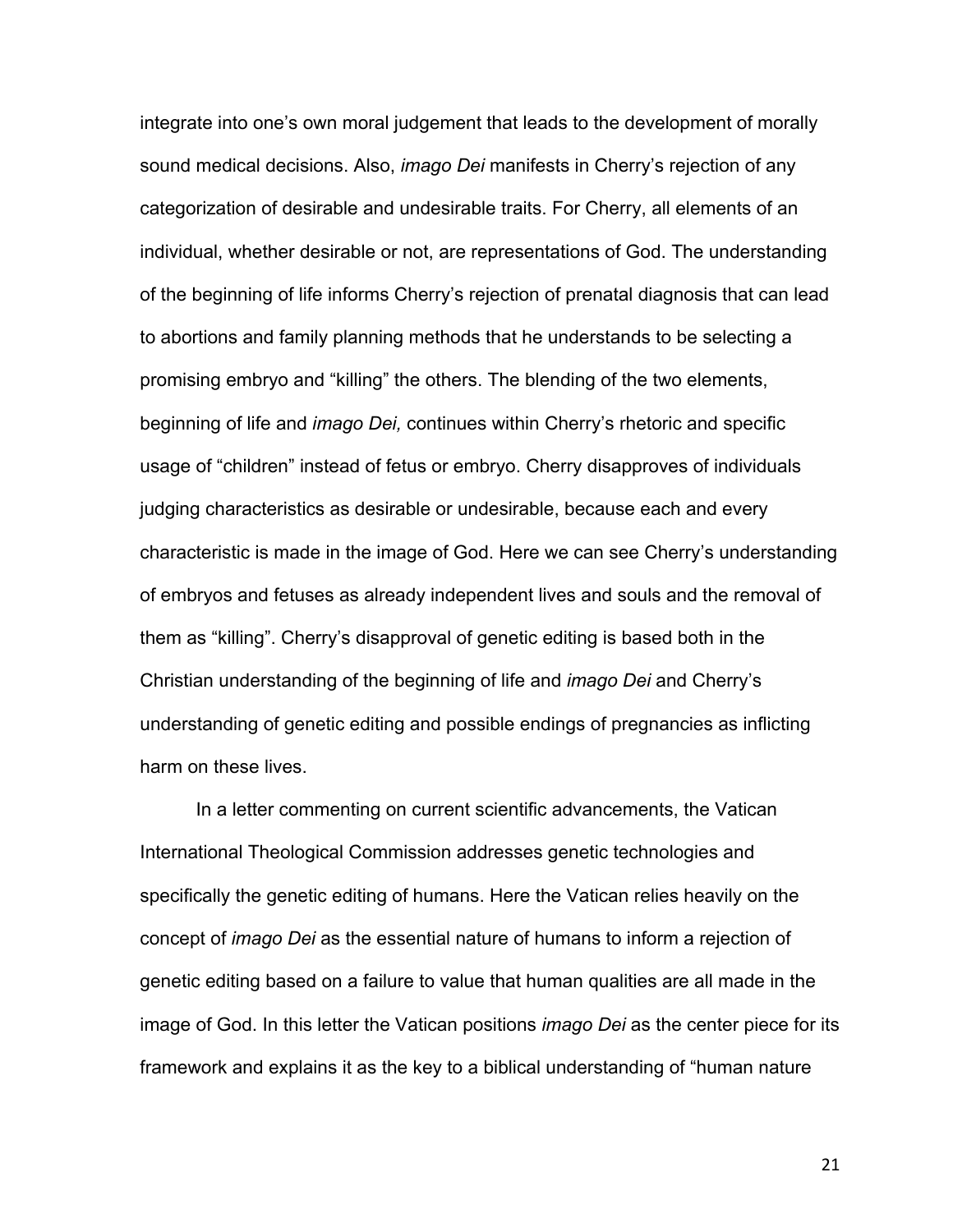and [key] to all the affirmations of biblical anthropology in both the Old and New Testaments. For the Bible, the *imago Dei* constitutes almost a definition of man: the mystery of man cannot be grasped apart from the mystery of God" (Vatican International Theological Commission, 2004). For the Vatican, this defining characteristic of humans informs its opinion against the genetic editing of humans and is further explained when the Vatican writes, "A right to dispose of something extends only to objects with a merely instrumental value, but not to objects which are good in themselves, i.e., ends in themselves. The human person, being created in the image of God, is himself such a good" (Vatican International Theological Commission, 2004). *Imago Dei* is an element of being human that sets humans aside from other objects on earth. The Vatican's rejection of genetic editing is founded in the concept of *imago Dei* which informs the conclusion that human genetic modification would be an infliction of harm as it would be changing intrinsically good characteristics.

On the other hand, the notion of the full expression of an identity that is made in the image of God is utilized in support of genetic editing. Although contradictory to the Vatican's previous rejection of genetic editing, within the same letter the Vatican advocates for an acceptance of genetic editing as a method to help people fully express their identity which may be obstructed by congenital diseases. The Vatican's very clear supportive stance on the genetic editing of congenital diseases stands out against the many Christian campaigns against finding a Down Syndrome "cure" (Curtis, 2011; Knight, 2017; Peoples, 2017). In this letter the Vatican claims that congenital diseases such as Down Syndrome negatively affect the identity of a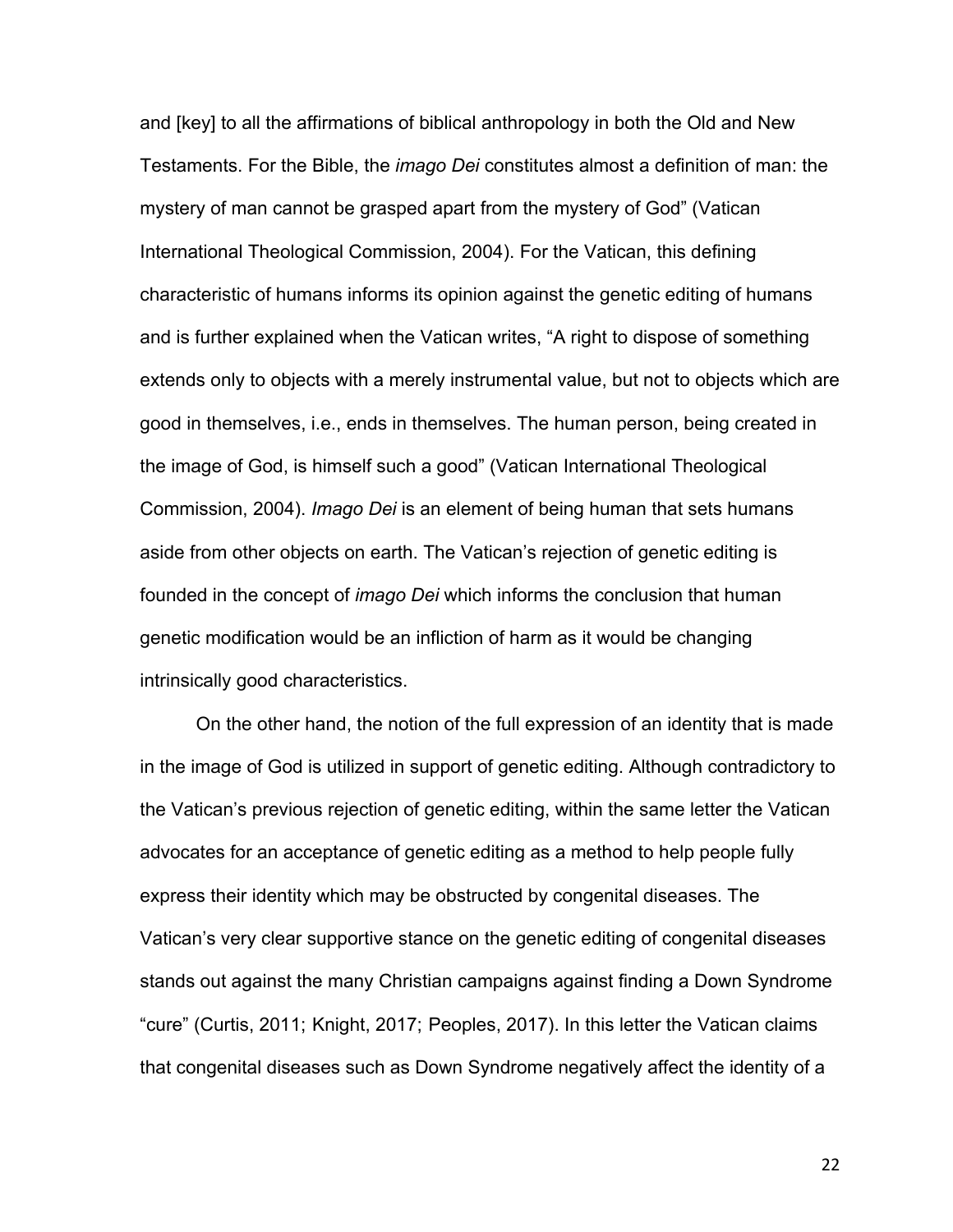person both physically and mentally. Thus, the Vatican advocates for genetically altering these conditions as the modification would "help the individual to give full expression to his real identity which is blocked by a defective gene" (Vatican International Theological Commission, 2004). This particular framework positions Down Syndrome and similar genetic conditions as barriers that constrict the ability to fully express a person's God given identity. In this scenario, genetic editing acts as a mechanism to remove the "defective gene" and therefore, reduce the harm caused by the disease preventing a God-given right to a full expression of identity. Although this is contradictory to other statements given by the Vatican, this support of the genetic editing of congenital diseases highlights the possibility of the Christian support of genetic editing when it is understood as a reduction of harm.

The concept of *imago Dei* is a major factor in many Christian arguments about genetic technologies, however the arguments each utilize different details of *imago Dei* to support or reject genetic editing. Cherry's argument centers in on the concept of humans being made in the image of God; in his view, forgetting this essential truth leads to the development of morally corrupt stances on reproduction. These stances would then lead to medical decisions that Cherry believes are harmful to current and future lives such as abortion and editing undesirable genetic characteristics. The Vatican's anti-genetic editing argument addresses genetic editing by specifying that changing an essential part of a human ceases to acknowledge the holy nature of humans being made in the image of God and would thus be inflicting harm on the individual. The Vatican's pro-genetic editing argument positions congenital diseases as barriers to a full expression of an *imago Dei* identity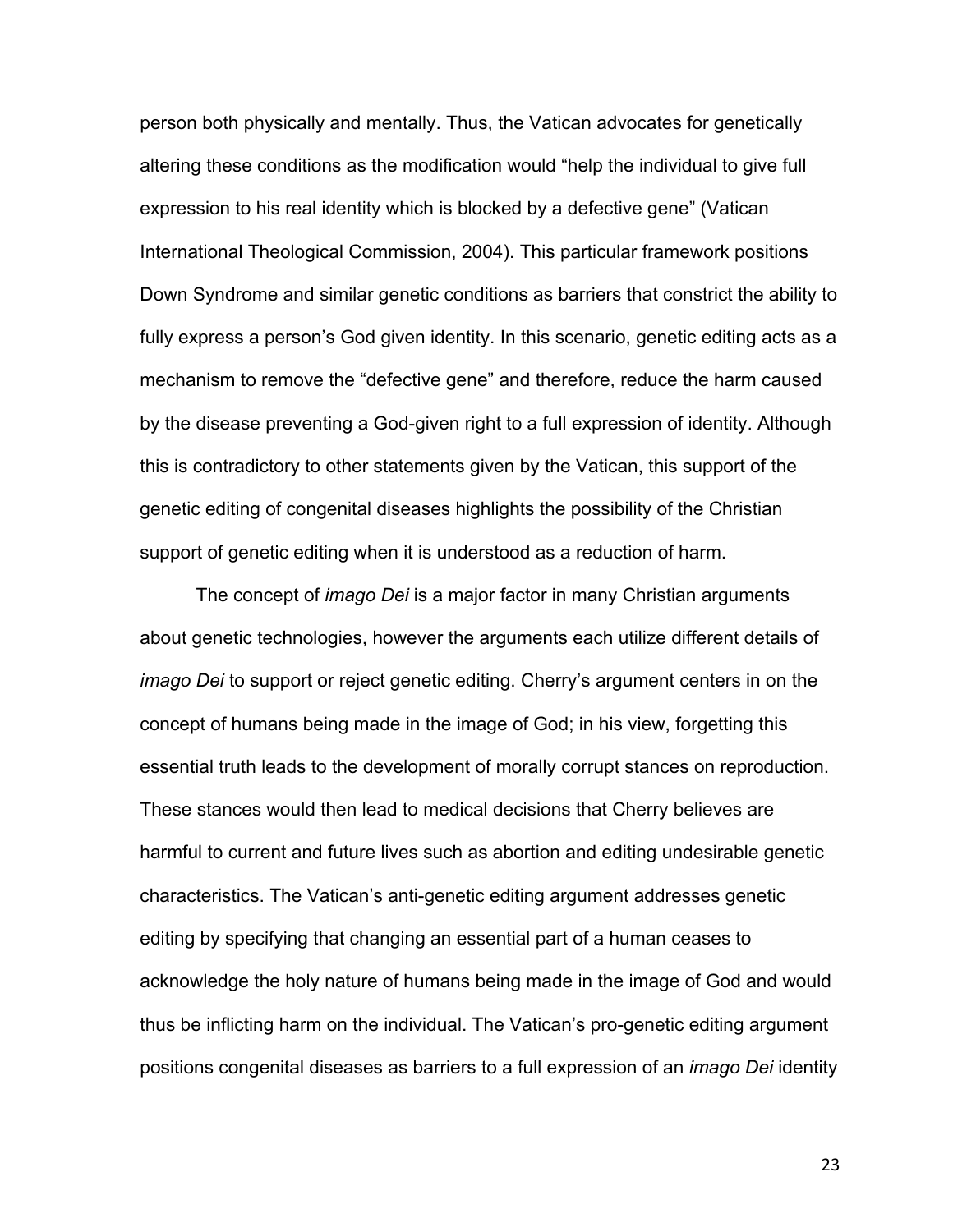and genetic editing as a mechanism to help reduce the harm cause by those diseases and allow full expression of identity. Although all three arguments incorporate the concept of *imago Dei,* their rejection or support of genetic editing is due to how *imago Dei* informs their judgement on what exactly is inflicting or reducing harm. For example, a condition may be considered to inflict harm on an individual if they understand this condition to be preventing the individual from fully living out their true identity. However, if the individual understands all characteristics as being made in the image of God, then any modification of that condition could be considered a disrespect or mistreatment of something truly *imago Dei.*

### *Stewardship*

Within the Christian understanding of the hierarchal Creator-creation relationship, humans are entrusted with the responsibility to be stewards. This role and its application in today's scientifically advanced world has allowed for more variety of stances on genetic editing. Two common biblical passages that inform the Christian tradition on stewardship are Luke 12:41-48 and Matthew 25:14-30. The Luke parable informs on how to be a good steward through an analogy of a master's manager in charge of his servants and how to care for them. The passage from Matthew is the parable of the Bags of Gold in which a master gives his servants bags of gold in which the good and faithful servant invested his money so that when the master came back to collect the gold he gave more than was initially allotted to him. However, the "lazy servant" hid the money in a hole so that when the master came back he only gave back the same amount initially given to him. Both of these stories provide messages of taking care of God's creations and of cultivating God's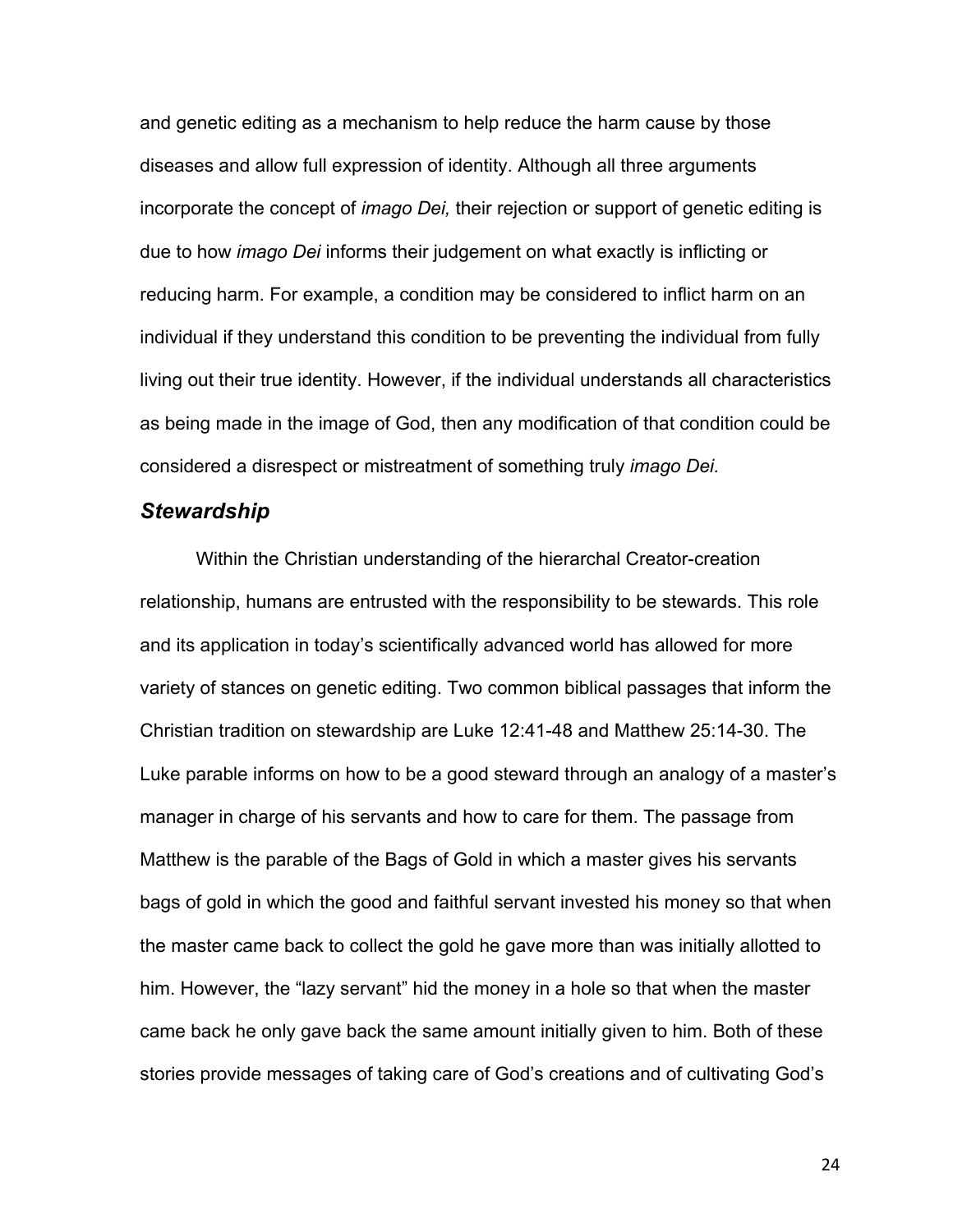gifts so they are more abundant in the future. In a letter from the United States Conference of Bishops on how to be a Christian steward, stewardship is explained as "respect for human life—shielding life from threat and assault, doing everything that can be done to enhance this gift and make life flourish" (United States Conference of Catholic Bishops, 2006, p. 451). This understanding of stewardship within the greater Creator-human relationship is relevant to Christian genetic editing discourse, as it can influence individuals' judgements on genetic editing and whether or not it is proper care of God's creation. This section will analyze three different Christian arguments about genetic editing that utilize stewardship in their claims that genetic editing either harms individuals and is therefore not proper stewardship or helps protect and enhance individuals and is therefore appropriate stewardship.

The use of stem cells within genetic research and clinical applications of genetic technologies is a Christian moral dilemma that calls into question whether humans are fulfilling the role of stewardship. Public Health scholar Stephen Modell attempts to situate genetic editing within the Christian understanding of stewardship in regard to its usage of stem cells. Modell understands the acquisition of stem cells to be from either germline cells of aborted fetuses or fertilized eggs not used during *in vitro* fertilization and considers both methods as including the "death" of a fetus or embryo. The choice to use the word "death" when describing the termination of fertilized eggs exemplifies elements of the Christian understanding of the beginning of life fueling the argument; for Modell the fertilized egg, embryo and fetus are all alive. Thus he claims that "downstream use of stem cells wraps the user in a state of complicit guilt, because the only way the stem cells could be used is at the earlier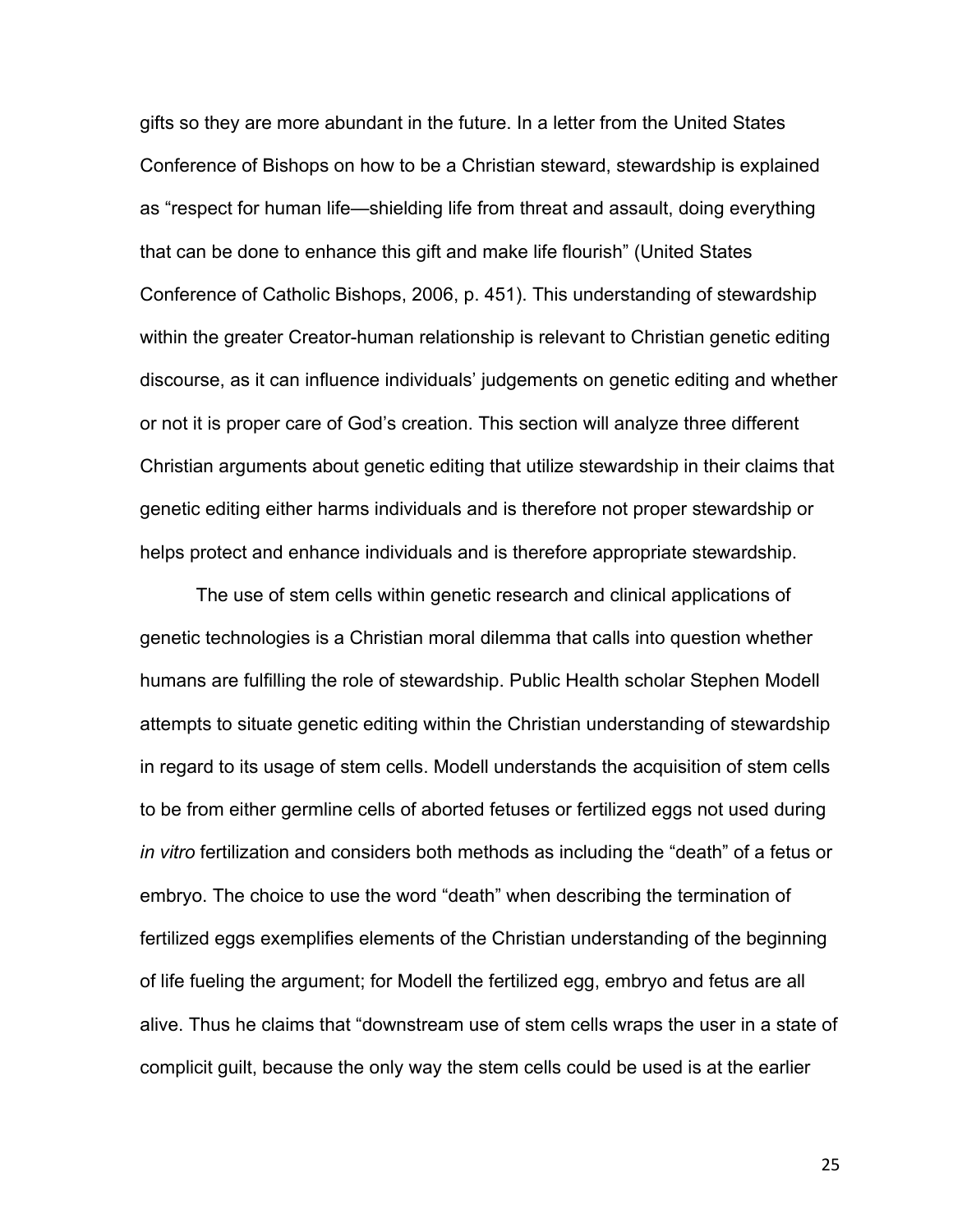expense of an embryo or fetus" (Modell, 2007, p. 174). For Modell, any use of stem cells is intimately connected to the death and harm of lives. Since genetic technologies can rely on stem cells for their research, the clinical use of genetic editing cannot be separated from its harm to lives; thus, positioning it as counter to the stewardship role awarded to Christians.

Within the discussion of whether current genetic technologies fulfill or oppose the Christian call to stewardship, the care of not only the current and immediate next generation but all future progeny are included. Philosophy and Biomedical Ethics scholar James Delaney explains the Catholic Church's position on genetic engineering when writing that the Catholic Church distinguishes "between somatic cell therapy and germ line cell therapy, and prohibits the latter, because of two reasons: its potential to harm progeny and its use is in conjunction with *in vitro*  fertilization" (Delaney, 2009, p.33). Although this may seem like a rejection of genetic technology as we currently know it, Delaney goes on to describe the very concrete changes within genetics that would allow for Catholic approval:

Should the current state change in the following two respects, 1) risks to progeny are reduced so as to be out- weighed by likely therapeutic benefits, and 2) the subjects involved in the germ line therapy (either gametes or early stage embryos) do not affect persons coming into existence through a morally licit act (the conjugal act between a husband and wife), the Church's position on germ line therapy would likely be that it is morally permissible. (Delaney, 2009, p.33)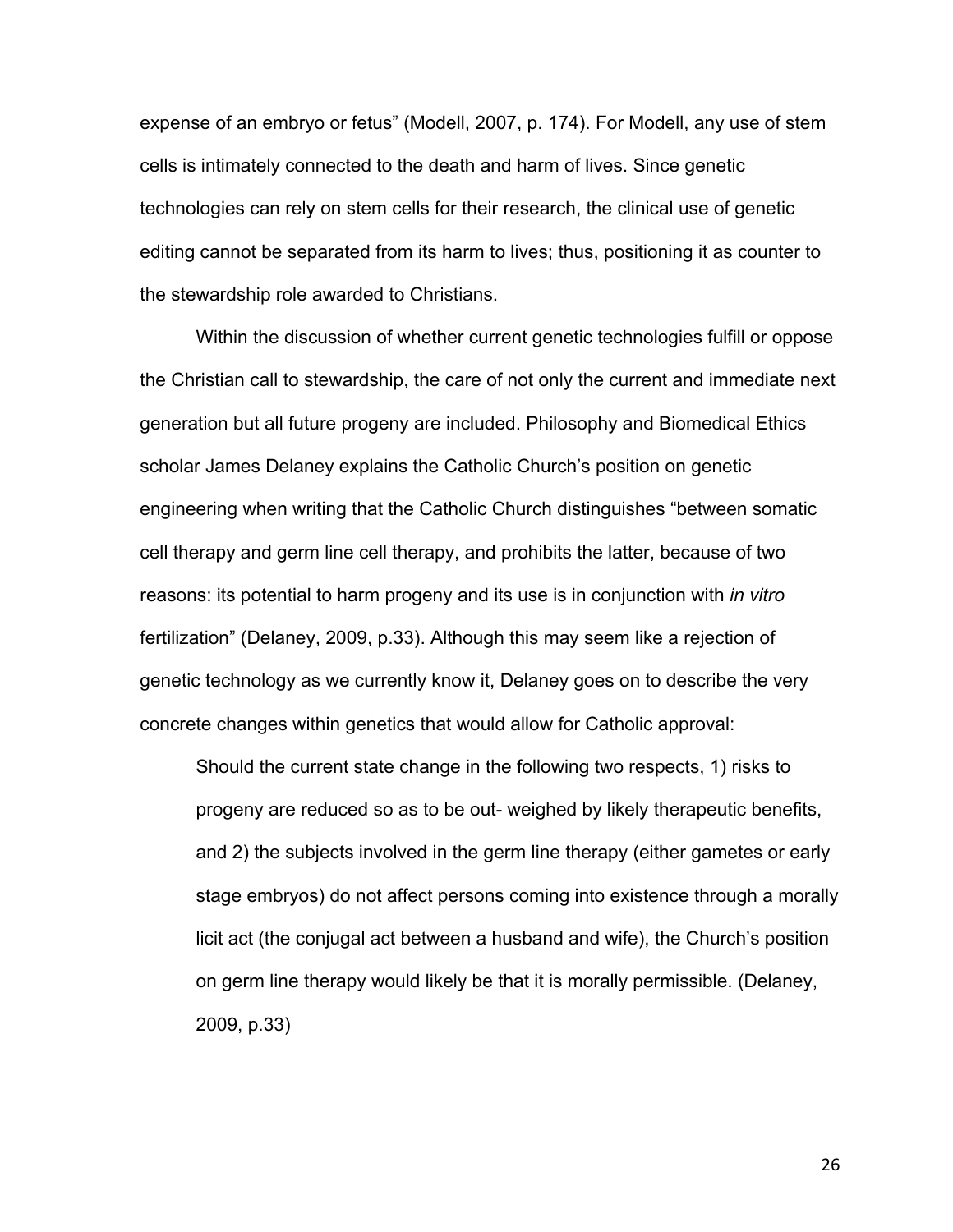Delaney applies the call to stewardship to all current and future progeny by arguing that when the benefits of genetic editing outweigh the risks to currently non-existing lives, then germline genetic editing will be closer to being accepted by the Catholic Church. In addition, elements of the Christian understanding of the beginning of life complicate the Catholic Church's position on genetic editing. It seems that for Delaney embryos or fetuses not formed through conjugal act, such as through *in vitro* fertilization, are in fact not considered alive; this understanding is drawn from Delaney's second condition about persons coming into existence through a morally licit act. Therefore, the use of them can possibly be warranted because there is technically not harming of life. Throughout the article Delaney continuously critiques germline editing, which hints at Delaney not rejecting somatic gene editing as it would not entail the death of embryos or harm to future progeny. The current rejection of existing mainstream genetic technologies and the presentation of qualifications for potential acceptance of future genetic technologies both utilize the potential harm of progeny and harm of current lives as major factors for evaluation; thus, potential harm of progeny and embryos/fetuses should not be considered a "dead end" for genetic advancements but rather considered an avenue for potential acceptance.

Although stewardship has been used as criteria for the rejection of genetic editing and the proposal of changes to current methodologies, it can also be used as a framework to advocate for the usage of genetic editing. Rooted within a Christian pro-life framework, political scientist and biologist Brendan Foht focuses on the stewardship of fetuses and advocates for the usage of genetic editing as it can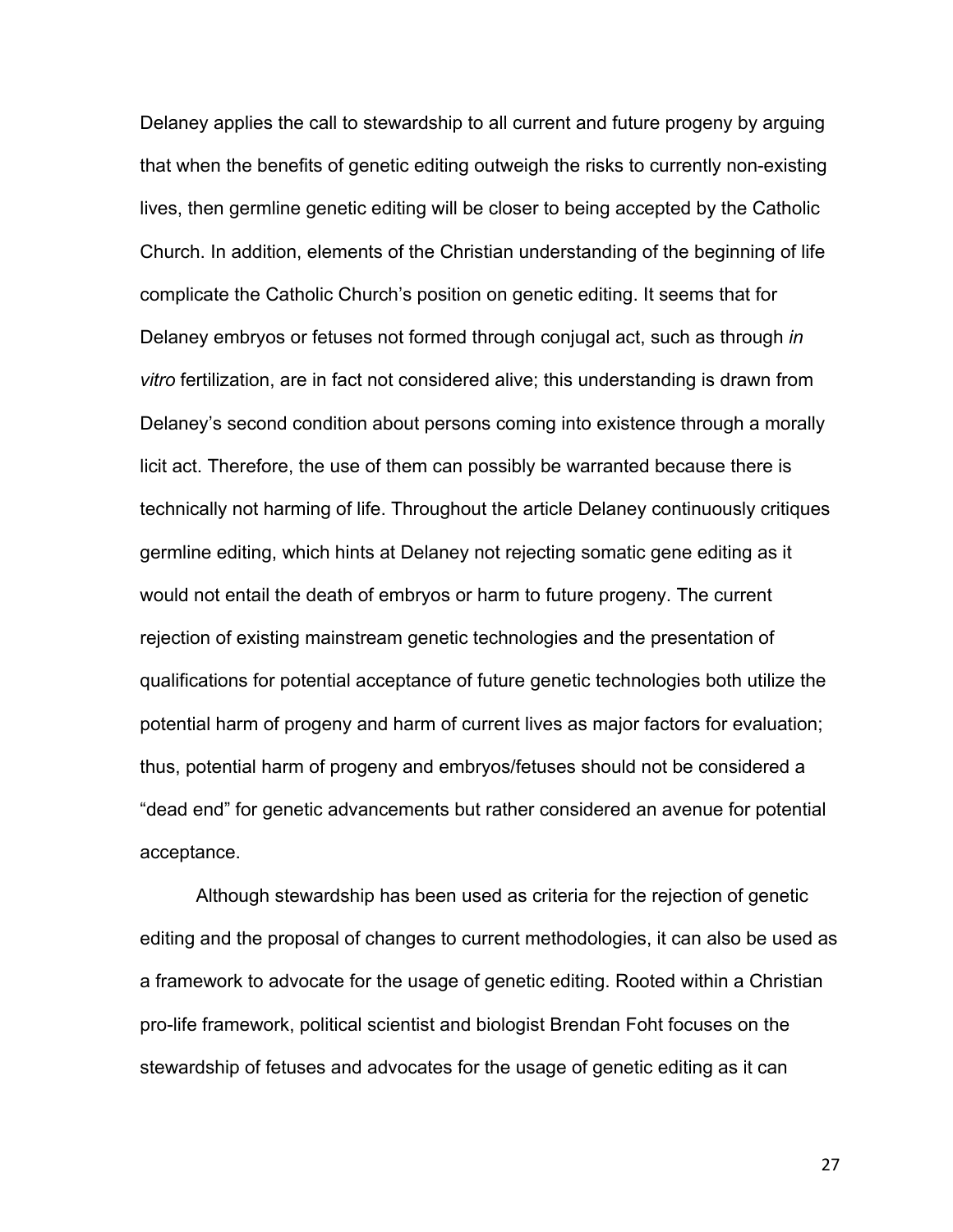increase the chances of survival for a fetus. Foht positions the analysis of genetic editing in contrast to abortions that are informed by prenatal screenings when writing, "Morally speaking, editing the genes of embryos rather than destroying them would be a step in the right direction" (Foht, 2016, p. 12). Foht considers genetic editing as a preferable alternative to the abortion of fetuses with unwanted characteristics. Here elements of the Christian concept of the beginning of life inform Foht's understanding that embryos are in fact alive and the termination of them is "killing". In conjunction, Foht's analysis of the harm in each case facilitates his approval of genetic editing as it would in actuality reduce the harm of a life that would have been ended otherwise.

The Christian duty of stewardship is called upon throughout debates over the use of genetic technologies. Although God's call for humans to be stewards is relatively agreed upon within communities, what exactly this stewardship calls for is not standardized. For Modell, stewardship, informed by the Christian understanding of the beginning of life, includes the protection of embryos and fetuses which allows for Modell to reject the use of genetic editing because it is a downstream use of stem cells and the "death" of embryos and fetuses. Delaney utilizes the concepts of the beginning of life with the conjugal act and stewardship when concluding the current germline genetic technologies both harm future progeny and utilizes "killed" embryos and fetuses; instead, Delaney proposes utilizing embryos not created via conjugal act and developing genetic technologies where the benefit will outweigh the risks of harm to future progeny. Foht also applies stewardship to fetuses but concludes that genetic editing would technically be a form of care and reduction of harm if it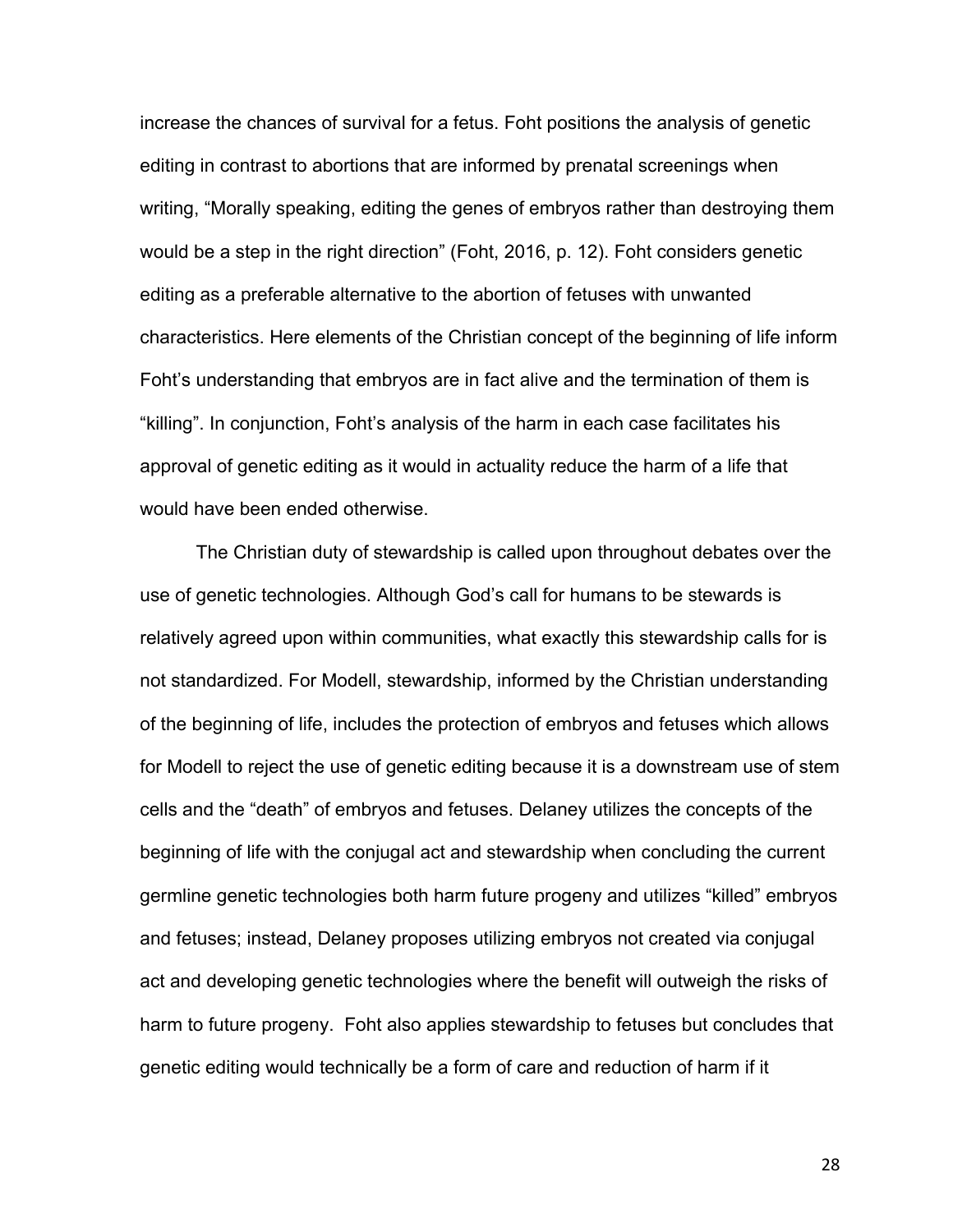increases the chances of survival. Intricacies within Christian stewardship such as caring for potential progeny, embryos, and fetuses allow for both Christian acceptance and rejection of genetic technologies; however similar to previously identified trends, the understanding of genetic editing as potentially protecting or reducing the harm of lives allows for a Christian justification of genetic editing.

### *Conclusion*

There is a common misunderstanding that a unanimous Christian rejection of genetic editing exists; instead, there is a medley of rejections and acceptances with contradictions that highlight four major tension zones: the beginning of life, the Creator-human relationship, *imago Dei*, and stewardship. Aside from which of these different Christian concepts are utilized, the arguments within the Christian genetic editing discourse differ from each other depending on the understanding of genetic editing in regards to harm. All of the arguments that understood genetic editing to be inducing harm rejected genetic editing, while the arguments that supported genetic editing understood it to be a form of reducing harm. This judgement-call on whether or not genetic editing is causing or reducing harm is rooted in the individual's categorization of the genetic condition as being *imago Dei* or a barrier from fully expressing one's *imago Dei* potential. A combined understanding of what the tension zones are and the determining harm factor is extremely important for geneticists, as it can help them identify possible avenues to explore and then develop genetic technologies that may be accepted and used by more individuals. With this chapter locating the tension zones and harm factor amongst the current Christian discourse,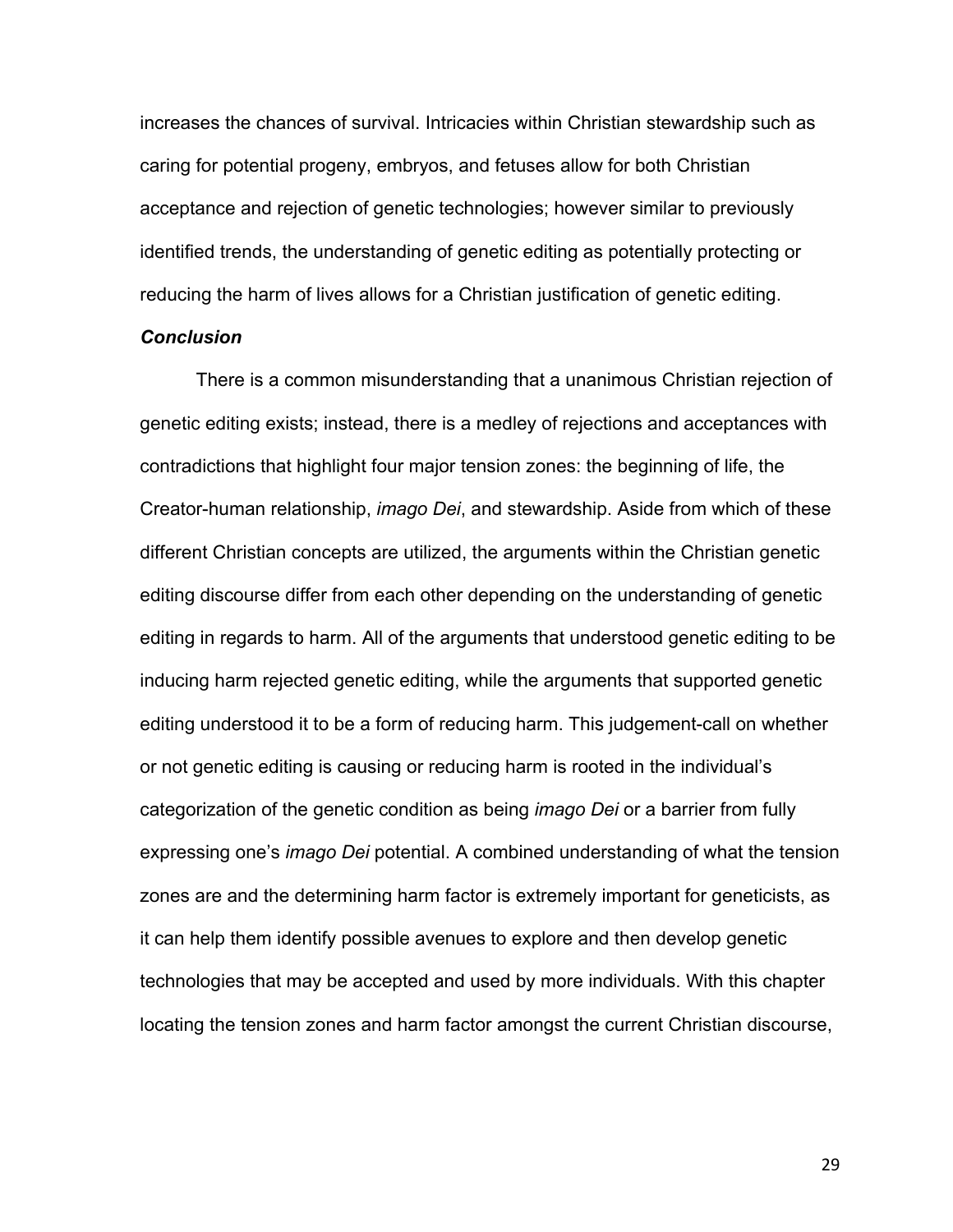these tension zones will be analyzed for how they can specifically be useful in the development of new genetic technologies.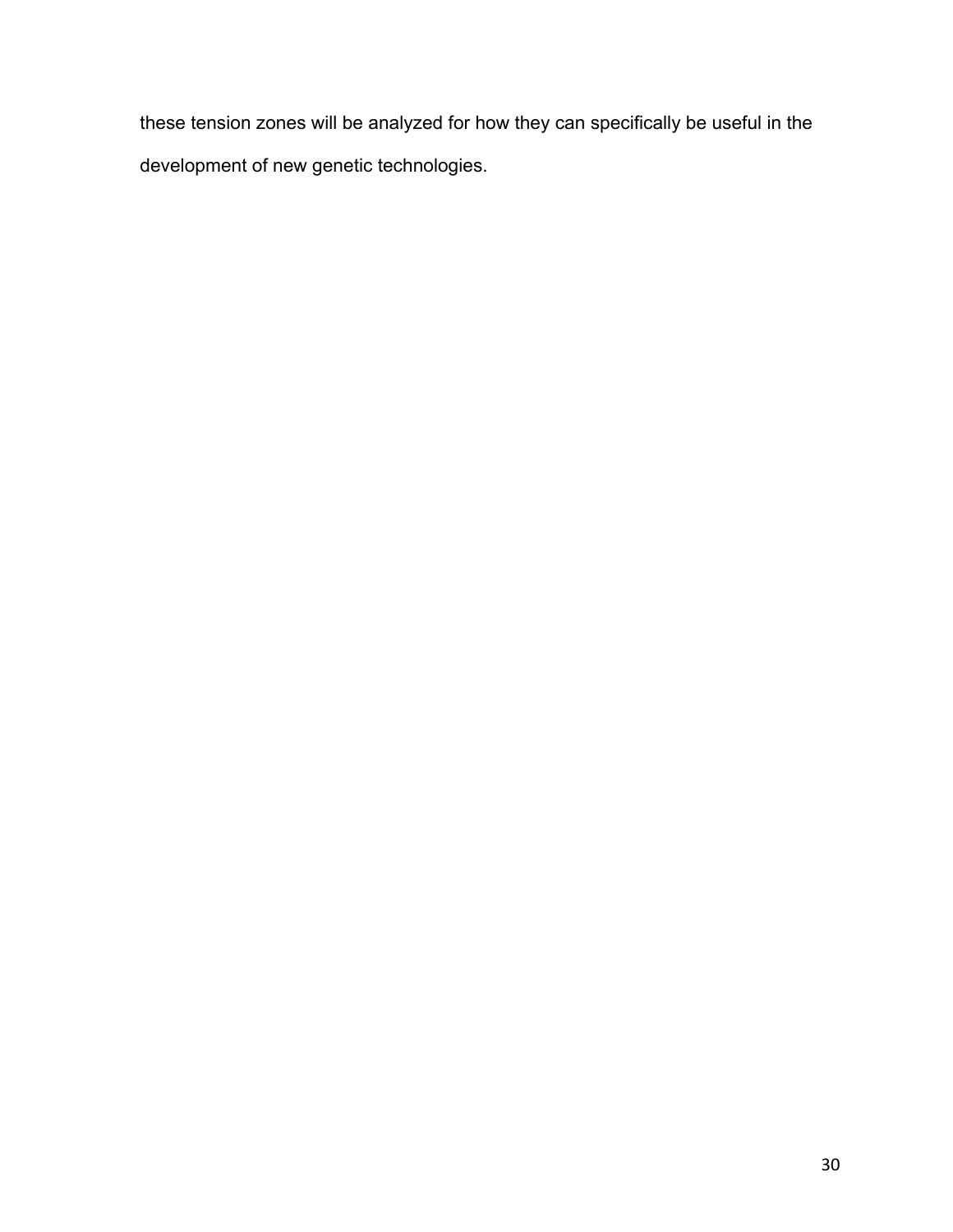# **CHAPTER TWO.**

# **FRUITFUL GENETIC EDITING RESEARCH PATHS**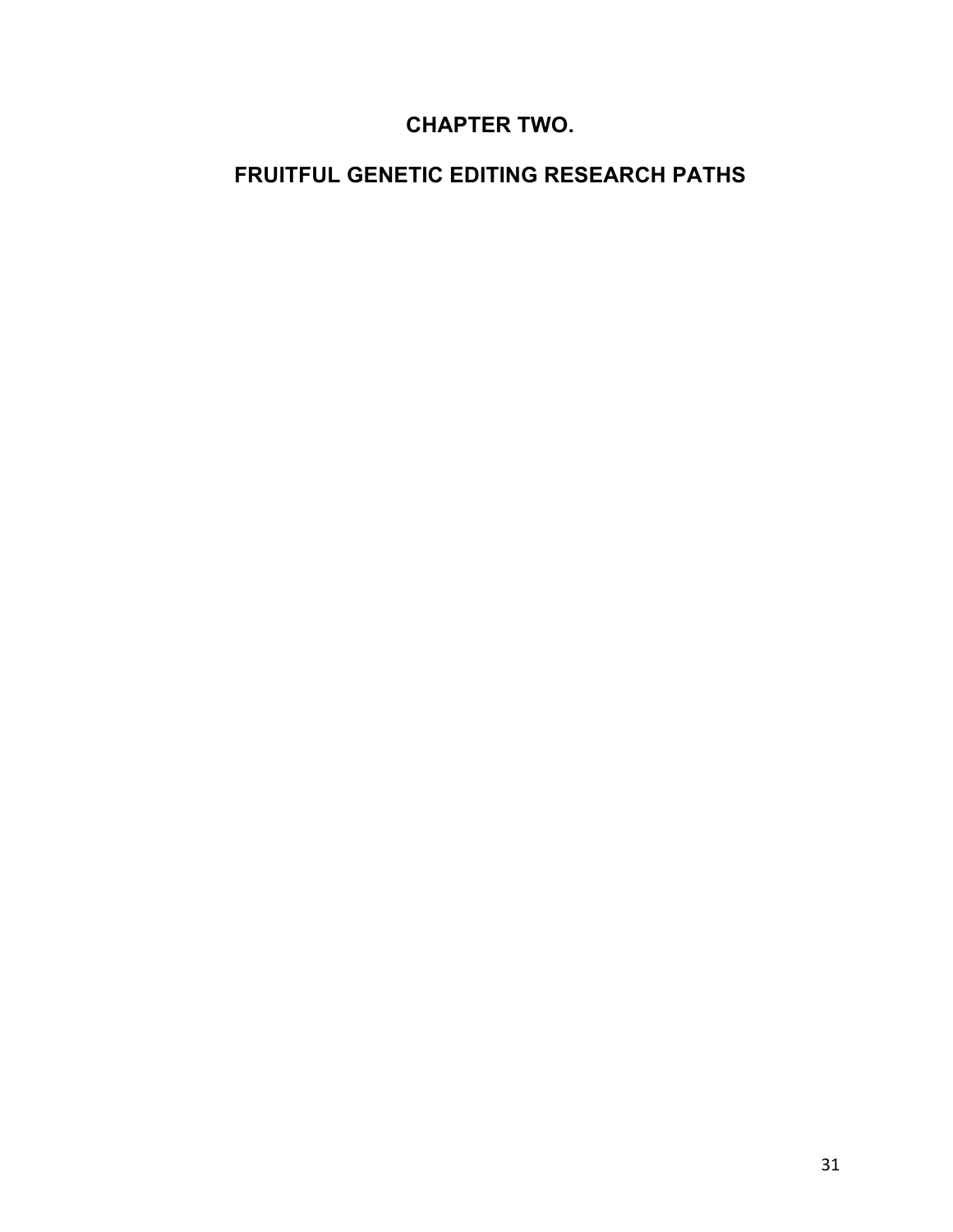### *Introduction*

A Christian married couple has been trying to have a child and participate in the Christian creation of life, however they were told by their physician that both of them are carriers of a congenital lethal disease. The couple is confused because they would still like to fulfill their marital calling to procreate but also fulfill their call to stewardship and care for their child's health, protect them from a lethal disease that could potentially kill them. One of the most common paths couples could chose is *in vitro* fertilization (IVF), which fertilizes a couple egg samples with sperm in petri dish and after enough division cycles, the healthiest or in this case the one without the disease gene is selected and the rest are discarded. However, this would not be a possible path for this couple as it would involve the ending of a life under a particular Christian definition (fertilized egg) and it would omit the conjugal act, also central to some Christian understandings of the production of life. Genetic editing is a potential path that the couple could consider as a way to possibly secure that their future progeny would not suffer from this condition. Genetic editing is the modification of an individual's genetic information (DNA) in efforts to modify a genetic characteristic or trait of theirs. Although genetic editing of humans is a relatively novel study, there have been recent major strides in the research of clinical application of genetic editing of human embryos. For example, in 2017 embryologist Shoukhrat Mitalipov successfully modified a human embryo that originally carried a heart defect gene (Ma et al., 2017). Mitalipov's team claims that this is a potential mechanism that would help "rescue mutated embryos that would otherwise be screened out of in vitro fertilization (IVF) procedures" (Servick, 2017). However, this specific method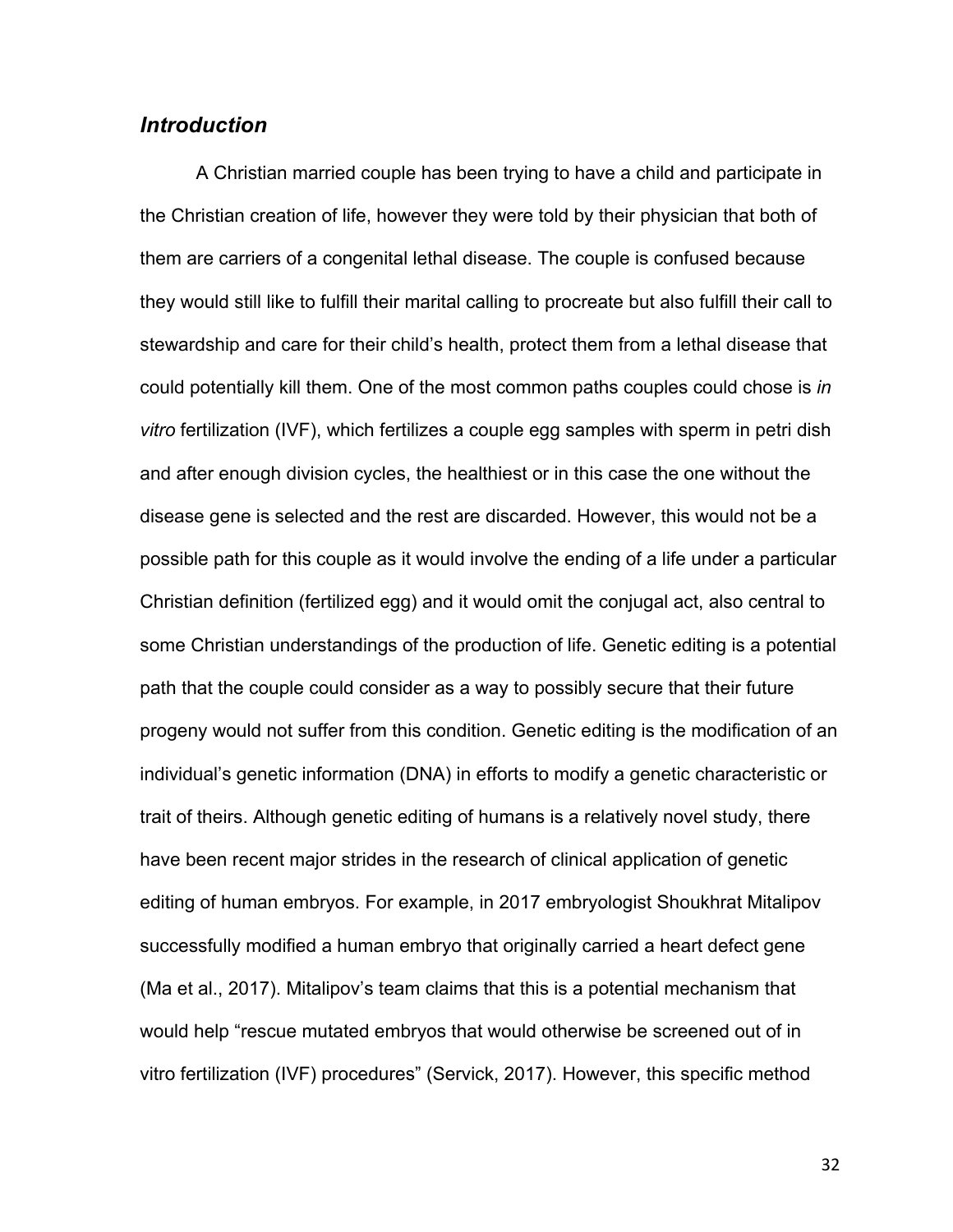would still not accomplish the Christian goal of ensuring the conjugal act in the creation of life. Within the Christian discourse of genetic editing, there is a concern regarding the necessity of the conjugal act as a mandatory precursor to the creation of life. As identified in the previous chapter, the Vatican claims that the conjugal act must not be replaced by but aided by reproductive technological techniques (Vatican International Theological Commission, 2004). The inclusion or reliance on the conjugal act within genetic editing research poses to hurdles. It does indeed complicate the experimental logistics when transitioning to human subjects, compared to simply mixing sperm and eggs in a petri dish. Secondly, scientists tend to look at efficiency and reliability when proposing new clinical methods; relying on the conjugal act is not seen as the most direct path. Thus, there exists a scientific need to fulfill a deficit within the research community that lacks major consideration of possible techniques that include the conjugal act. Research in these areas that would prove useful to and accepted by many individuals would include epigenetics, somatic cell genetic editing, and *in vivo* genetic editing research.

## *Epigenetics*

As previously explained in the last chapter, the Christian concept of stewardship, which calls for individuals to take care of and nurture God's creation, fuels a call to protect current and future progeny from harm. Attending to the Christian concern about harm to progeny and the Christian calling of stewardship, Epigenetics is a specific field of genetics that focuses on hereditary gene functions that are not rooted in DNA sequence alterations; in other words, it focuses on structural changes that may affect the cell's access to DNA via physical markers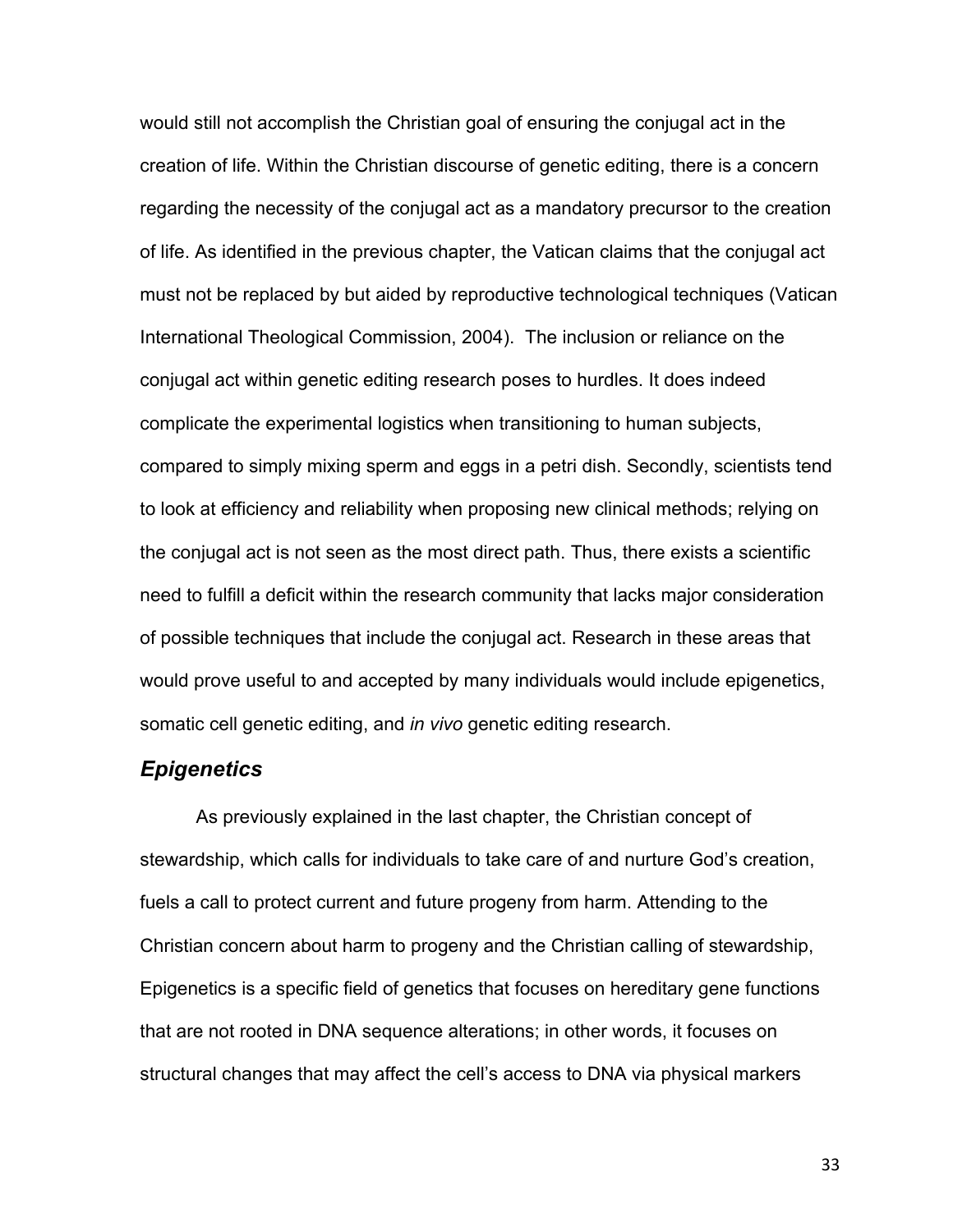such as the extent of tight coiling of the genetic material. In a 2008 epigenetics conference, an epigenetic trait was defined as "a stably heritable phenotype resulting from changes in a chromosome without alterations in the DNA sequence" (Berger, Kouzarides, Shiekhattar, & Shilatifard, 2009, p. 781). These epigenetic states of the genome can affect the accessibility of the genome and its expression. The three major epigenetic modifications are DNA methylation, histone modification and non-coding RNA- associated gene silencing. It is commonly understood that possible sources of epigenetic modifications can include one's environment and diet. With epigenetics as a "buzz" field surfacing on the pages of multiple health blogs to scholarly scientific conferences, epigenetics has been incorporated into a diverse public discourse; it complicates the general understanding of hereditable information as predetermined and not affected by one's own life. Although not the explanation for many genetic conditions, the epigenetic explanation of many gene expression conditions produces a sense of controllability regarding genetic conditions. Not only can lifestyle factors negatively affect gene expression, but certain lifestyle changes can instead benefit genetic expression and serve as epigenetic therapy that is not affecting the DNA itself. This ability to possibly "fix" one's condition without having to physically change the DNA can facilitate individuals to feel more autonomous and capable of independently helping their condition and possibly no longer passing on a negative epigenetic marker onto their progeny.

To investigate common lifestyle variables and their possible epigenetic effects, studies have investigated both environmental and dietary variables. Regarding the environment, pollution is a major concern as an epigenetic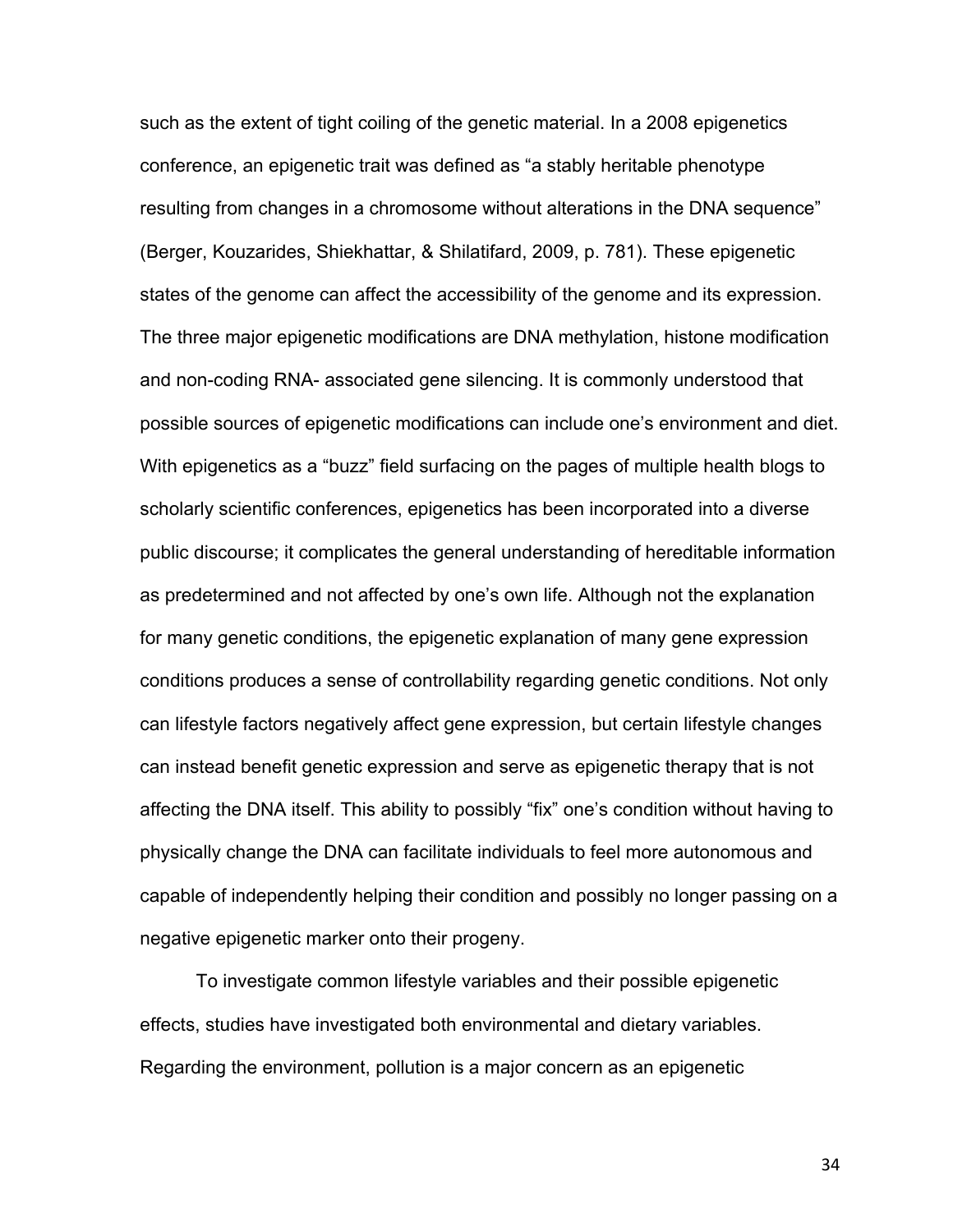modification initiator of histone acetylation. Dinga R et. al investigated this relationship between pollution and histone acetylation in mice model and claims that it can be used to help further elucidate the relationship between air pollutants and lung disorders (Ding et al., 2016, p. 170). Pertaining to diet, a recent study concluded that a ketogenic diet can help alleviate the a deficiency of chromatin opening common in Kabuki syndrome (Benjamin et al., 2017). Here, diet is used as a form of epigenetic therapy to help reduce the existing epigenetic condition of the genome in mice with Kabuki syndrome. A research group focusing on acute myeloid leukemia (AML), has identified epigenetic mutations that result in a pre-leukemic cell state (Wouters & Delwel, 2016). These researchers then identified that epigenetic therapy to this pre-cancerous state could help reduce the cases of this disease. These studies are all pre-clinical and producing vital information for future clinical epigenetic therapy. Current human epigenetic clinical trials include the development of histone deacetylase (HDAC) inhibitors for cancer therapy and neurological disorder treatment (Marks & Xu, 2009)(Kazantsev & Thompson, 2008). These inhibitors affect the chromatin packaging and expression of genes in charge of cell cycle events that are usually abnormally regulated in cancer cells (J. M. Wagner, Hackanson, Lübbert, & Jung, 2010).

Although these clinical and pre-clinical trials show very promising results for the efficiency of epigenetic therapy, the easy reversibility of epigenetic changes lends itself to both the risk and benefit of the clinical use epigenetics as therapy. If an unintended epigenetic modification does occur during a treatment, it is very possible that it could be easily reversed. However, the opposite case of an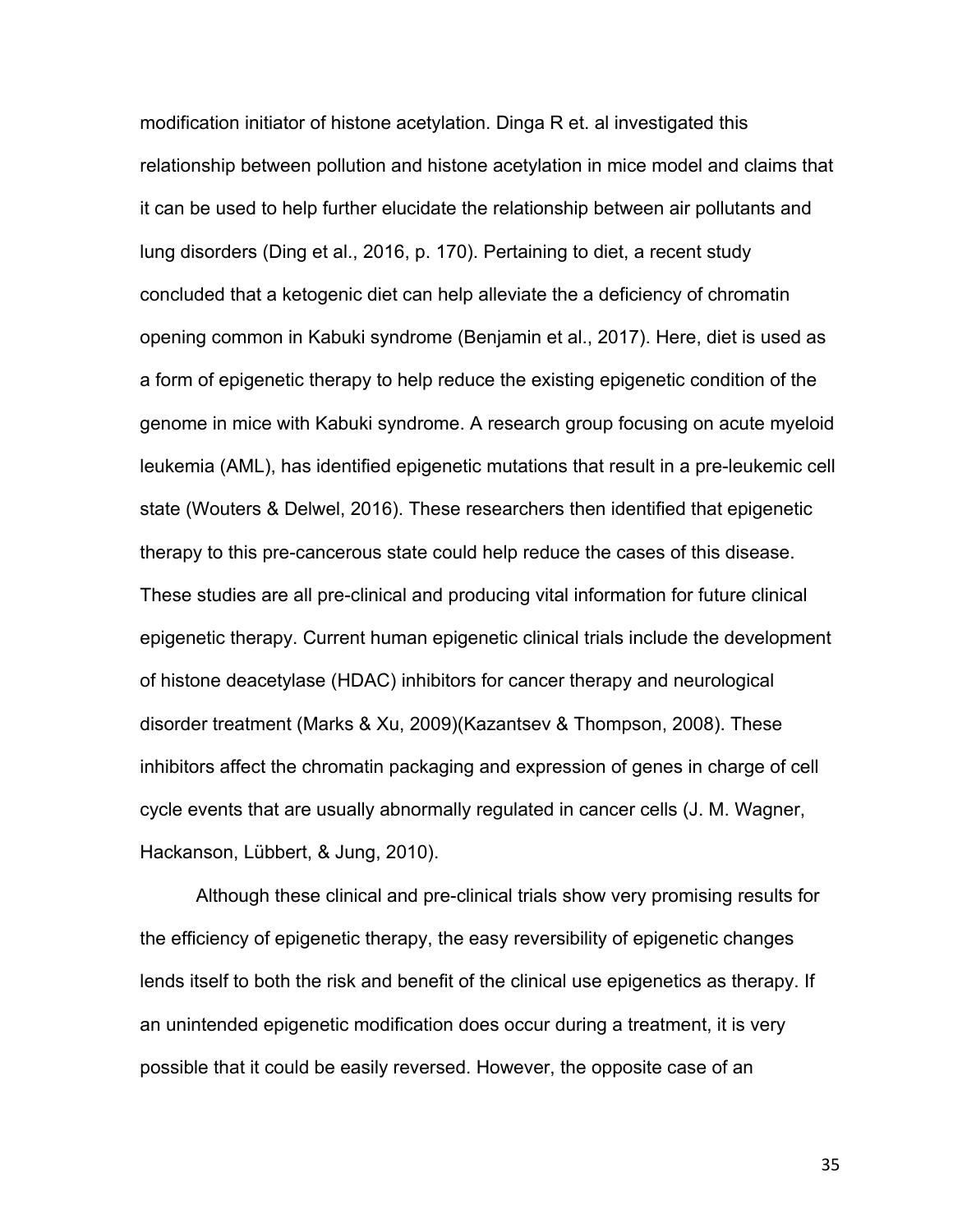epigenetic beneficial modification being reversed could be considered a risk. *Is the efficiency of epigenetic therapies reduced because of this reversibility and how long would therapy effects last?*

In regards to the specific Christian understanding and moral decision about epigenetics, very few have published any specific opinions on it. As noted in chapter 1, one published Christian understanding of epigenetics understands the epigenetics markers as heritable effects of sin that can act as pre-dispositions to sin for future individuals (Beck, 2007). Due to the overall lack of published Christian arguments about epigenetics, I will focus on how epigenetic research and therapy might interact with the existing Christian themes and concerns of stewardship and prevention of harm.

With its ability to help treat potential hereditary health complications and since epigenetic modifications are technically not changing the DNA material itself, epigenetic therapy appeals to the Christian theme of stewardship and concern about harm to progeny. Epigenetic therapy would allow individuals to remove/reverse harmful epigenetic markers from their genetic material without actually changing the DNA and thus without overstepping the Creator-human boundary. Such treatment would allow Christian individuals to "take care" of their future progeny and thus be stewards of God's gifts. In addition to helping fulfill the Christian concern regarding the care and prevention of harm to future progeny, epigenetic therapy would address the Christian understanding of genetic conditions, discussed in the previous chapter, as linked to environmental stressors that are in fact resultant from the individual's relationship with God (Beck, 2007, p. 67). In this case epigenetic therapy would be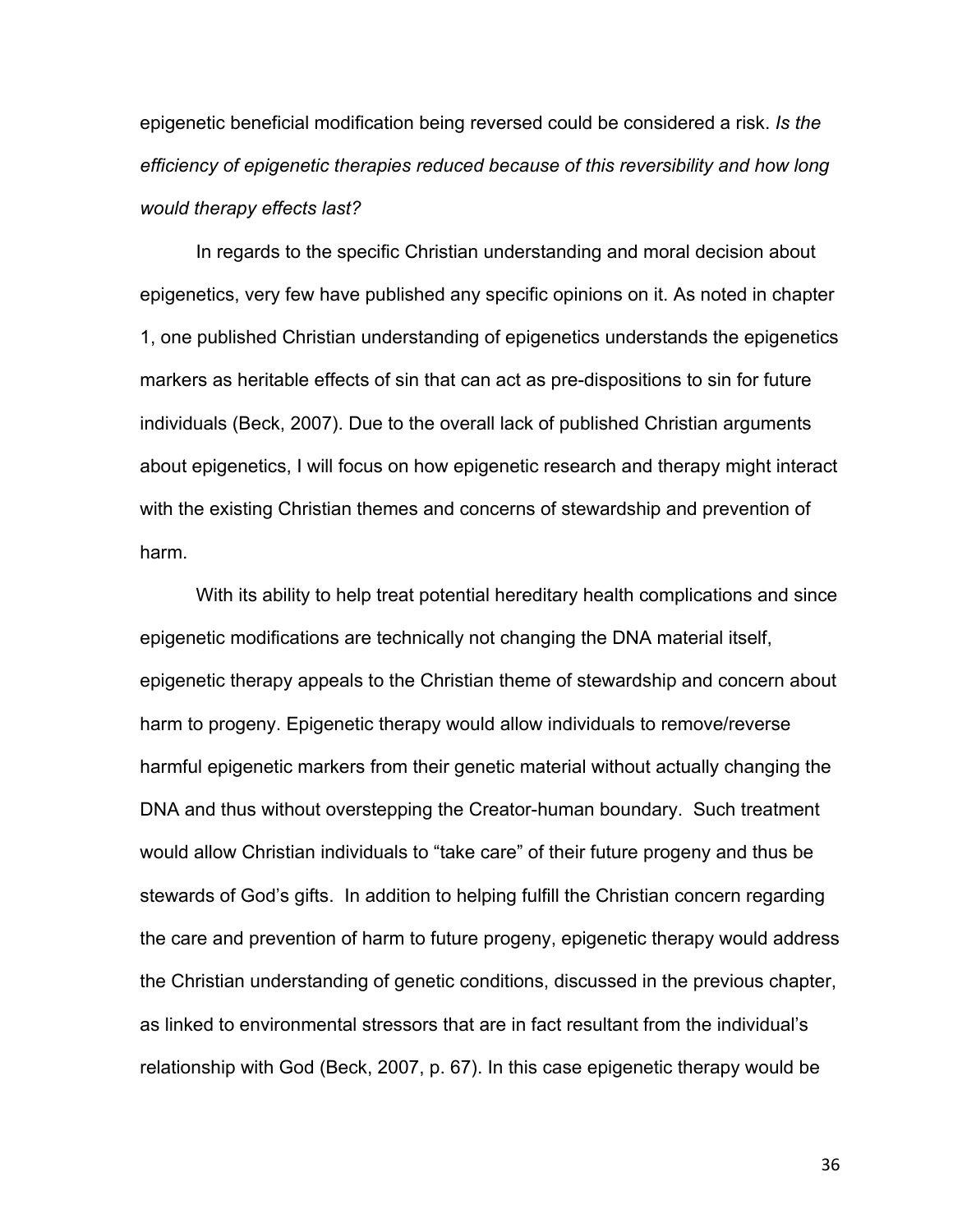addressing a physical component of a person's hereditary material, but would still appeal to Christian epigenetic and environmental understanding of certain conditions rather than purely DNA based.

Although there is an abundant amount of epigenetic research already being conducted and in the pipeline, an interesting epigenetic variable that would be important to understand more comprehensively through more research is the longevity of certain epigenetic mutations. This understanding of how long epigenetic modifications last before being reversed or even turned into something else can be important in deciding whether or not epigenetic therapy is clinically worthwhile.

### *Somatic gene editing*

Another potentially productive genetic editing avenue to research is somatic gene editing, which appeals to the Christian stewardship call to prevent harm to progeny. As discussed in the previous chapter, somatic cells differ from germline cells in regards to heritability; somatic cells are not heritable and comprise the far majority of an organism. In theory, the modification of a somatic cell could affect a variety of somatic cells targeted but would not be transmitted to future offspring, as it would not be modifying any germline cells. In this section I will look at both current practices of fetal and adult somatic cell editing, the risks involved, and how they can alleviate some Christian concerns.

Fetal somatic cell editing is an *in utero* method and has been identified as a potential "prenatal prevention and permanent correction of disease manifestation particularly for early onset diseases" (Coutelle & Rodeck, 2002, p.670). Coutelle and Rodeck both identify *in utero* fetal somatic gene therapy as not only an excellent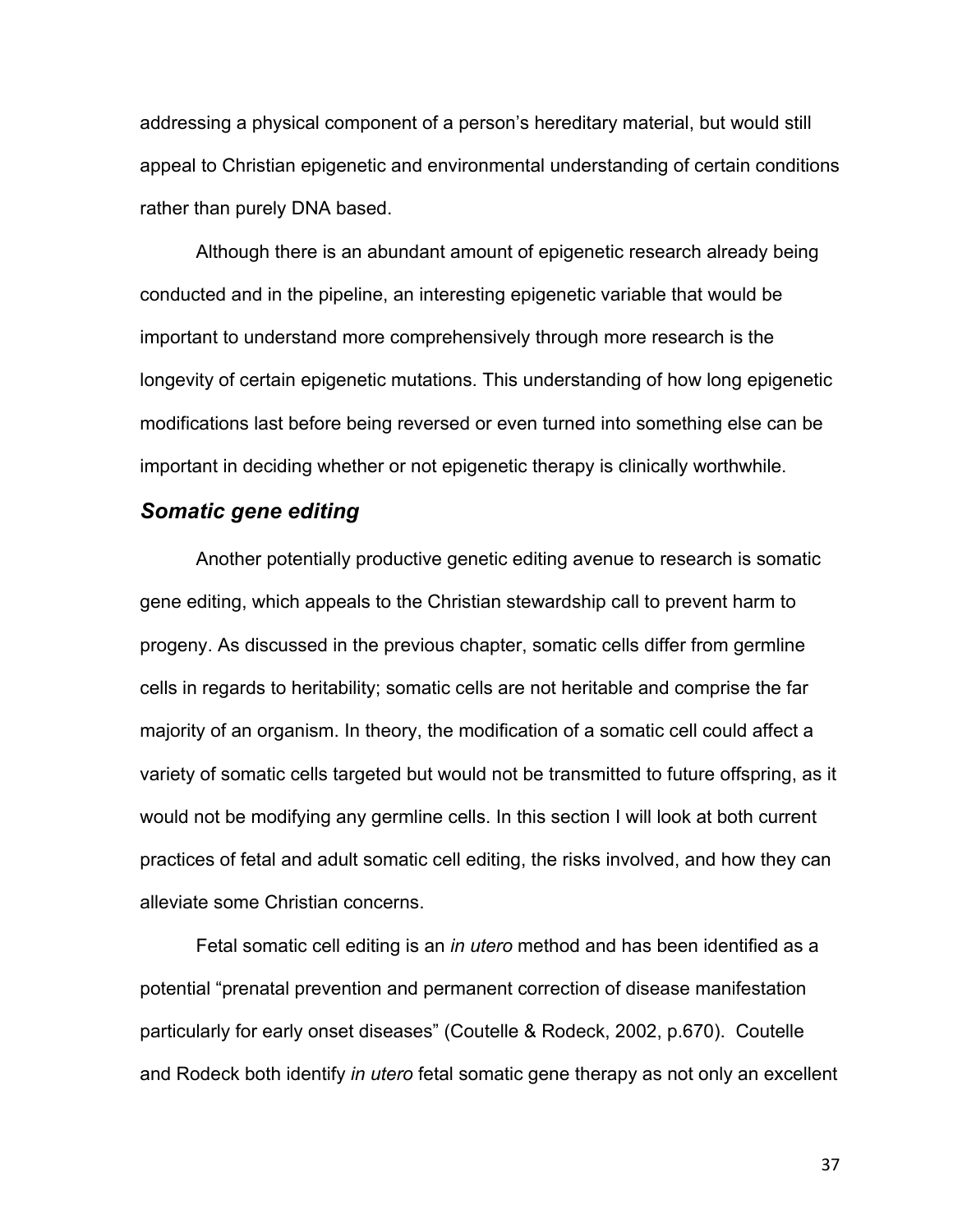preventative medicine option, but also an excellent option for individuals who find themselves having to consider pregnancy termination following the diagnosis of a severe genetic disease. The option of *in utero* fetal somatic gene therapy would allow them to instead edit this unwanted and harmful genetic disease, while still allowing them to keep the same fetus alive and not have as much of a pressure to consider abortion. Douar et al. investigated and solidified the role fetal somatic gene therapy can have in the prevention of irreversible perinatal diseases (Douar, Themis, & Coutelle, 1996, p. 633).

A more recent study investigated easier ways to treat congenital diaphragmatic hernia, a condition that ultimately can hinder proper lung formation. Currently this disease is treated via a physically invasive endoscopy of the fetal trachea, which can be risky when done on delicate fetal membranes. Using the sheep as their model organism, the researchers concluded that sheep fetal trachea can be accessed and genetic therapy can be administered to it by vectors via percutaneous ultrasound-guided injections (David et al., 2003, p. 385). Basically, the researchers are proposing that an improved method to the fetal endoscopy would be to inject genetic editing material into the fetal trachea via a tiny needle and that the genetic editing material will be guided to the target area via specific wavelengths applied to the subject. This finding is exciting as it points to a near future where individuals will be able to "better protect" their progeny through genetic editing methods, as they could potentially be less prone to physical complications such as membrane rupture. In addition to research of fetal somatic gene editing, there has been lots of research in adult somatic gene editing**.**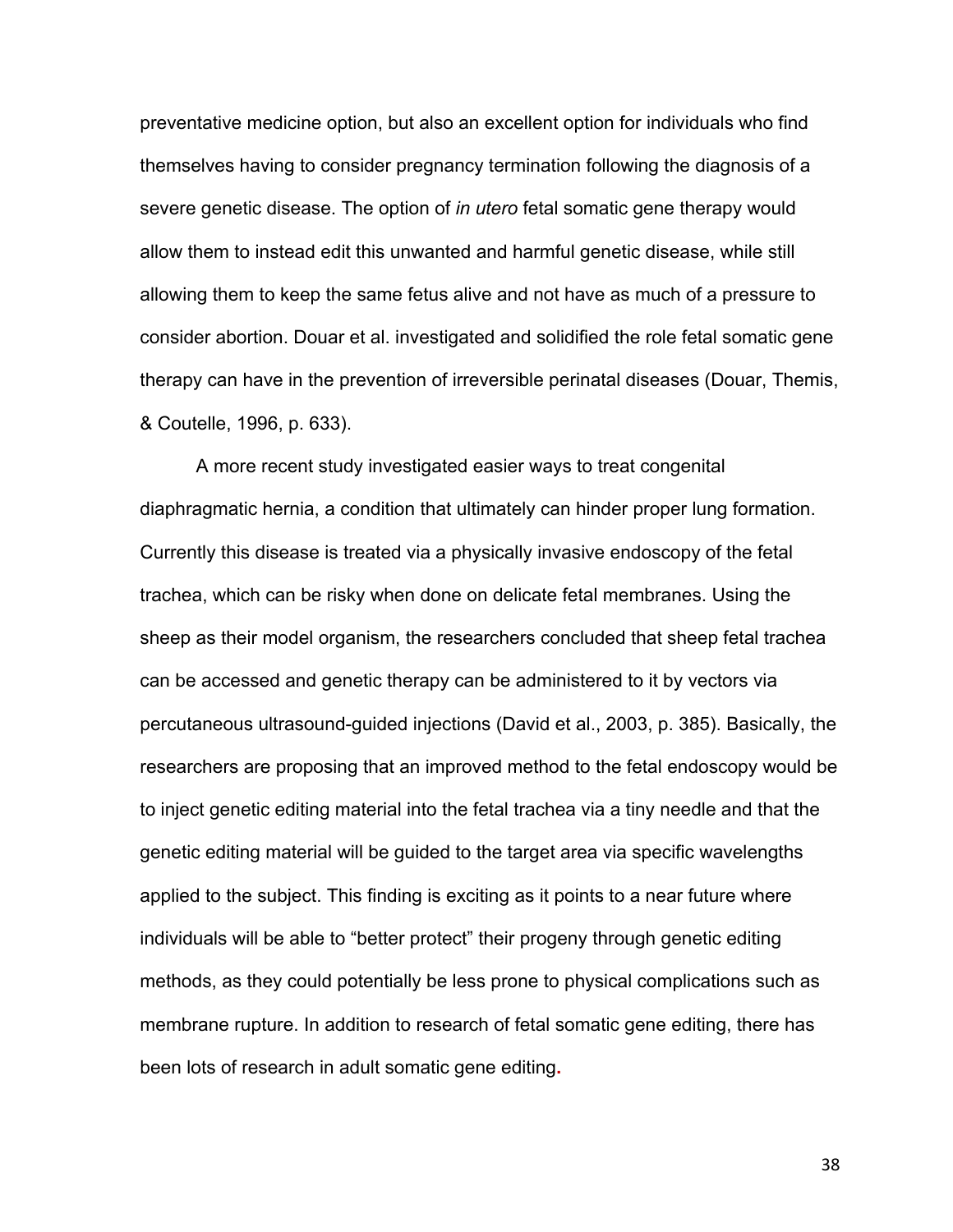Current research and clinical interest in adult somatic gene editing ranges from understanding the nature of cancer to metabolic diseases. In order to more comprehensively understand cancer, Sánchez-Rivera et al. performed a rapid modelling of cooperating genetic events in cancer through somatic gene editing (Sánchez-Rivera et al., 2014, p. 428). This modelling allowed them to better identify which mutations could be causing the tumorigenesis within a mouse model. In this study, the research team looked at common identified cancer-related genes within a lung-cancer model and systematically activated or deactivated them with genetic editing and observed its effect on tumorigenesis. The hope of this study is that a dense catalogue of cancer genome mutations can help identify early stages within the cancer timeline and subsequently be used to develop therapies for individuals (mostly non-fetus) with cancer. Since a majority of cancers develop later in life, the applications of this therapy would have more opportunities within adults rather than only simply in fetuses. In regards to somatic gene editing's role in understanding metabolic diseases, it allows for an easier method of modeling. Currently researchers model metabolic diseases by genetically editing germline cells and breeding said cells to produce metabolically diseased model organisms. However, Jarrett et al. explored the possibility of using somatic editing to simply edit already existing adult individuals so that they express the desired mutation (Jarrett et al., 2017, p. 1). This method allows for an easier research method that opens up paths towards more feasibly research of metabolic diseases and therapies.

Somatic gene editing has clearly allowed for groundbreaking and helpful understandings of medical conditions and the nature of cells. The clinical use of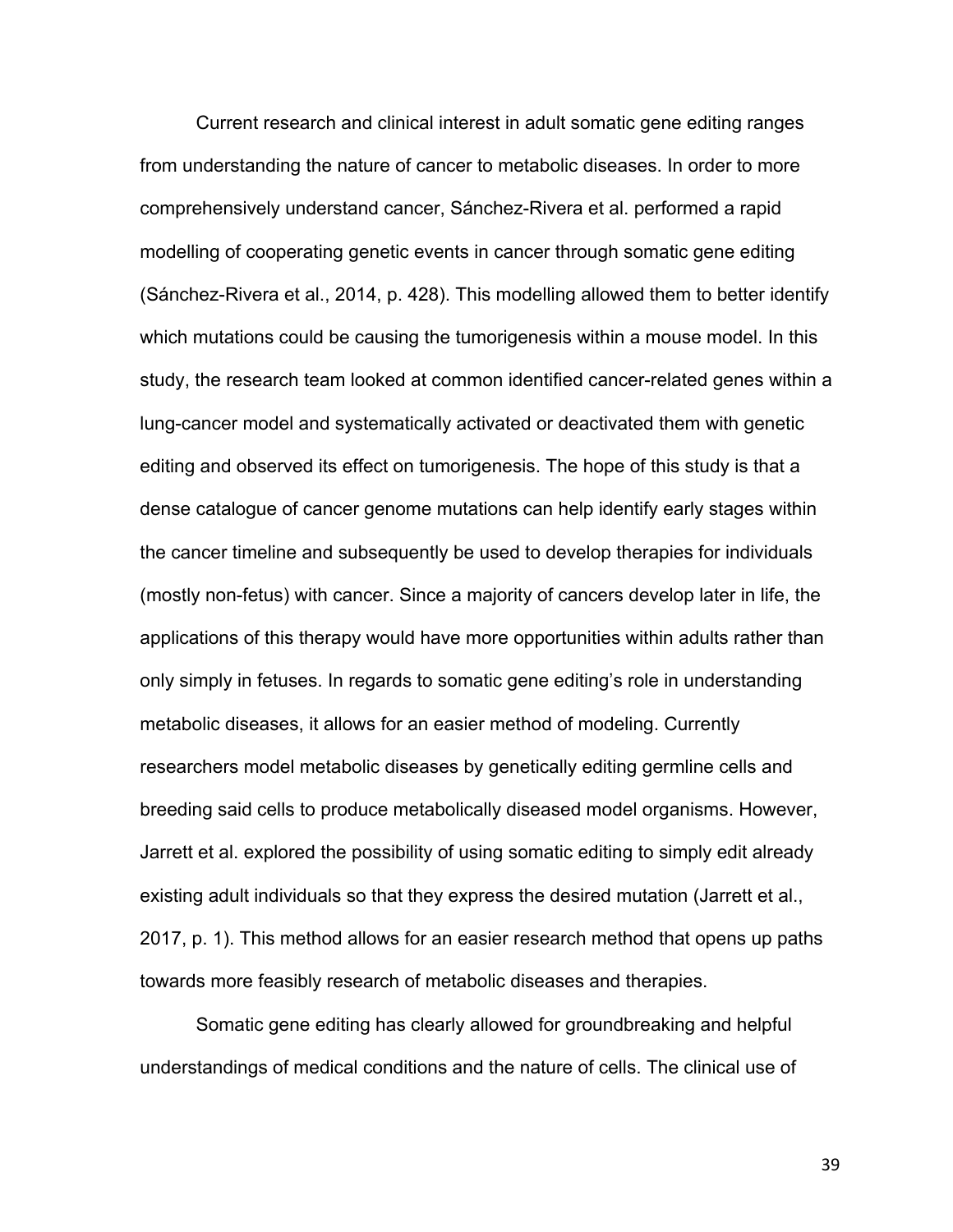somatic gene editing allows for specific non-hereditary genetic editing that lacks the same risk to progeny that accompanies germline editing. However, this usage does come with some risks that are important to identify. First, although somatic gene editing in theory should not be transmittable to offspring, there is still an underlying risk of germline transmission. A research team from the Department of Obstetrics and Gynecology or Bern University Hospital, explains this risk as "Because vector integration into germ cells, if it occurs, is likely to be random, an integration event could potentially have disastrous effects for progeny conceived from such a germ cell" (A. M. Wagner, Schoeberlein, & Surbek, 2009). This same research team identifies another potential risk, maternal spread: "*the possible risk of vector spread from the fetus to the maternal body, although the number of layers may not be the only factor determining placental permeability"* (A. M. Wagner et al., 2009). Although current studies suggest this risk is relatively low, I agree with this research team in the necessity for more research in order to fully understand maternal cell transduction (Ye, Gao, Pabin, Raper, & Wilson, 1998). In my opinion, this potential risk to the mother seems like it would not sit well with the general and Christian population. However, when analyzing the Christian discourse of genetic editing, there are no major arguments pro or against genetic editing addressing risk to the mother. This then points to a seeming lack of attention towards women's health in regards to genetic editing within the Christian discourse.

In regards to the relationship between further development of somatic genetic editing and Christian discourse of genetic editing, somatic genetic editing could potentially help fulfill the Christian concerns regarding the safety of future progeny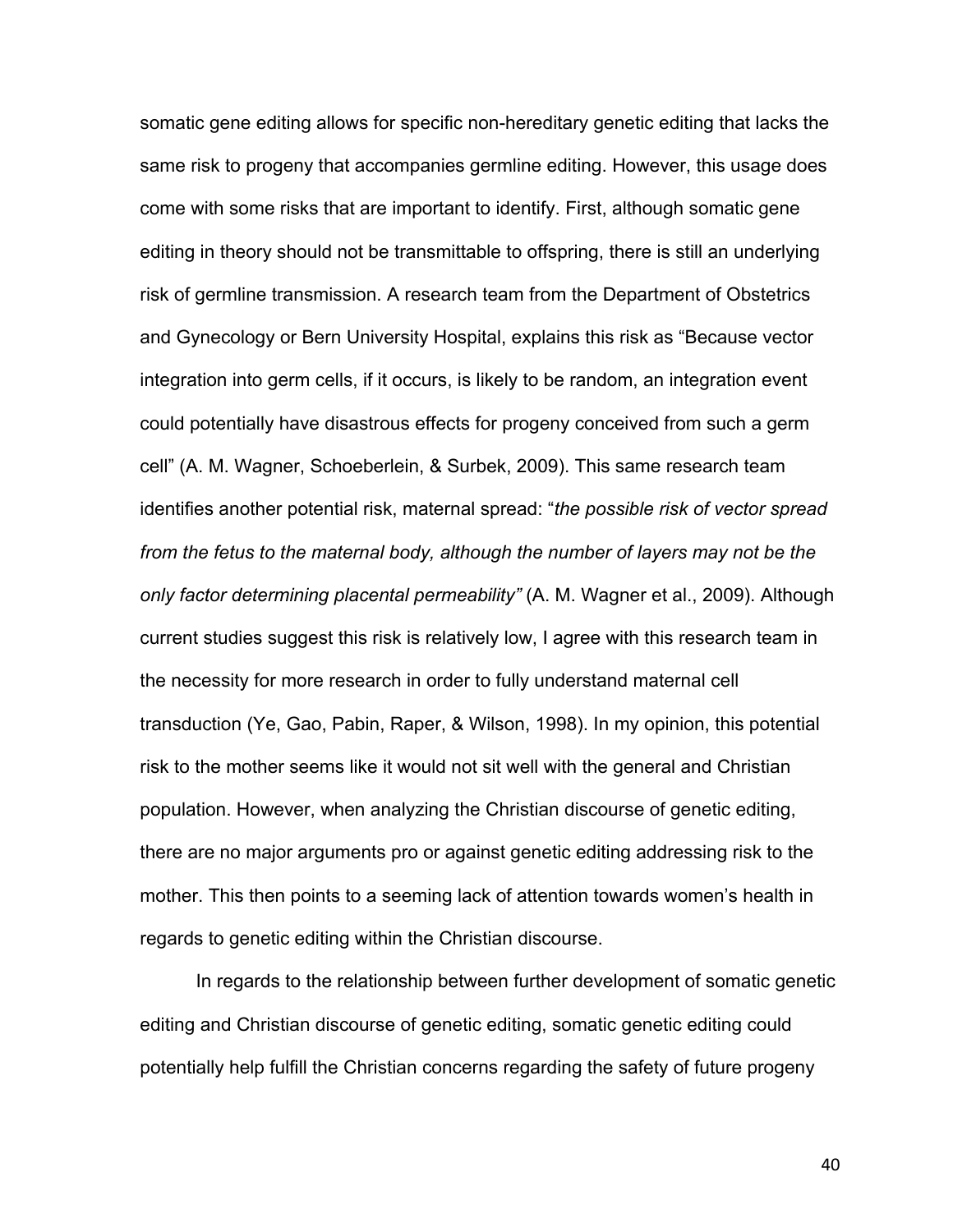and the need for the conjugal act in the creation of the new life. As highlighted in the previous chapter, the Catholic Church distinguishes "between somatic cell therapy and germ line cell therapy, and prohibits the latter, because of two reasons: its potential to harm progeny and its use is in conjunction with in vitro fertilization" (Delaney, 2009, p.33). In conjunction with the general understanding of a low germline transmission (Ye et al., 1998), somatic genetic editing allows for a safer method of treating genetic conditions without unforeseen future effects on offspring that are potentially possible in germline editing. With further research, adult somatic gene editing techniques could be developed that solidified the editing of cancerous tumors in adults via cancer cell targeted genetic editing materials, whether through ultrasound or other guiding mechanisms. In addition to appealing towards the Christian stewardship element of prevention of harm, somatic gene editing can appeal towards the Christian necessity of the conjugal act when procreating. The option of editing the somatic cells of a fetus, allows a Christian individual to both create life via the conjugal act but also, if the individual had been considering the pregnancy termination, this would allow another option that would be more accepted by the Christian public.

In addition to appealing to Christian concerns, somatic genetic editing appeals to bioethical and general medicinal goals. First, the ability to genetically edit the somatic cells of individuals, and specifically adults, situates itself well within bioethical concerns about agency. With adult editing, there is clearly more agency provided towards the individuals, in contrast to genetically editing the somatic cells of fetuses. The somatic cell editing of fetuses, on the other hand, seems to address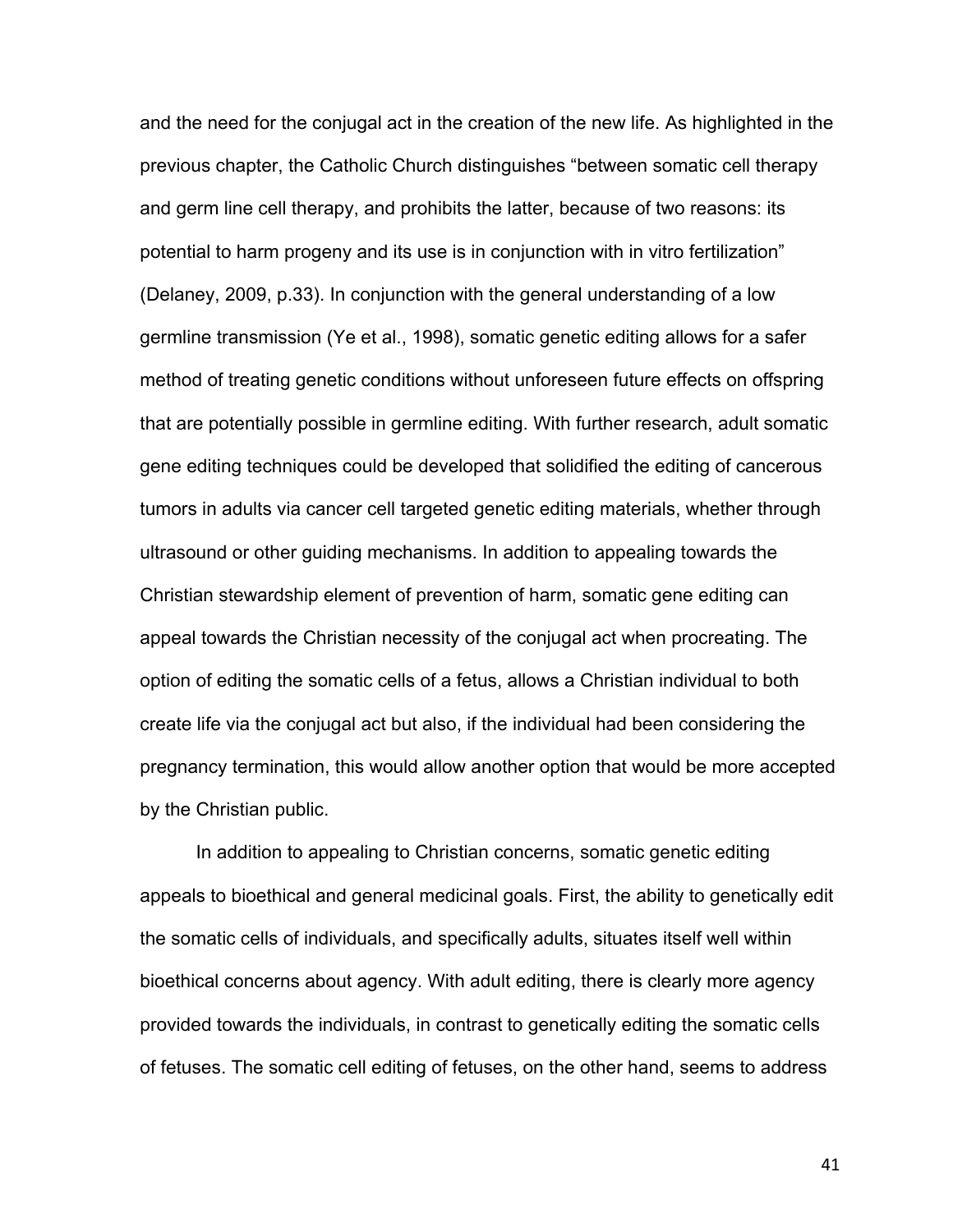the concerns of the medical goal of pushing towards a future of preventative medicine. In 2002, 8 major healthcare member organizations, ranging from doctors to pharmacists, collaborated to implement healthcare objectives titled the "Clinical Prevention and Population Health Curriculum Framework" as a major effort to help the United States healthcare system shift from one of diagnostics/curative to one of preventative(RK Riegelman & Garr, n.d.). Somatic cell editing appeals to this model of preventative medicine, as it allows for the treatment of potential at risk cells before a major disease develops.

In regard to Christian, general medical, and bioethical concerns, further somatic genetic editing would prove productive in the development of more acceptable and therefore, usable forms of genetic editing. Further research into the amount of germline transmission present within somatic editing treatments would help elucidate the amount of potential harm to progeny there actually is; this can then increase the amount of information individuals have when deducing their potential medical paths when faced with genetic conditions. In addition, there must be further research into the potential maternal risk during fetal editing, both to increase the agency of the women undergoing this procedure but also to help further build a future within medical and Christian discourse that commonly incorporates women's health and concerns.

## *In vivo genetic editing*

Not only is the type of genetic information being edited important, but also the mechanism that it is accessed and edited is just as pertinent in regards to Christian acceptance. When it comes to the editing of progeny, whether before or after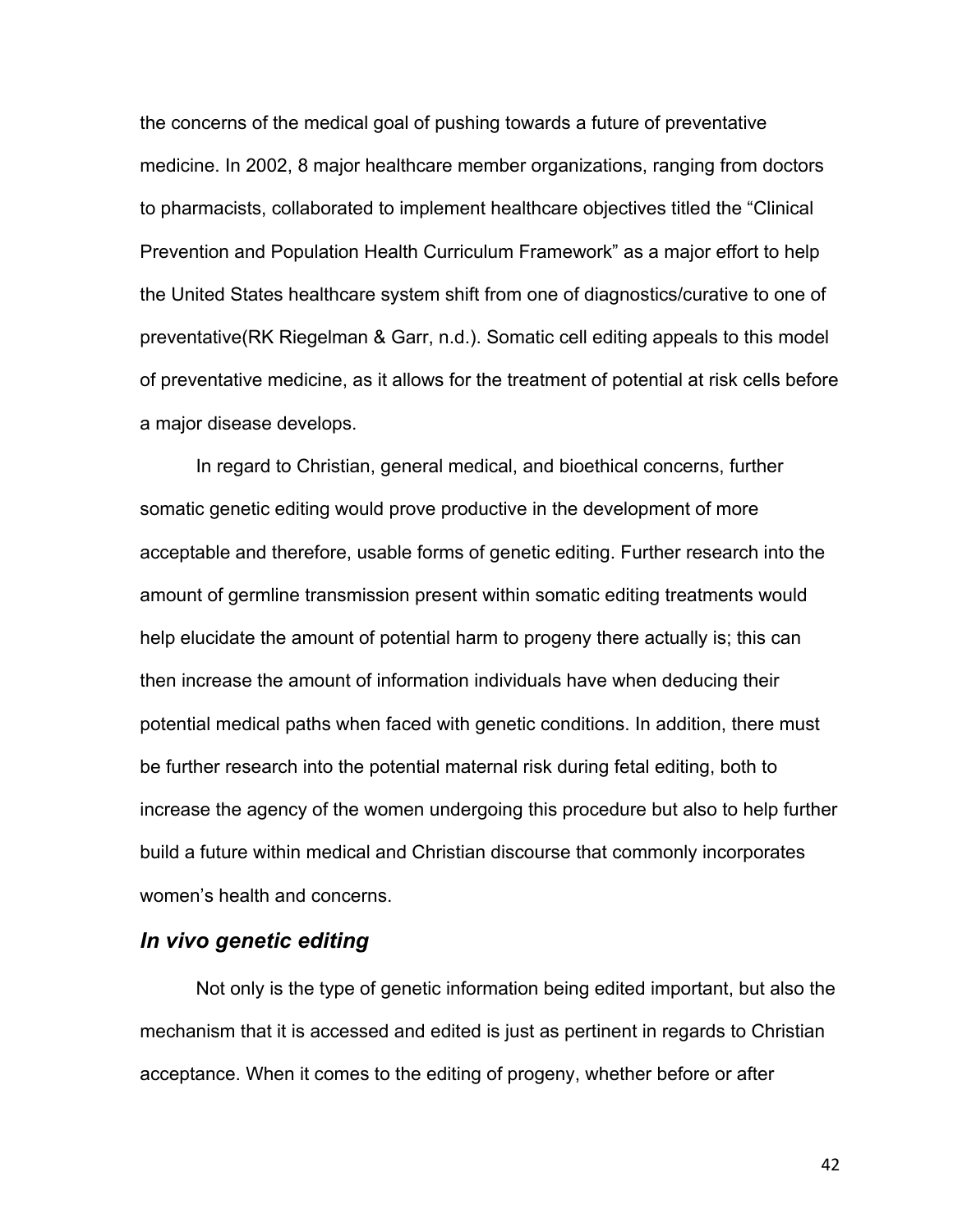conception, the method of fertilization utilized is important as there is a Christian need for to maintain a tradition understanding of conception through the marital conjugal act. The Christian pushback against some clinical fertilization techniques such as *in vitro* fertilization (IVF) are rooted in this exact concern that rejects the fertilization of the egg in a laboratory petri dish and advocates for the couple to instead procreate via heterosexual intercourse. This is relevant to this discussion of genetic editing as scientific and specifically genetic studies are commonly one of three types: *in vivo, in vitro,* and *in silico. In vivo* experiments are carried out within a living organism and is capable of producing a greater understanding of the total effects of a variable on the entire organism, including its total interaction with other body variables. *In vitro* experiments are the opposite of *in vivo* and are not conducted within a living organism. These studies produce a less comprehensive understanding of the particular independent variable's effect as it does not incorporate organismal conditions as well as *in vivo* studies. However, *in vitro*  studies benefit from not having as much of a risk of harming actual organisms and are more easily reproducible. *In vitro* techniques are common amongst reproductive scientist in regards to egg/sperm extraction and *in vitro* fertilization, because it can provide a sterile, easily observable and controllable environment. *In silico* refers to studies performed using a computer software simulation and an abundant database. This is a relatively newer form of experiment that is commonly used as a primary investigation of a variable or mechanism and can help construct possible *in vivo* or *in vitro* studies of the same variable. In genetics, *in silico* studies are now ever present in gene expression analysis(Murray, Doran, MacMathuna, & Moss, 2007). With this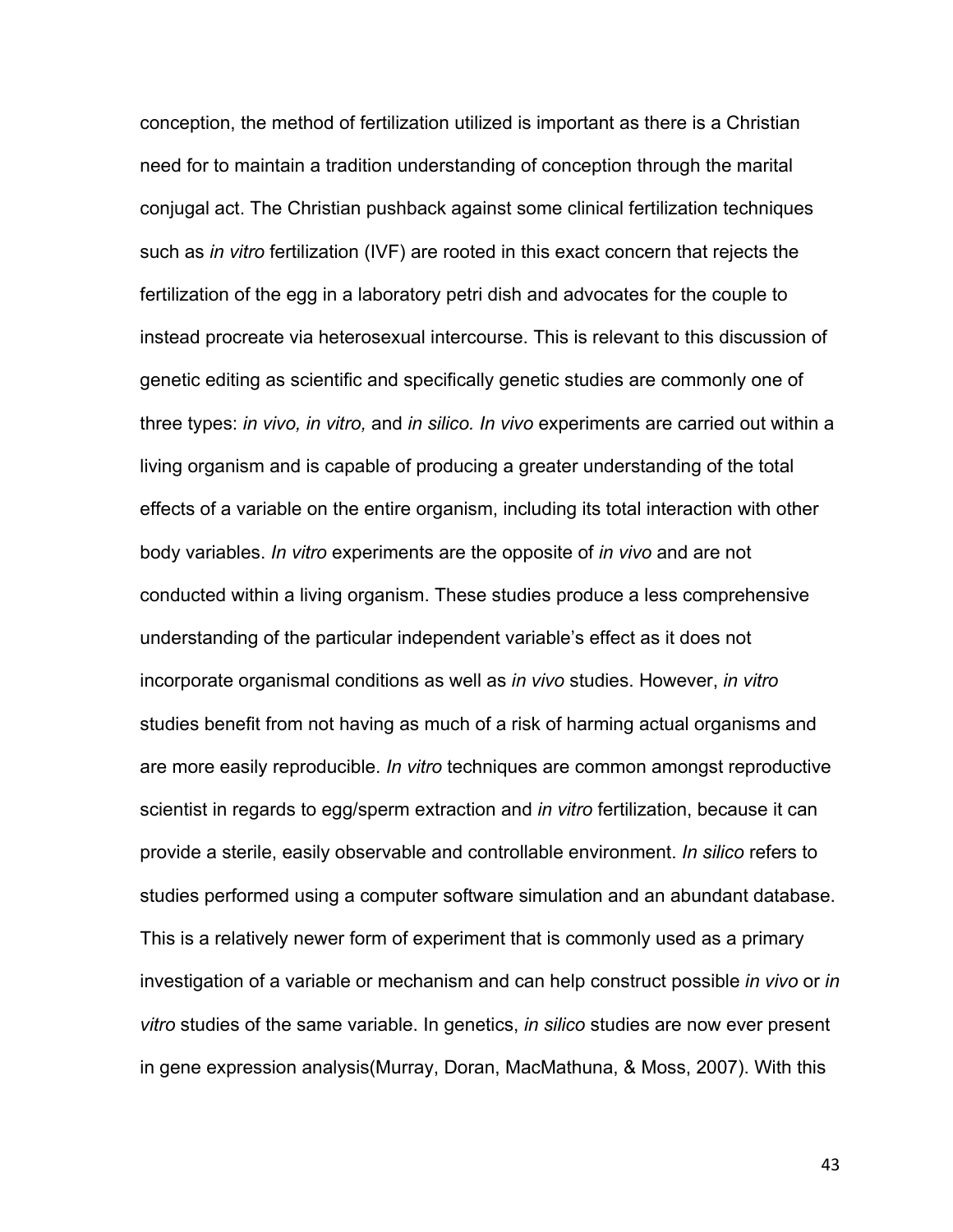background of current experimental approaches, this section focusses on *in vivo* genetic editing of eggs (fertilized and non-fertilized) and sperm and analyzes it as a potential productive avenue of clinical genetic editing that will be more accepted by Christian users by appealing to the inclusion of the conjugal act.

Although not currently clinically used, *in vivo* genetic editing locates itself in a variety of contemporary research studies. *What does this current in vivo genetic research look like?* In 2015, Lukas Dow et al. published a study that examined inducible *in vivo* genome editing with CRISPR-Cas9 in mice and claims that an "inducible CRISPR (iCRISPR) system can be used effectively to create biallelic mutation in multiple target loci and, thus, provides a flexible and fast platform to study loss-of-function phenotypes *in vivo*"(Dow et al., 2015, p. 390). Dow's team essentially provides a viable approach to rapid and scalable studying of gene functions *in vivo*. Also using mice as their model organism, in 2011 Hojun Li et al. study how *in vivo* genome editing can restore hemostasis, the stopping of bleeding, in hemophilia, a genetic disorder that reduces an organism's ability to form blood clots and terminate bleeding. Before this study, the use of zinc finger nucleases (ZFNs) was used in genome editing *in vitro*, however this research wanted to explore its efficiency *in vivo*. By examining the effective level of gene targeting and concluding that it could effectively correct the hemophilic prolonged blood clot times, they were able to claim that this "ZFN-driven gene correction can be achieved *in vivo,* raising the possibility of genome editing as a viable strategy for the treatment of genetic disease"(Li et al., 2011, p. 217). This research team's finding show that ZFN can not only be used in vivo, but that it can efficiently bind the new desired gene to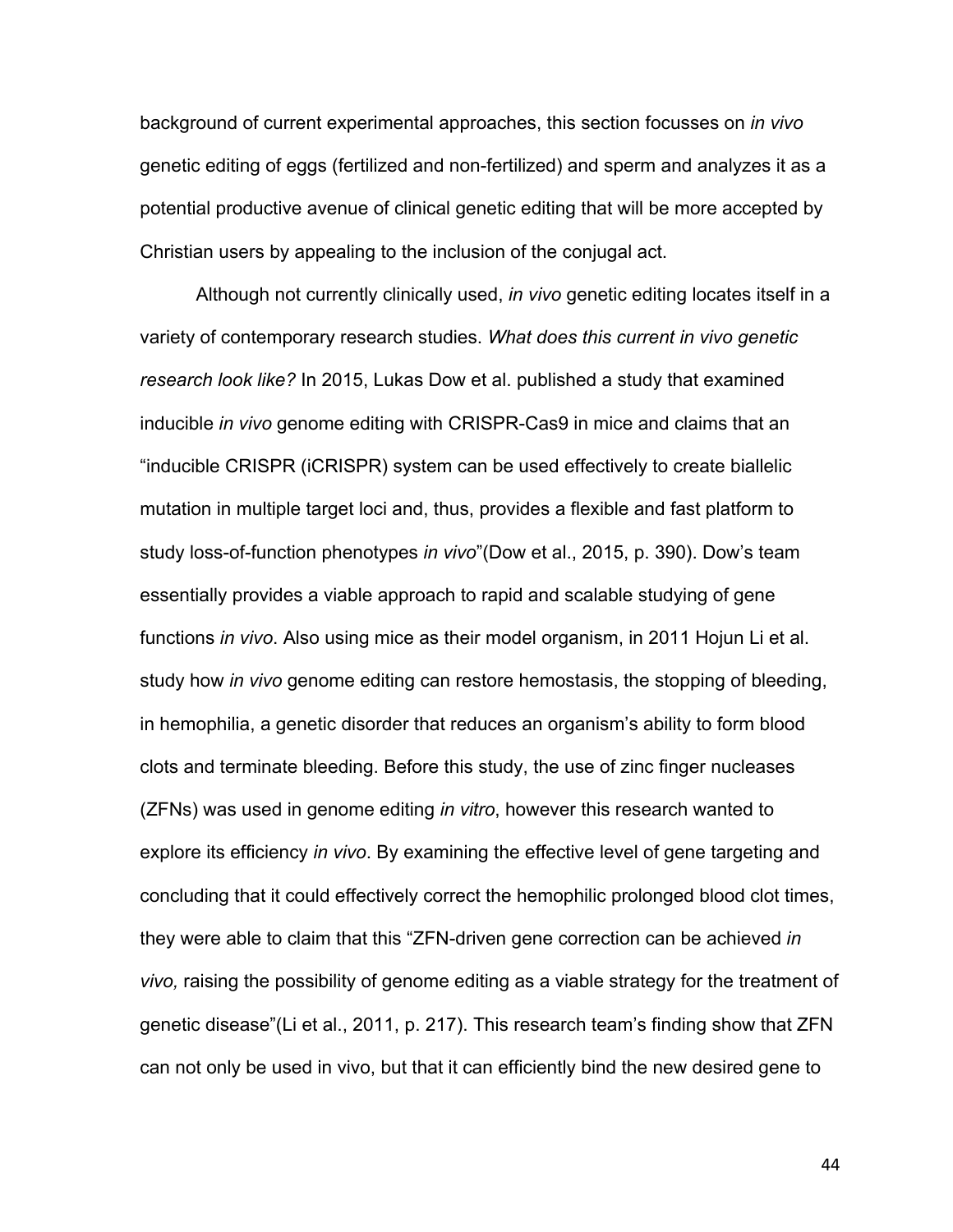the targeted location with the necessary consistency and efficiency to be a clinically viable method. With studies like the ones presented showing the viability and efficiency of *in vivo* genetic editing and the beneficial clinical applications, its future clinical use on humans is near and the risks of the clinical human application are important to consider.

With *in vivo* genetic editing, there is an inherent risk that accompanies the therapy being done within the living organism. The off target of gene editing is a measurement of unwanted genetic manipulations of the genome. This means that possible unwanted mutations could include the wrong gene being edited or the wrong cell/tissue type being edited. *In vivo,* if there is a mistake and a different gene is modified or if the wrong cell type is edited, it can possibly affect multiple unintended regions of the body. For example, if one wanted to target a specific gene and there was another gene that had a similar coding region to the target, the editing mechanism has a risk of binding to the unintended region. This would then result in an unintended effect, commonly called the off-target effect. If an individual wanted to target a controlled section of the body such as the eggs but the mechanism used traveled to another region and edited that, there could potentially be unintended effects. In contrast, *in vitro* editing mistakes could not travel to and affect other regions and these mistakes could be easily identified and those affected cells could simply not be used.

Although *in vivo* genetic editing research is very much present and abundant today, a majority of the research focuses on somatic cell editing, such as the cancer and metabolic disease studies discussed earlier. I propose that shifting some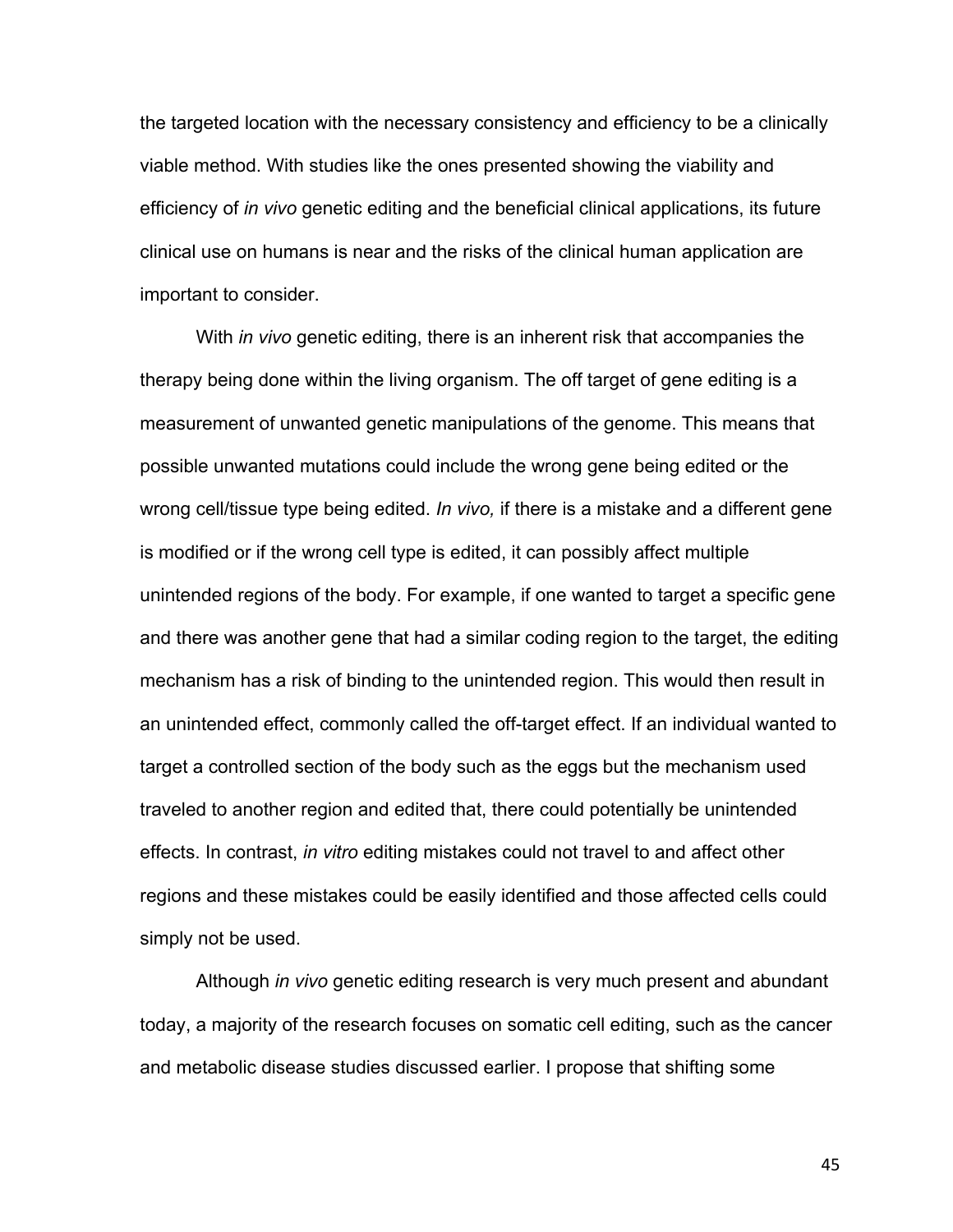attention to *in vivo* germline genetic editing would prove fruitful in efforts to produce more accepted genetic editing techniques. The next section will focus on *in vivo*  germline genetic editing and investigate its efficiency compared to *in vitro* genetic editing. *In vivo* germline editing could manifest itself as editing the sperm or eggs themselves, or editing the cells that produce sperm and eggs. *In vivo* genetic editing of germline cells would potentially address the Christian concern for the conjugal act in the creation of future progeny, as it would allow for the editing of egg and sperm/sperm producing cells within an individual prior to the conjugal act. These techniques could be helpful for individuals who are concerned about a need for the conjugal act but want to fulfill their role as stewards and protect their progeny via protecting them from a certain heritable disease.

#### *Conclusion*

With the previously identified tensions zones within Christian discourse of genetic editing in mind, possible paths of genetic research can be identified to help develop more accepted genetic editing practices (epigenetics, somatic gene therapy, *in-vivo* genetic editing and adult genetic editing) that appeal to the Christian stewardship goal of prevention of harm and the need for the conjugal act in the creation of new life. Amongst the analysis of possible research paths, I identified a concerning lack of attention towards somatic genetic editing's potential risk of maternal transduction, when the editing mechanism vector spreads from fetus to mother. Although this lack of concern allows for more potential genetic editing paths that the Christian body could potentially accept, it should not go unquestioned. Further inquiries as to why exactly the Christian community is not worrying about the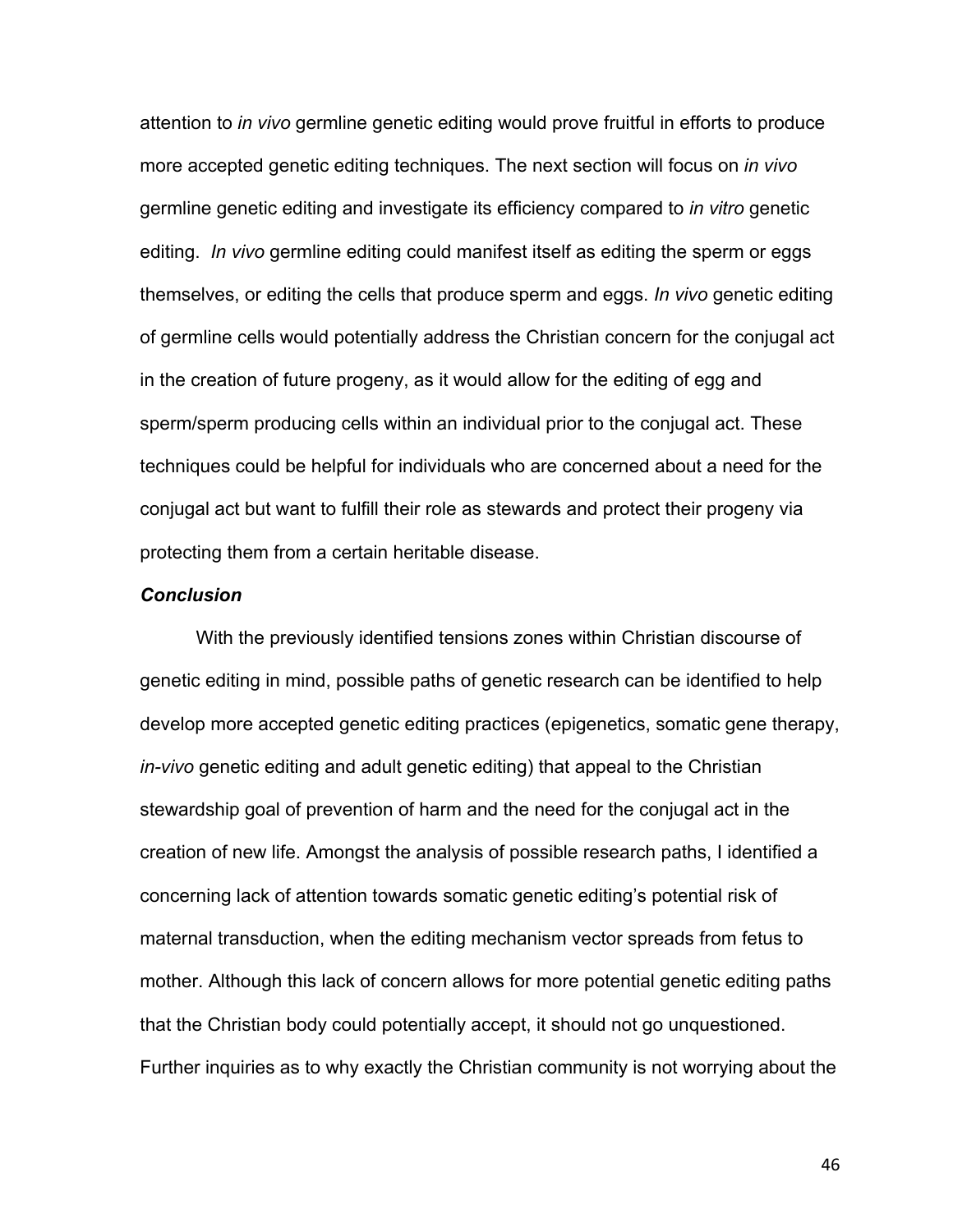maternal body when considering risk assessment should be considered. The next section will examine current data on off-target effects of CRISPR-Cas9 genetic editing and propose an experiment to understand if the off-target affects will change when *in vivo* verses *in vitro.*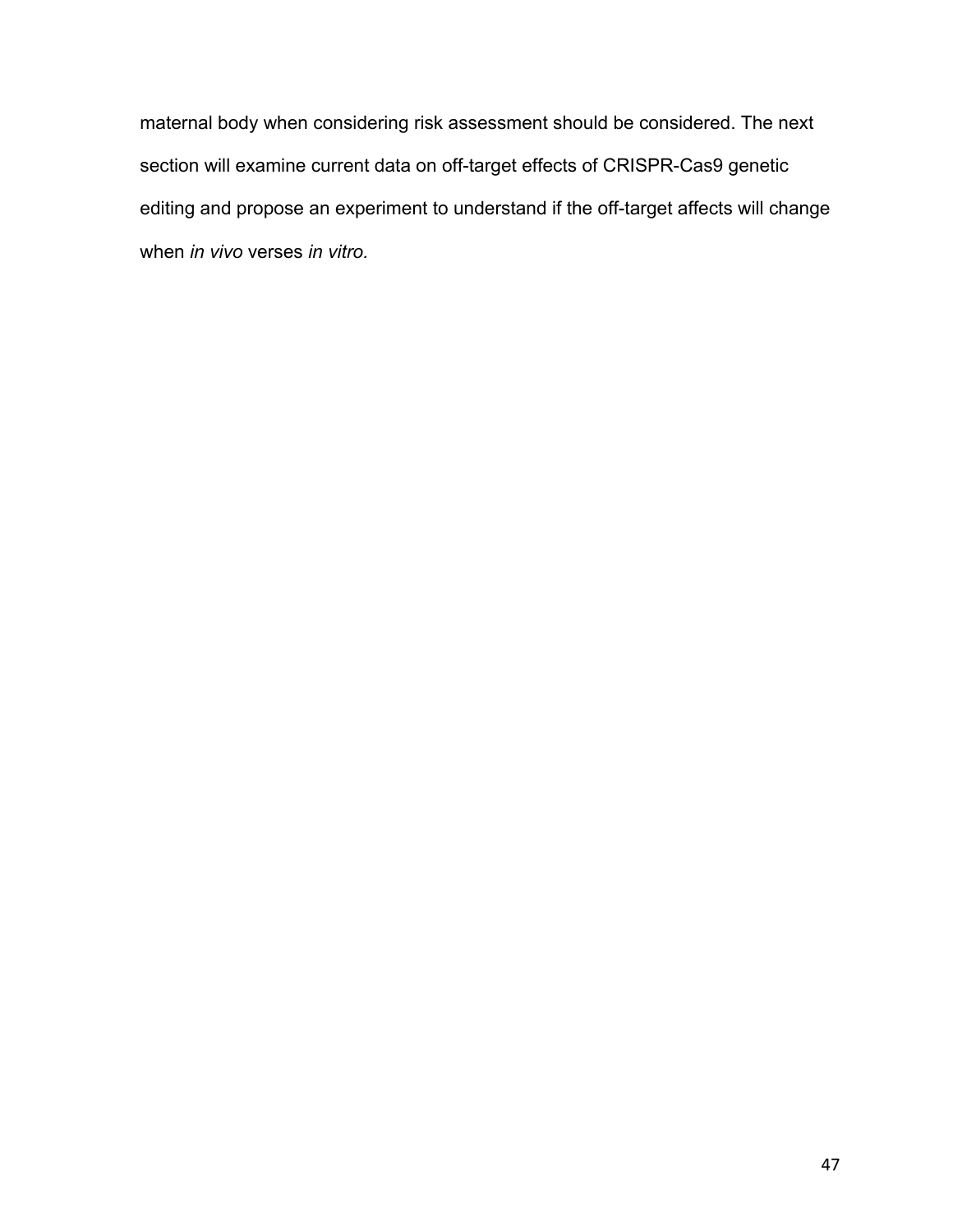# **CHAPTER 3.**

# **AN ANALYSIS OF** *IN VIVO AND IN VITRO* **CRISPR-CAS9**

# **EFFICIENCY**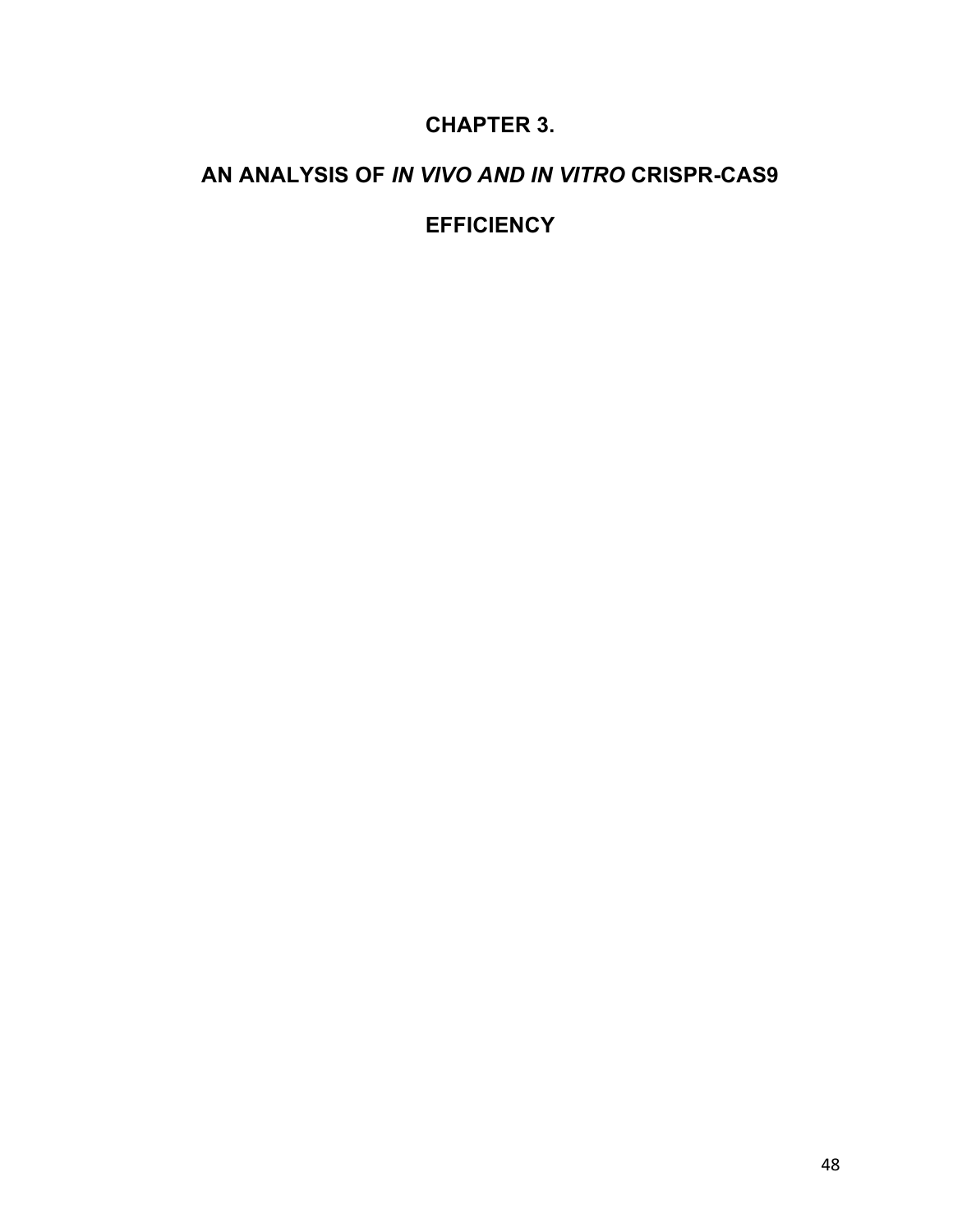### *Introduction*

Today, the pages of online health blogs to Time Magazine are filled with the general public in discussion of genetic editing. The focus of these conversations varies between bioethical concerns, efficiency, and safety for clinical application on humans. As discussed in the previous chapters, since the launch of CRISPR, genetic editing has been a hot topic within Christian communities; a major Christian concern with genetic editing and its usage is the lack of the "conjugal act" in current genetic editing of future progeny. For example, commonly paired with genetic editing of embryos is *in vitro* fertilization (IVF), which forgoes an explicit need for the heterosexual sex, but instead is efficiently accomplished with the fertilization of an egg with a sperm sample in a laboratory setting. In efforts to develop more forms of genetic editing that communities are comfortable with and therefore allow genetic editing to be more accessible to these patients, I propose that comparing the efficiency of *in vivo* and *in vitro* CRISPR genetic editing will help form a basis for further research and possibly development of *in vivo* germline editing. This form of genetic editing is the topic of analysis for this study, as it relieves a Christian concern about the need for the "conjugal act" in the creation of new life.

In order to attest to the efficiency of *in vivo* CRISPR genetic editing in comparison to *in vitro*, this study will analyze current research on *in vitro* genetic editing and suggested optimizations and then apply this information in the development of the experiential design. This proposal will offer a study that will analyze both on-target and off-target mutations, in addition to overall efficiency, in both *in vivo* and *in vitro* treatments.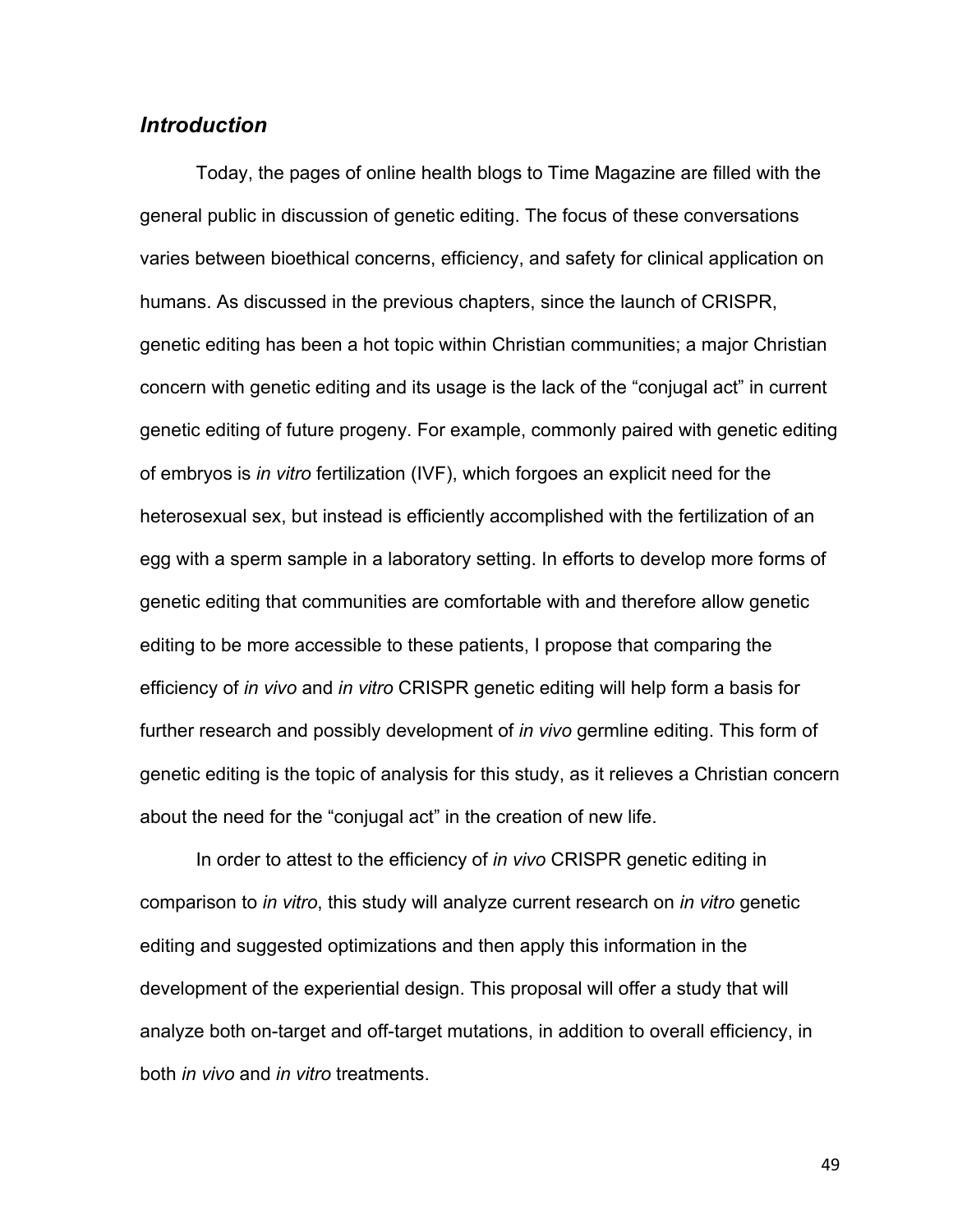# *On-target mutation efficiency*

In order to test whether or not a genetic editing technique is in fact editing the intended sequences, the on-target mutation efficiency must be measured. Currently there are a variety of methods to do this: mismatch cleavage assay, high-resolution melting analysis (HRMA), heteroduplex mobility assay by PAGE, cleaved amplified polymorphic sequences (CAPS) analysis, Sanger sequencing, amplified fragment length polymorphisms (AFLP), and Fluorescent PCR-capillary gel electrophoresis (Zischewski, Fischer, & Bortesi, 2017). Each method has its own benefits and disadvantages but generally concern whether or not it can detect small indels, large indels, and substitutions. The methods that miss large indels are: HRMA and heteroduplex mobility assay by PAGE, while AFLP fails to detect small indels and Fluorescent PCR-capillary gel electrophoresis fails to detect substitutions. Although many kinds of mutations could be incorporated by HR depending on the donor DNA, small indels from NHEJ repair and substitutions from HR using a donor template are more common than large indels. This characteristic is because the CRISPR system relies on endogenous double-strand break repair pathways. Thus, HRMA and/or a targeted sequencing method could detect the mutations.

HRMA is an analysis method that concentrates on a target region, amplifies it with a fluorescent PCR and analyzes it via melting curves (Zischewski et al., 2017). This technique is dependent upon the fluorescence loss when the dyes are no longer attached to the dsDNA during thermal denaturation. These melting temperature curves are utilized to identify the specific nature of the allele (homozygous/heterozygous mutant/wildtype); the shifts of the curves represent a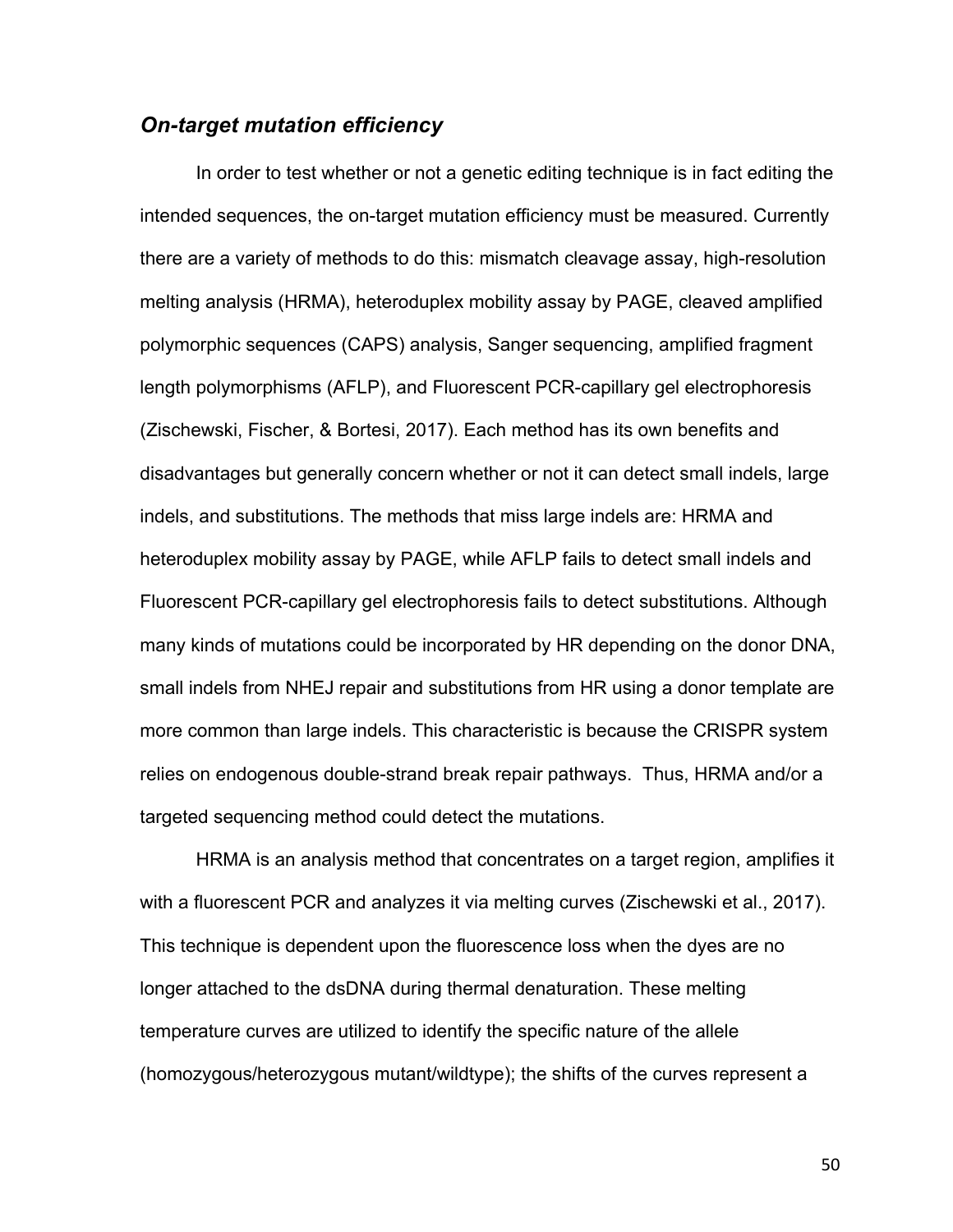variation of nucleotides (Thomas, Percival, Yoder, & Parant, 2014). In order to produce an optimal HRMA with high resolution, the amplicon size is suggested to be around 100 bp (Thomas et al., 2014, Zischewski et al., 2017). The same amplification products could later be used for other analysis methods because HRMA does not alter the sequence of the amplicons. If for some reason a large indel is expected, to account for the limitation of HRMA not detecting large indels, AFLP can be used to detect these larger mutations. The

Some decreases in on-target efficiency can also be attributed to nonhomologous end joining (NHEJ) of sequences rather than the preferred method of donor DNA integration through homology-directed repair (HDR). In order to combat this efficiency deficit, I will utilize single-stranded donor DNA (ssDNA) instead of the common double-stranded DNA (dsDNA) as ssDNA has been shown to increase HDR efficiency in Cas9-mediated gene editing in human cells (Richardson, Ray, DeWitt, Curie, & Corn, 2016). The donor ssDNA is developed to be of optimal length that is complementary to the 3' terminus of the cleaved DNA strand that is complementary to the target strand. This optimal donor ssDNA has been shown to increase HDR rates to up to 60% and should be incorporated within protocols when developing and/or investigating efficient methods of CRISPR genetic editing.

### *Off-target effects*

#### *Ways to detect*

The rate of off-target mutations is an essential factor dictating the potential usage of a certain method of genetic editing. For the purpose of measuring the off-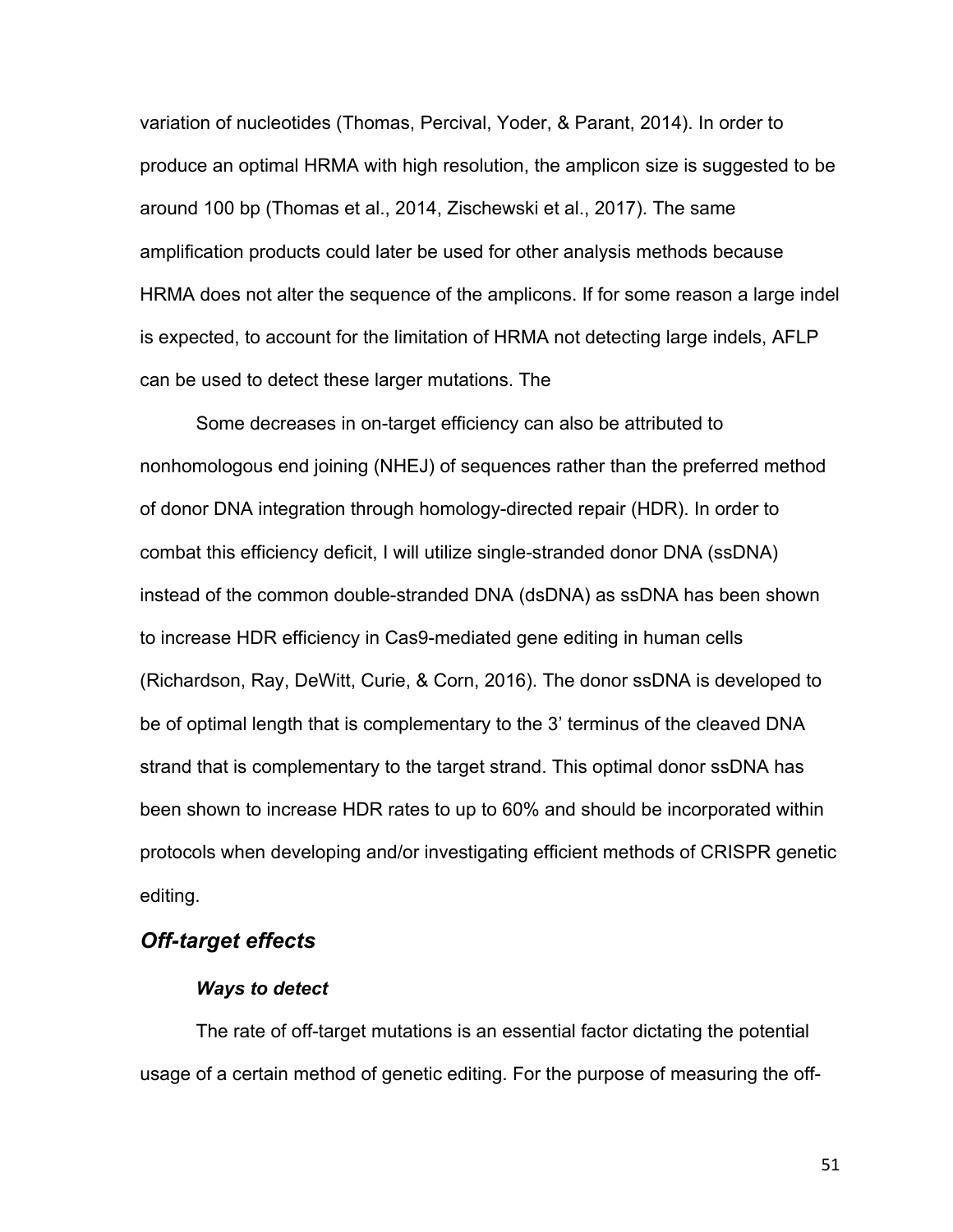target effects, there are both biased and unbiased methods of varying sensitivity. Biased approaches look at specific predicted sites, while unbiased approaches look at the whole genome. For this study, I propose to use a targeted sequence amplification, a popular biased method that amplifies and sequences previously identified segments that may contain off-target sites. These potential candidates for off-target mutations can be identified via sequence similarity to the Cas9 guide RNA sequence. Sequence analysis of amplified candidate regions can be performed via Sanger sequencing or next generation sequencing (NGS). Sanger sequencing becomes a bit impractical when there are many potential segments to sequence. Although the amount of off-target sites vary widely based off of the identity of the gRNA, the number of off-target mutations can range from 0-150 (Zischewski et al., 2017). Digenome sequencing is an unbiased technique which utilizes Cas9 and sgRNA *in vitro* to scan for potential off-target sites that can be used in the targeted sequence amplification, later sequenced via NGS (Zischewski et al., 2017). This method uses the combination of cell-free genomic DNA, Cas9, and sgRNA to identify both the target and off-target sites that are cleaved and measures the frequencies of unintended indels. Digenome sequencing has many benefits that include identifying off-target sites whose mutations occur at rate below 0.1% (Kim et al., 2015), incorporating multiple gRNA at once, and filtering out the cell's own introduced double stranded breaks (DSBs). In order to be computationally identified, the DNA is digested to produce sequence reads with the same 5' ends at cleavage sites (Kim et al., 2015). One identified setback of this method is that it is indeed being conducted *in vitro* rather than *in vivo* which could possibly lead to skewed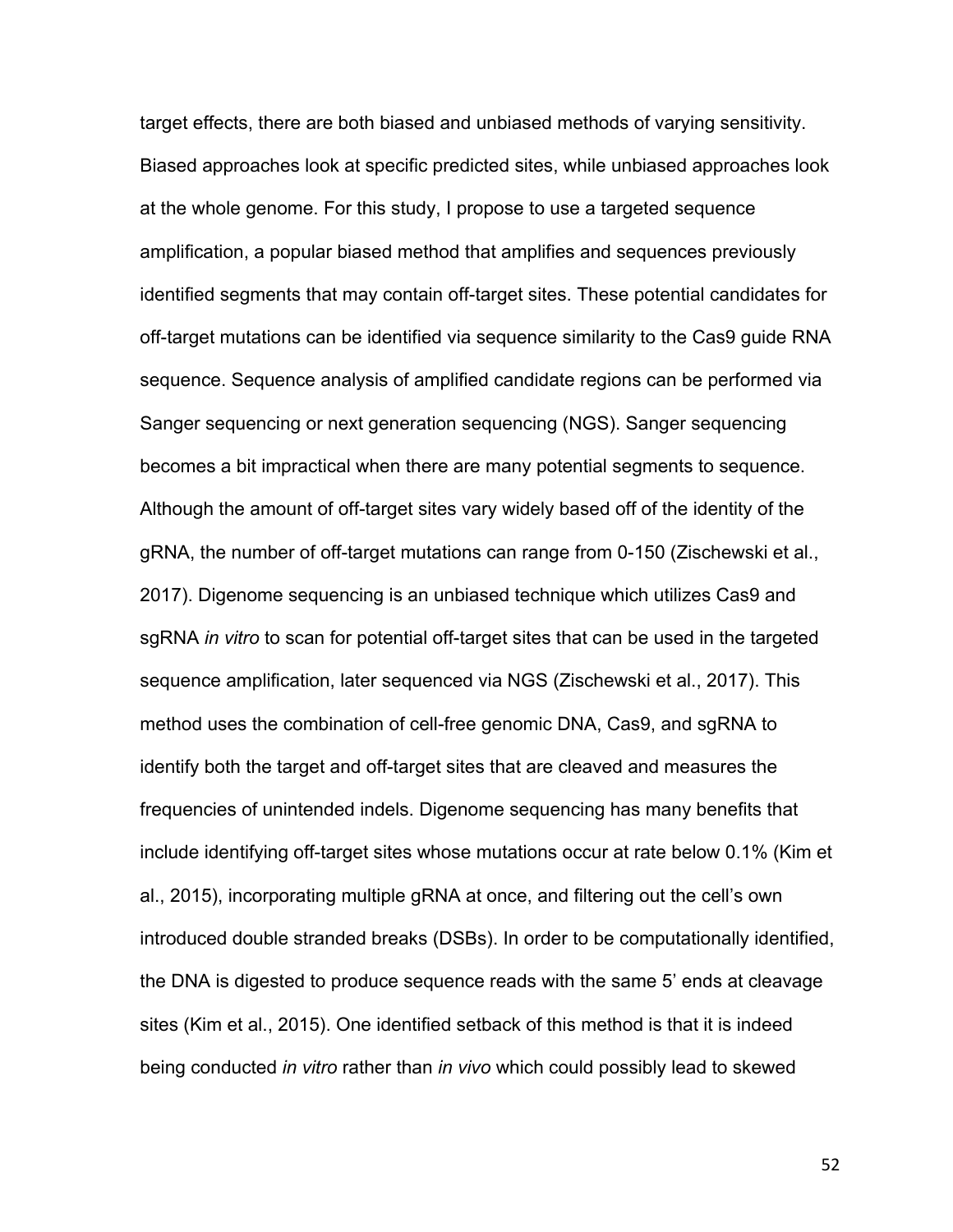results (B. X. H. Fu, St. Onge, Fire, & Smith, 2016; Zischewski et al., 2017), but there is no evidence suggesting that off target effects for a particular guide RNA would differ between *in vitro* and *in vivo* systems.

#### *Ways to minimize*

Unlike Zinc Finger Nucleases (ZFN) and transcription activator-like effector nucleases (TALENs) which are dimeric, CRISPR-Cas9 is monomeric which leads to a higher likelihood of off-target mutations because it scans for shorter target sequences. In addition, the sgRNA used can lead to off-target mutations, as certain sgRNAs can tolerate different amounts of mismatches (Zischewski et al., 2017). Because sgRNA sequence and length dictates potential off-target sites, it is an optimal component to modify in order to reduce off-target mutations (Frock et al., 2015). For example, one could potentially minimize off-target effects by reducing the gRNA length from 20 nt to 17 or 18 nt to reduce the RNA-DNA binding energy (Y. Fu et al., 2013). Finally, the nuclease can be engineered to make a double-stranded break via 2 separate single-stranded cuts by targeting two nearby sequences with a Cas9 cleavage mutant (a D10A mutant nickase version of Cas9n) (Ran et al., 2013).

### *Methods and Experimental Design*

#### *Goal of study.*

The goal of the study is to quantify differences in CRISPR genetic editing efficiency, in regards to on-target mutations, off-target mutations, and overall efficiency between *in vitro* and *in vivo* editing of mouse eggs.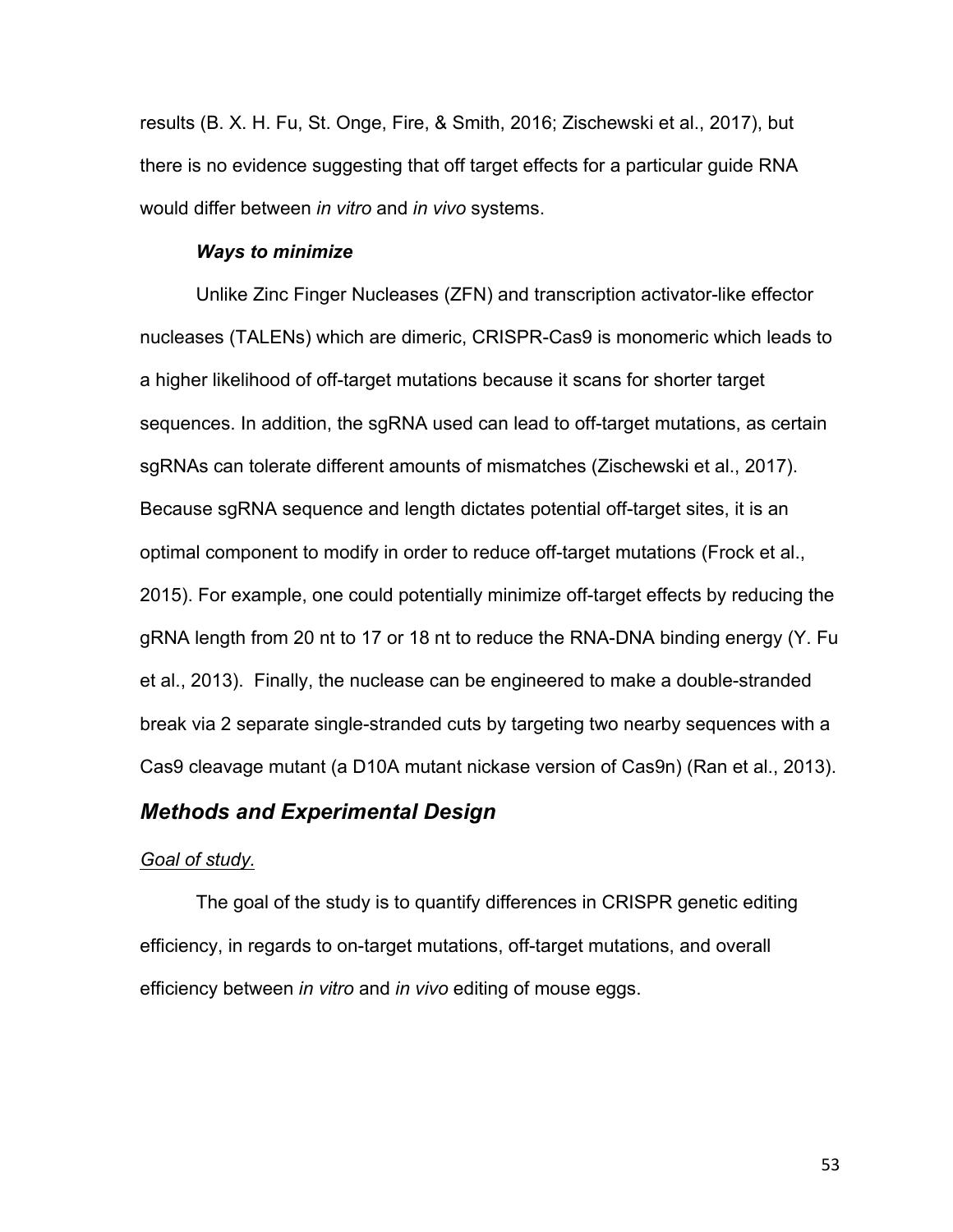#### *Mouse model.*

In order to examine the efficiency of CRISPR genetic editing of eggs, the utilization of a fluorescent mouse model allows for simple detection of efficiency by physical examination of cultured cells. The mice used in this experiment will have been bred to express green fluorescent protein (GFP) throughout their bodies through methods established by Ikawa et al. For the *in vitro* treatment, pre-existing mouse cell lines expressing GFP will be used (Ikawa et al., 1995). These GFP expressing mice will then be mutated into BFP expressing mice via CRISPR-Cas9 using HDR. Successful mutation will result in a blue fluorescence, while NHEJ will result in a loss of fluorescence due to the creation of small indels.

#### *Guide RNA.*

As indicated by Liang et al. (2017), the guide RNA (sgRNA) to target the GFP gene will be designed and synthesized using GeneArt<sup>™</sup> CRISPR gRNA Design Tool and Synthesis Kit. Qubit<sup>®</sup> RNA BR Assay Kit will be utilized to compute the concentration of sgRNA needed.

### *Donor DNA.*

In order to easily identify the efficiency of gene editing in this model, a blue fluorescent protein (BFP) gene will be used as the donor DNA. Taking into consideration previous research on the higher rates of HDR when using ssDNA in comparison to dsDNA as donor DNA (Richardson et al., 2016), this designed BFP donor DNA will be single stranded. A correct targeting of the GFP sequence and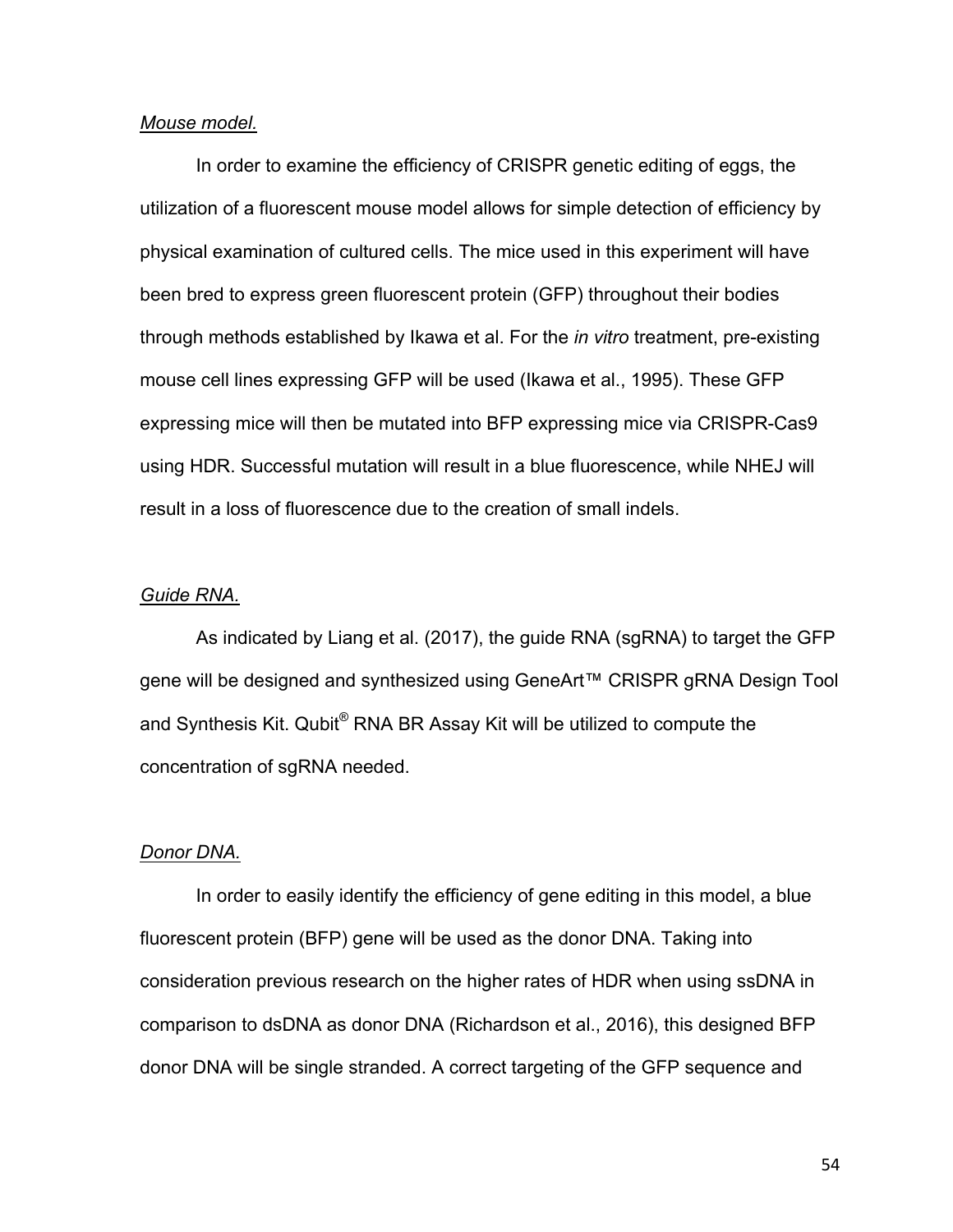integration of the BFP donor DNA will result in the mouse egg cells emitting blue light when excited.

### *CRISPR-Cas9 treatment.*

In order to standardize the variables between the two treatments, the same CRISPR treatment system will be used for both. We will use the AAV serotype 8 (AAV8) as a vector for the CRISPR- *Staphylococcus aureus* Cas9 (SaCas9) complex with the GFP sgRNA and an oocyte specific promoter, Gdf9 (Salvador, Silva, Kostetskii, Radice, & Strauss, 2008) (Figure 1). The AAV serotype is an Adeno-associated virus that infects humans. This delivery system has been shown effective for the delivery of CRISPR-cas9 systems into mouse skeletal and cardiac muscle, with this particular smaller Cas9 variant (Nelson et al., 2016). The AAV vector complex will be either directly microinjected into the oocyte region of the mouse for the *in vivo* treatment or transduced to the collection of harvested egg cells for the *in vitro* treatment. For the *in vivo* treatment, identification and surgical exposure of the female mouse reproductive tract protocol will be used from a study exploring mouse ovarian fat pads (Flesken-Nikitin, Harlan, & Nikitin, 2016).



**Figure 1.** AAV8 vector and donor BFP ssDNA with induced mutation.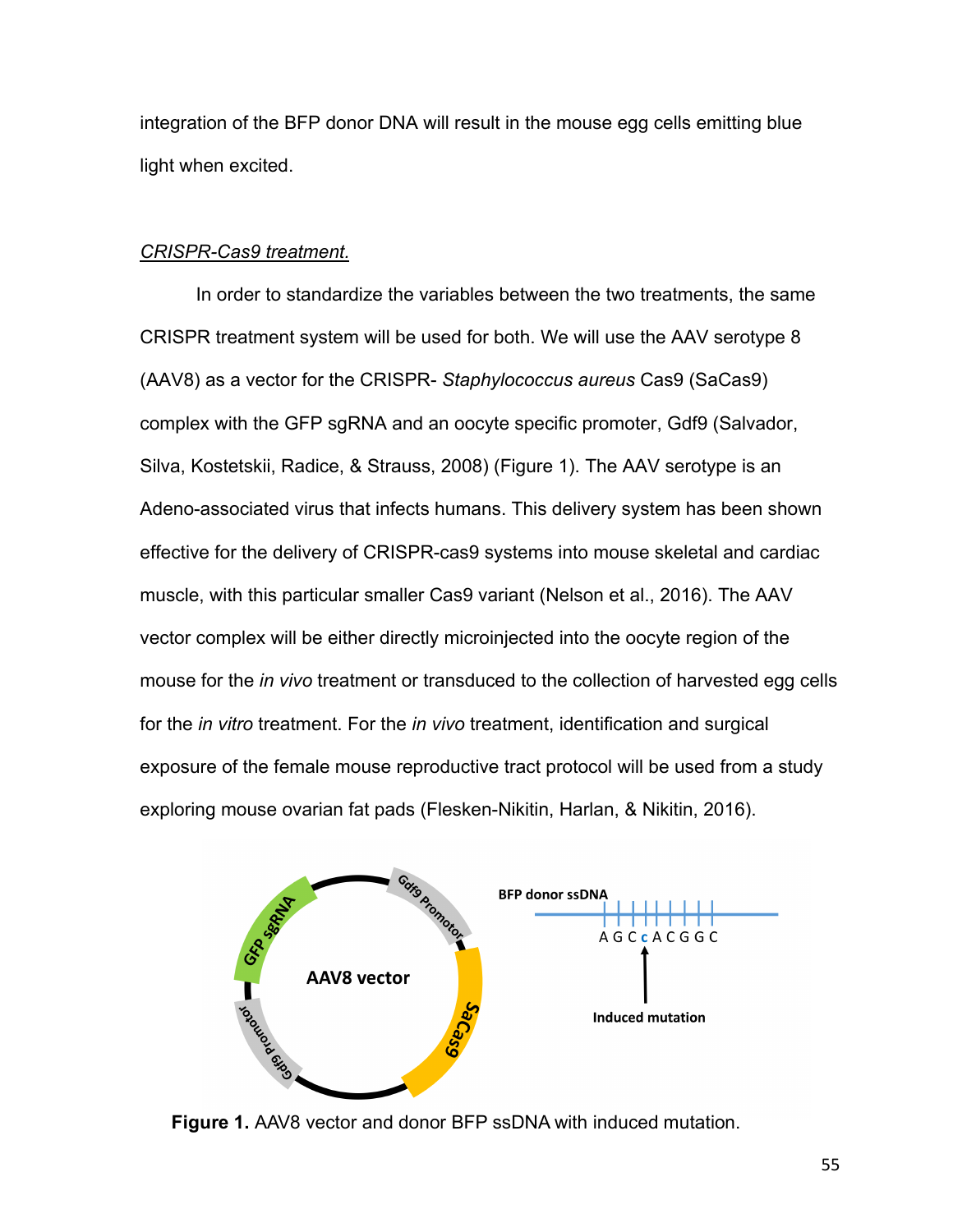### *Off-target effects measurements.*

A targeted sequencing approach can be utilized to measure off-target mutations in both *in vivo* and *in vitro* treatments. This approach will apply digenome sequencing to identify potential off-target sites that resemble the GFP sequence. Then, through targeted sequence amplification of the oocyte DNA, these targeted sites will be sequenced to determine if they were modified by the nuclease enzyme treatment. The oocytes used for amplification and analysis will either be from the *in vitro* CRISPR-Cas9 treatment or harvested from the *in vivo* treatment. The rates at which these potential off-target sites are modified in both *in vivo* and *in vitro* treatments can then be determined and compared (Figure 2).

#### *On-target mutation measurements.*

To determine efficiency of the two treatment methods in regards to on target mutations, FACS will be used to determine the rate of on-target mutations. For the *in vitro* treatment, the edited unfertilized oocytes will be analyzed through FACS for fluorescence expression. The *in vivo* edited oocytes will be harvested after CRISPR treatment and similarly analyzed via FACS for fluorescence under the appropriate wavelengths (Figure 2).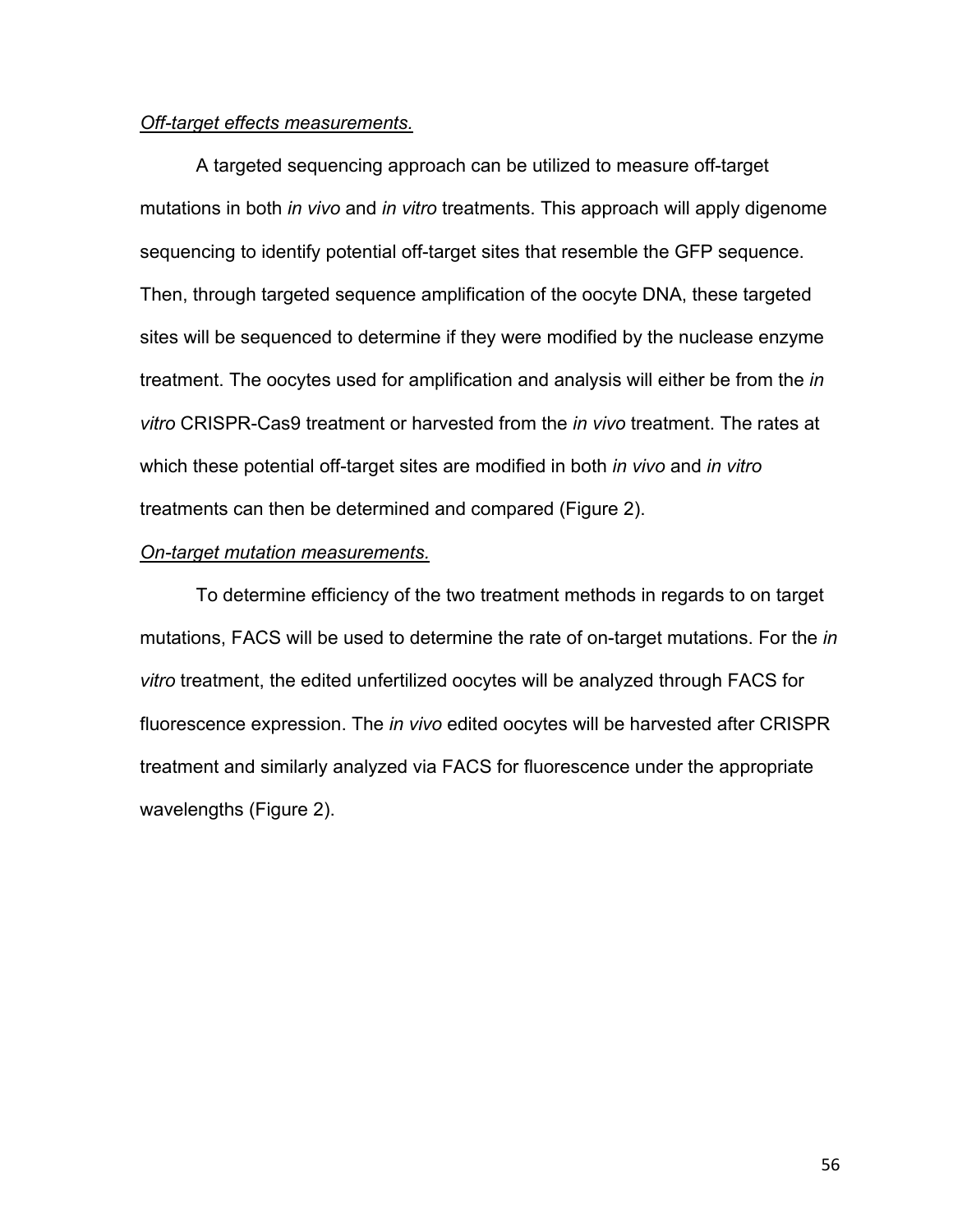

Figure 2. Experimental design flow chart for both *in vivo* and *in vitro* treatments. *Expected Results and Analysis*

### *Off-target mutations.*

Off-target mutation rates allow for a quantification of the likelihood of the CRISPR complexes to create an unintended mutation at a sequence other than the target. These rates will be obtained through targeted sequence amplification of the regions identified by digenome sequencing. A two-tailed t-test will be used to statistically compare the means of off-target mutation rates from the *in vivo* and *in vitro* treatments. We do not expect to observe a significant difference in the ratio of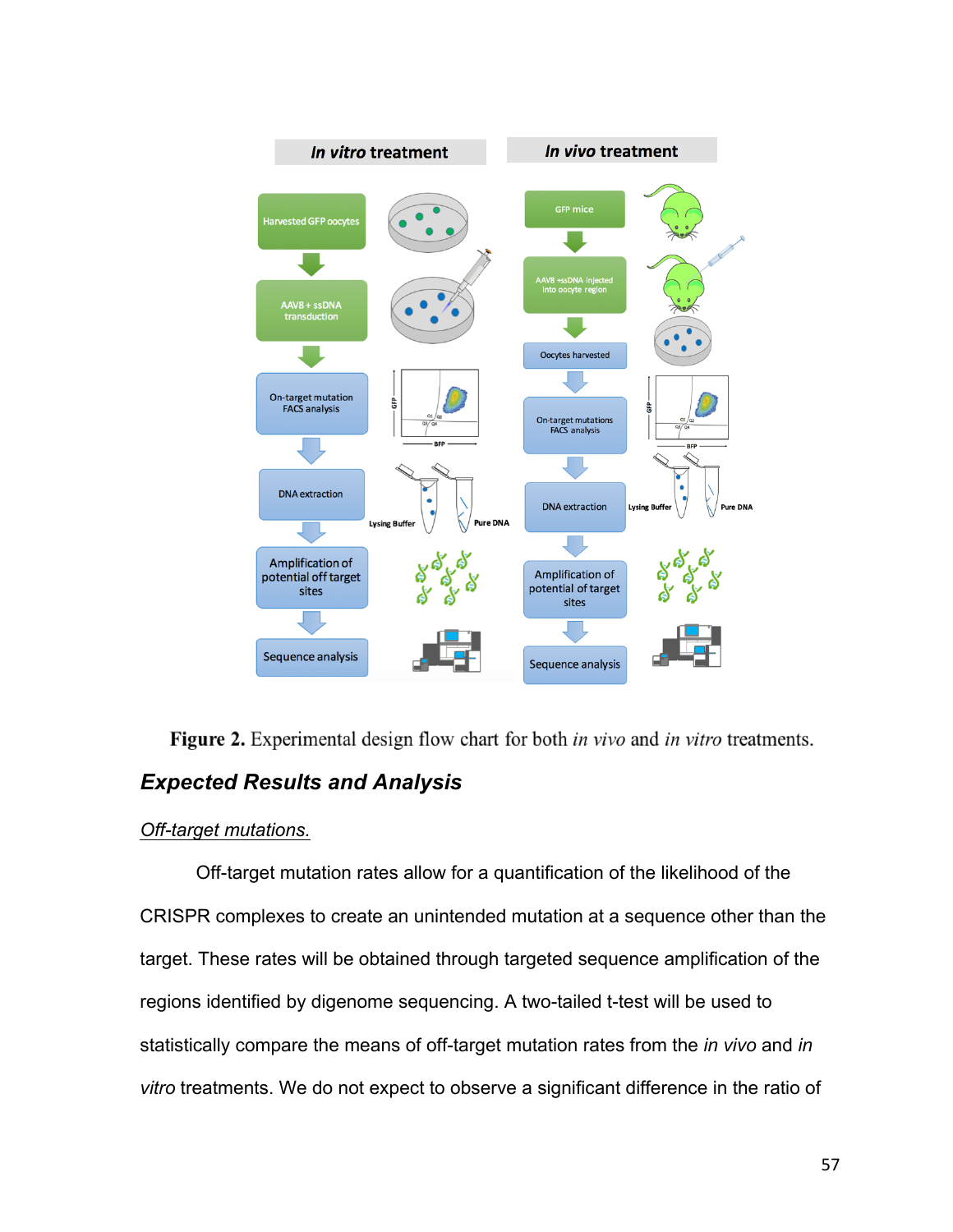off-target/on-target mutations between the two treatments, as the same gRNA, donor DNA, and vectors are used. However, we may observe a reduction in the number of observed off-target mutation in the *in vivo treatment,* if there is an overall reduction of efficiency.

#### *On-target mutations.*

A quantification of how often the CRISPR complex is both cutting the correct sequence and effectively incorporating the donor DNA is vital to future claims regarding the efficiency of CRISPR and its potential clinical use. The *in vivo* and *in vitro* on-target rates will be compared via a two-tailed t-test and analyzed to determine statistically significant difference. For example, we will compare the fraction of BFP-expressing cells, GFP-expressing cells, cells lacking fluorescence between the two treatments. The on-target rates will be characterized by the appearance of BFP. Although the essential requirements for CRISPR to perform efficiently within a cell are met in both the *in vivo* and *in vitro* treatments and in theory the on-target mutation rates would not vary significantly between the two, *in vivo* delivery may pose a problem. If the CRISPR delivery or exposure is compromised via the nature of *in vivo* delivery, we could expect to see a lower ontarget rate and off-target rate amongst the *in vivo* treatment. However, this result would not negate further *in vivo* genetic editing research, but could instead point to a need for further research of effective *in vivo* CRISPR complex delivery.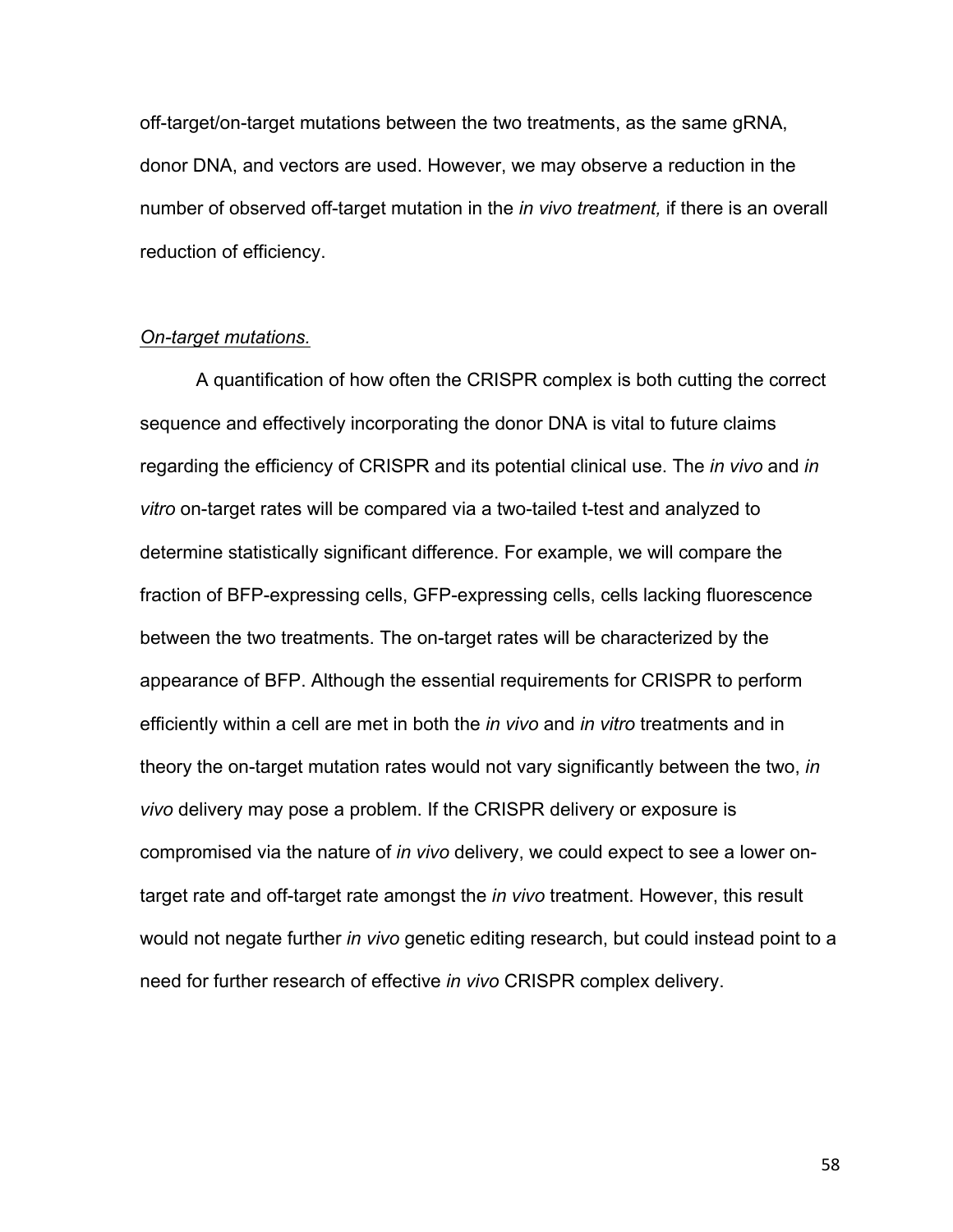### Overall efficiency.

While off-target rates are characterized as off-target per on-target mutation, the overall efficiency reflects the overall amount of mutations, any change at all. In regards to our fluorescence test, this would resemble any change from green to either blue or non-fluorescence. Although the off-target and on-target may not vary between the two treatments, the total efficiency should be analyzed. This information can then be useful when determining the current clinical viability of *in vivo* genetic editing of oocytes. If the efficiency is lower but the off-target rate is the same or lower, this may be interpreted as a low-risk situation.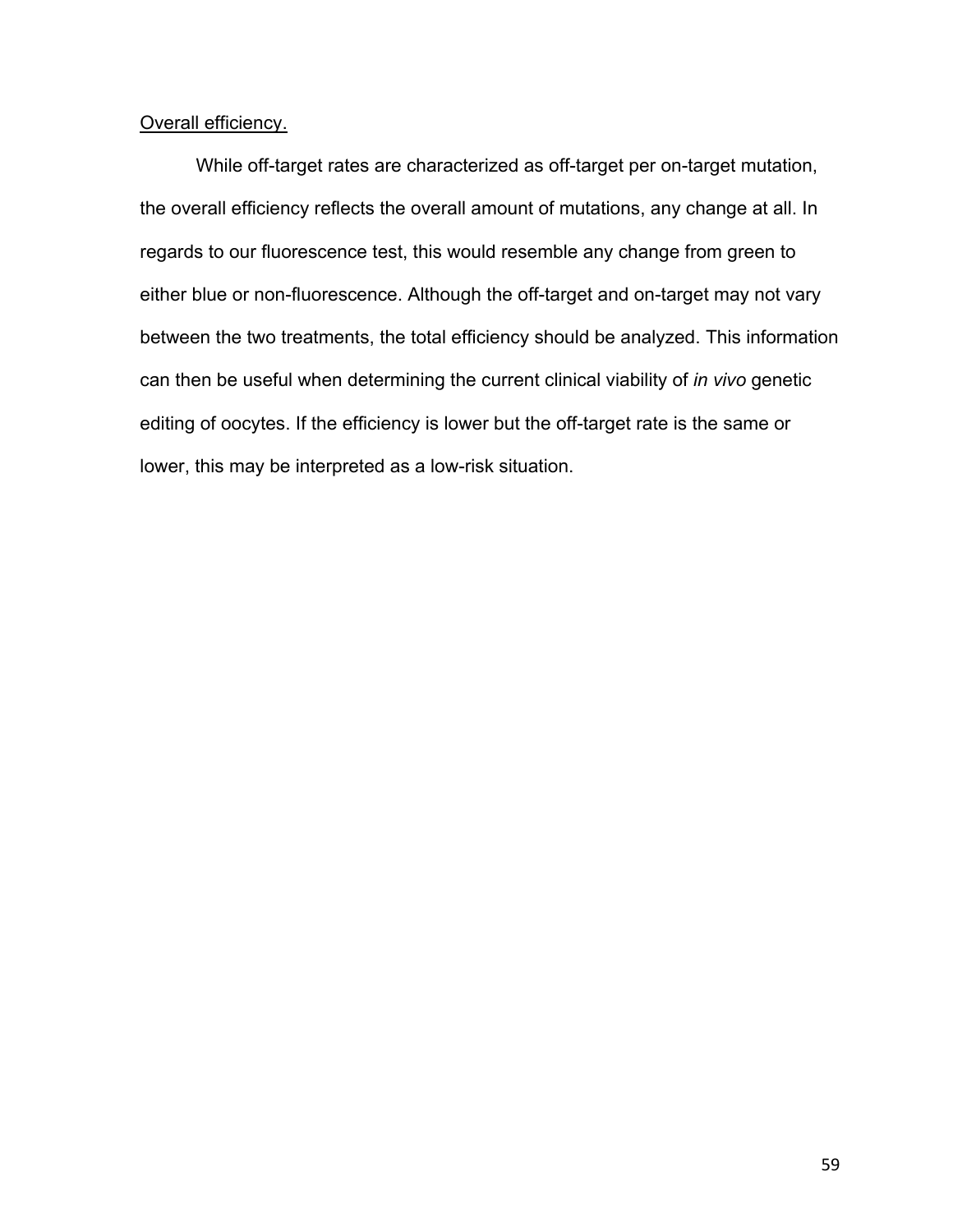### *CONCLUSION*

In the first chapter of this thesis I examined current conservative Christian discourse on genetic editing and located four major Christian concerns commonly used in the Christian rejection of genetic editing research and clinical usage. These concerns (beginning of life, Creator-human relationship, imago *Dei*, and stewardship) are also tension zones within the discourse that contain contradictions and allow for the possibility of potential acceptance of genetic editing. In the second chapter, I applied this knowledge of tension zones to argue that two areas in which there is considerable possibility of Christian acceptance of genetic editing are the stewardship concern of harm and the conjugal act requirement in the creation of new life. I propose that epigenetics, somatic gene therapy and *in vivo* genetic editing are promising research fields that could help produce genetic editing methods that accommodate previously identified Christian concerns. The final chapter is an experimental proposal for an analysis of *in vivo* and *in vitro* CRISPR-Cas9 genetic editing efficiency; here efficiency is quantified by both on- and off-target mutation rates which quantify the amount of correct mutations at the targeted location and the amount of mutations at different similar-looking sites. This study is important when determining the clinical possibility of *in vivo* genetic editing and whether the risks out way the benefits.

This thesis is important as it shows that not only is it possible to study a specific discourse to determine important community concerns, but also that it is possible to scientifically pursue techniques that accommodate these concerns and allow for wider acceptance. Further studies in the three research fields I proposed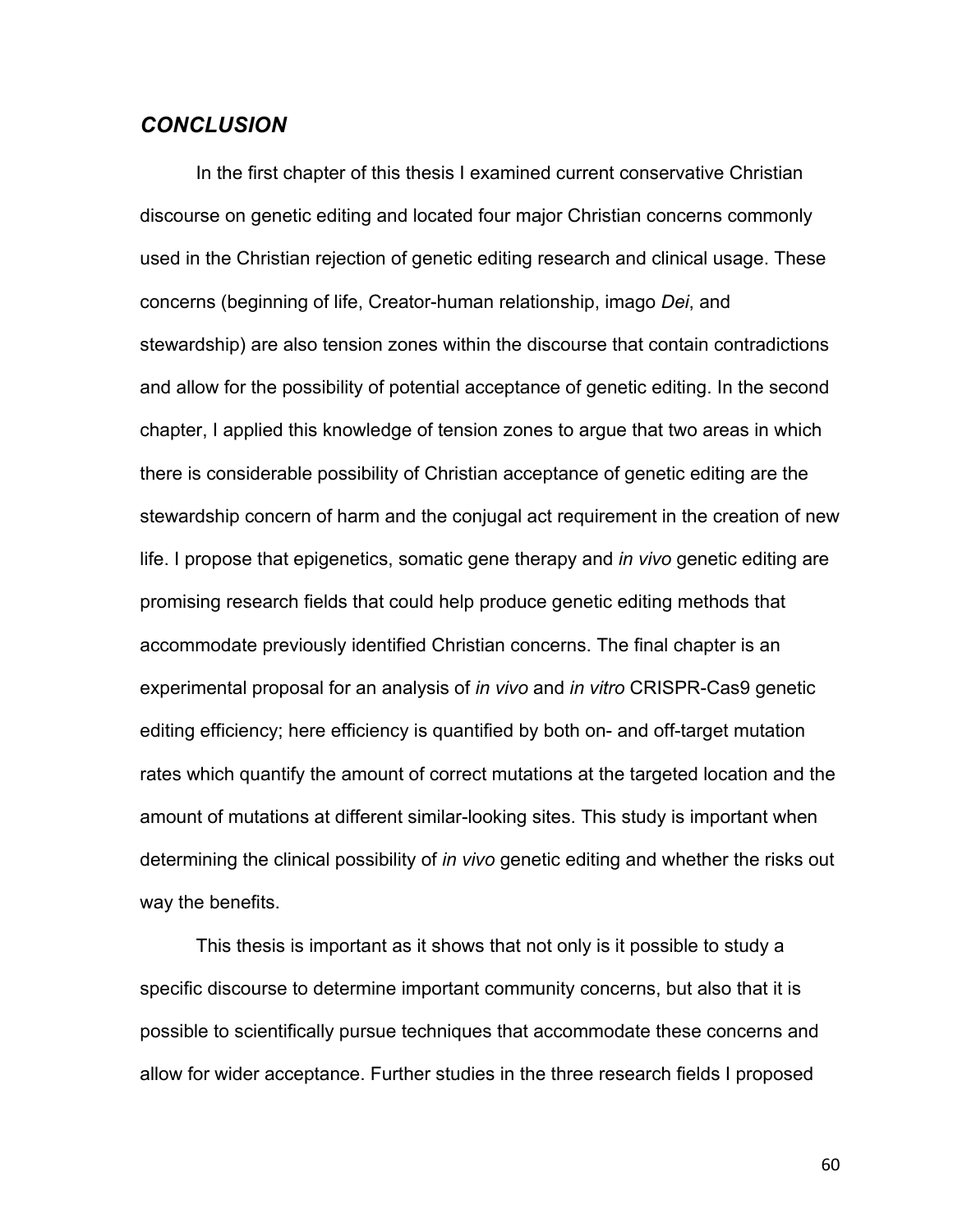would support a greater goal of increasing the clinical accessibility of genetic editing. This is especially important for those who find themselves in situations where they would like to have the choice of genetic editing but are currently uncomfortable with contemporary methods. Not only is scientific research important in motivating this goal, but also religious studies research is important. Further analysis of other, nonmajority religious discourse regarding genetic editing will help us understand their concerns and develop research paths that can help accommodate those concerns, producing clinical genetic editing methods that they would feel more comfortable using.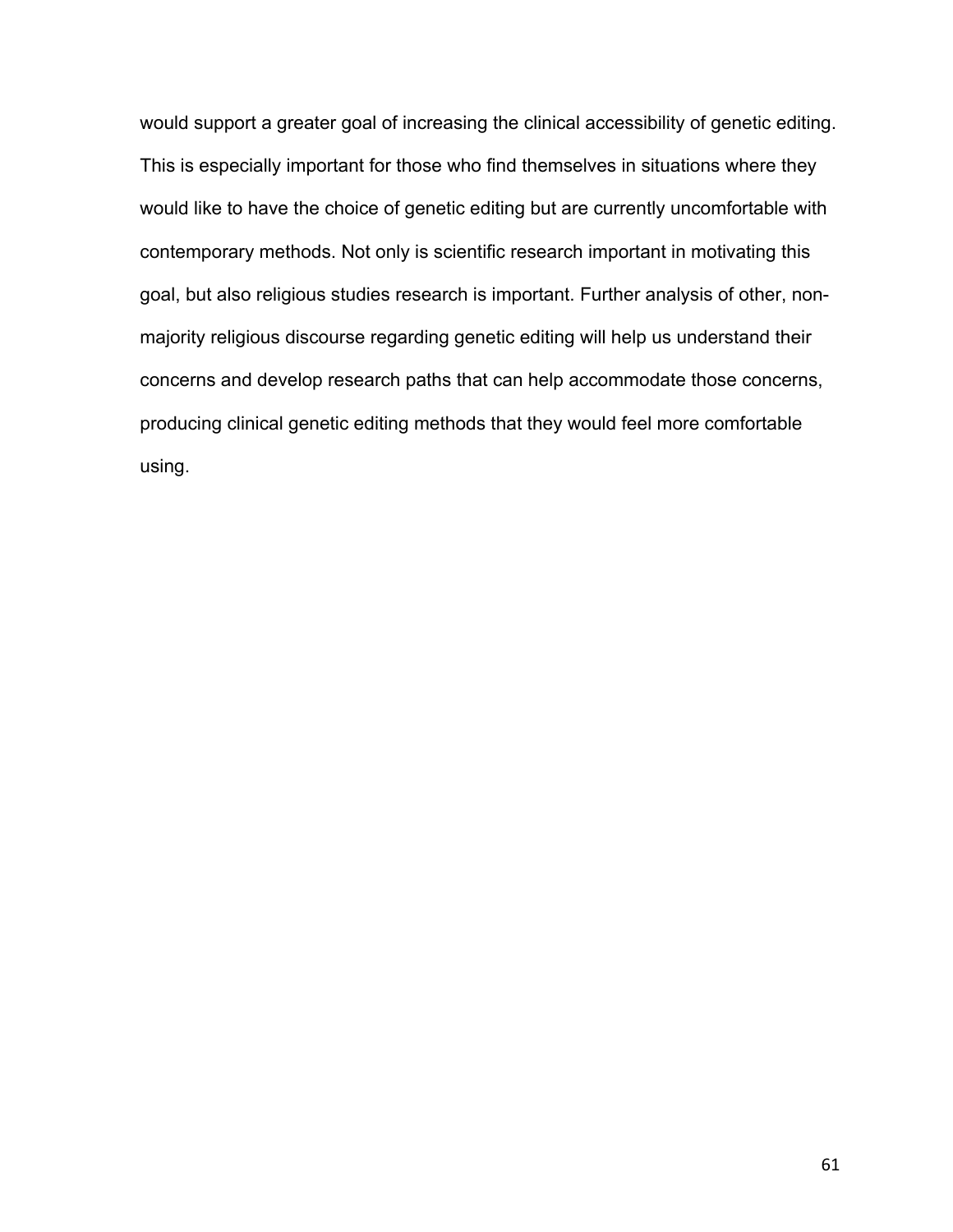## *REFERENCES*

- Beck, M. (2007). Illness, Disease and Sin: The Connection Between Genetics and Spirituality. *Christian Bioethics: Non-Ecumenical Studies in Medical Morality*, *13*(1), 67–89. https://doi.org/10.1080/13803600701283052
- Benagiano, G., & Mori, M. (2007). Evolution of thinking of the Catholic Church on the beginning of human life. *Reproductive BioMedicine Online (Reproductive Healthcare Limited)*, *14*(S1), 162–168.
- Benjamin, J. S., Pilarowski, G. O., Carosso, G. A., Zhang, L., Huso, D. L., Goff, L. A., … Bjornsson, H. T. (2017). A ketogenic diet rescues hippocampal memory defects in a mouse model of Kabuki syndrome. *Proceedings of the National Academy of Sciences*, *114*(1), 125–130.

https://doi.org/10.1073/pnas.1611431114

- Berger, S. L., Kouzarides, T., Shiekhattar, R., & Shilatifard, A. (2009). An operational definition of epigenetics. *Genes & Development*, *23*(7), 781–783. https://doi.org/10.1101/gad.1787609
- Cherry, M. J. (2017). Created in the Image of God: Bioethical Implications of the Imago Dei. *Christian Bioethics: Non-Ecumenical Studies in Medical Morality*, *23*(3), 219–233. https://doi.org/10.1093/cb/cbx009

Christian Medical & Dental Associations. (2006). Beginning of Human Life: Addendum I: Conception and Fertilization. Retrieved November 17, 2017, from http://www.cmda.org/resources/publication/beginning-of-human-lifefertilization-addendum-ethics-statement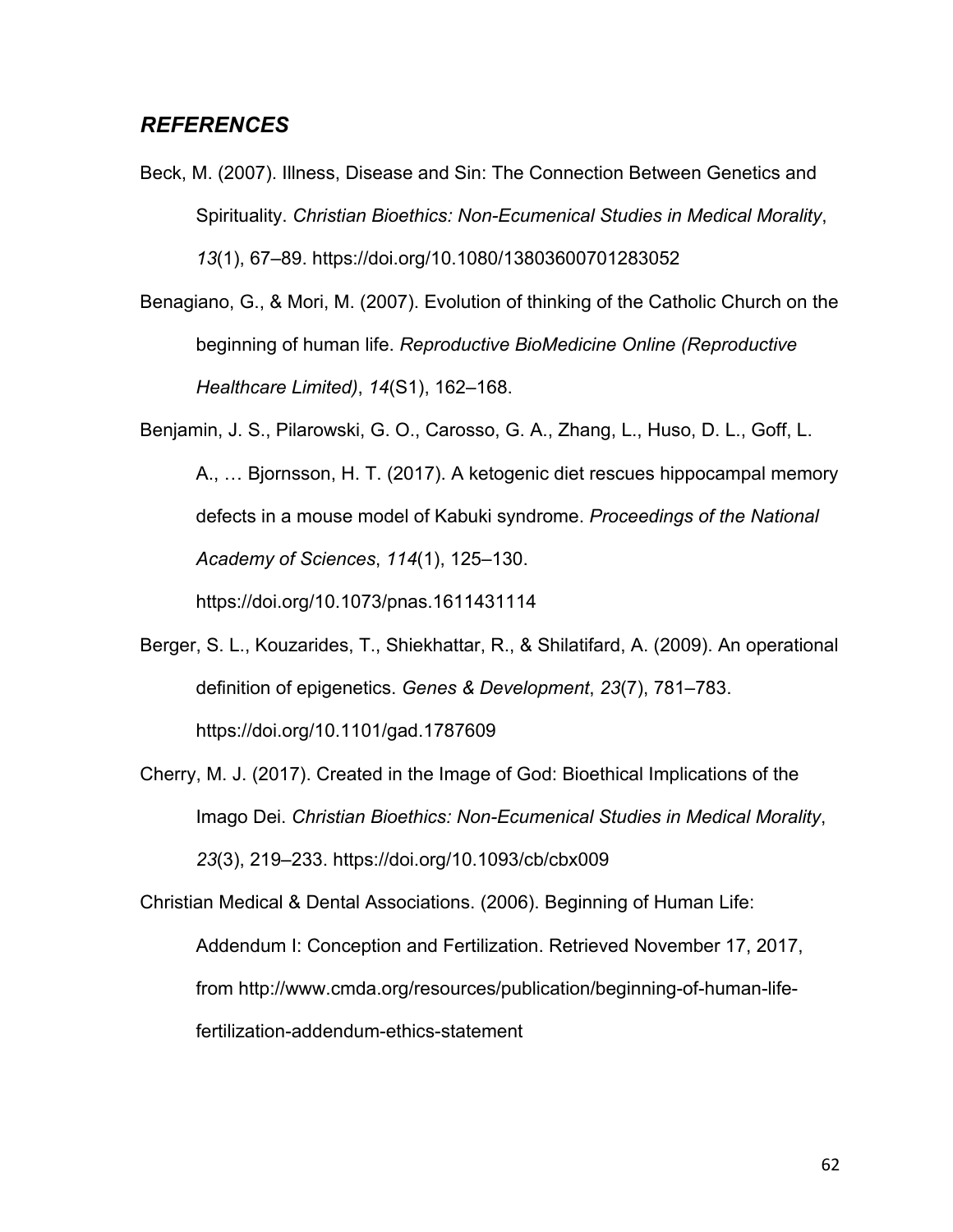Coutelle, C., & Rodeck, C. (2002). On the scientific and ethical issues of fetal somatic gene therapy. *Gene Therapy*, *9*(11), 670. https://doi.org/10.1038/sj.gt.3301761

Curtis, B. (2011, December 16). Children with Down Syndrome Bring Joy. Retrieved November 21, 2017, from https://www.crosswalk.com/family/parenting/children-with-down-syndromebring-joy.html

- David, A. L., Peebles, D. M., Gregory, L., Themis, M., Cook, T., Coutelle, C., & Rodeck, C. H. (2003). Percutaneous Ultrasound-Guided Injection of the Trachea in Fetal Sheep: A Novel Technique to Target the Fetal Airways. *Fetal Diagnosis and Therapy*, *18*(5), 385–390. https://doi.org/10.1159/000071984
- Delaney, J. J. (2009). The Catholic Position on Germ Line Genetic Engineering. *American Journal of Bioethics*, *9*(11), 33–34. https://doi.org/10.1080/15265160903197580
- Ding, R., Jin, Y., Liu, X., Zhu, Z., Zhang, Y., Wang, T., & Xu, Y. (2016). H3K9 acetylation change patterns in rats after exposure to traffic-related air pollution. *Environmental Toxicology and Pharmacology*, *42*, 170–175. https://doi.org/10.1016/j.etap.2016.01.016
- Douar, A. M., Themis, M., & Coutelle, C. (1996). Fetal somatic gene therapy. *Molecular Human Reproduction*, *2*(9), 633–641.
- Dow, L. E., Fisher, J., O'Rourke, K. P., Muley, A., Kastenhuber, E. R., Livshits, G., … Lowe, S. W. (2015). Inducible in vivo genome editing with CRISPR-Cas9. *Nature Biotechnology*, *33*(4), 390. https://doi.org/10.1038/nbt.3155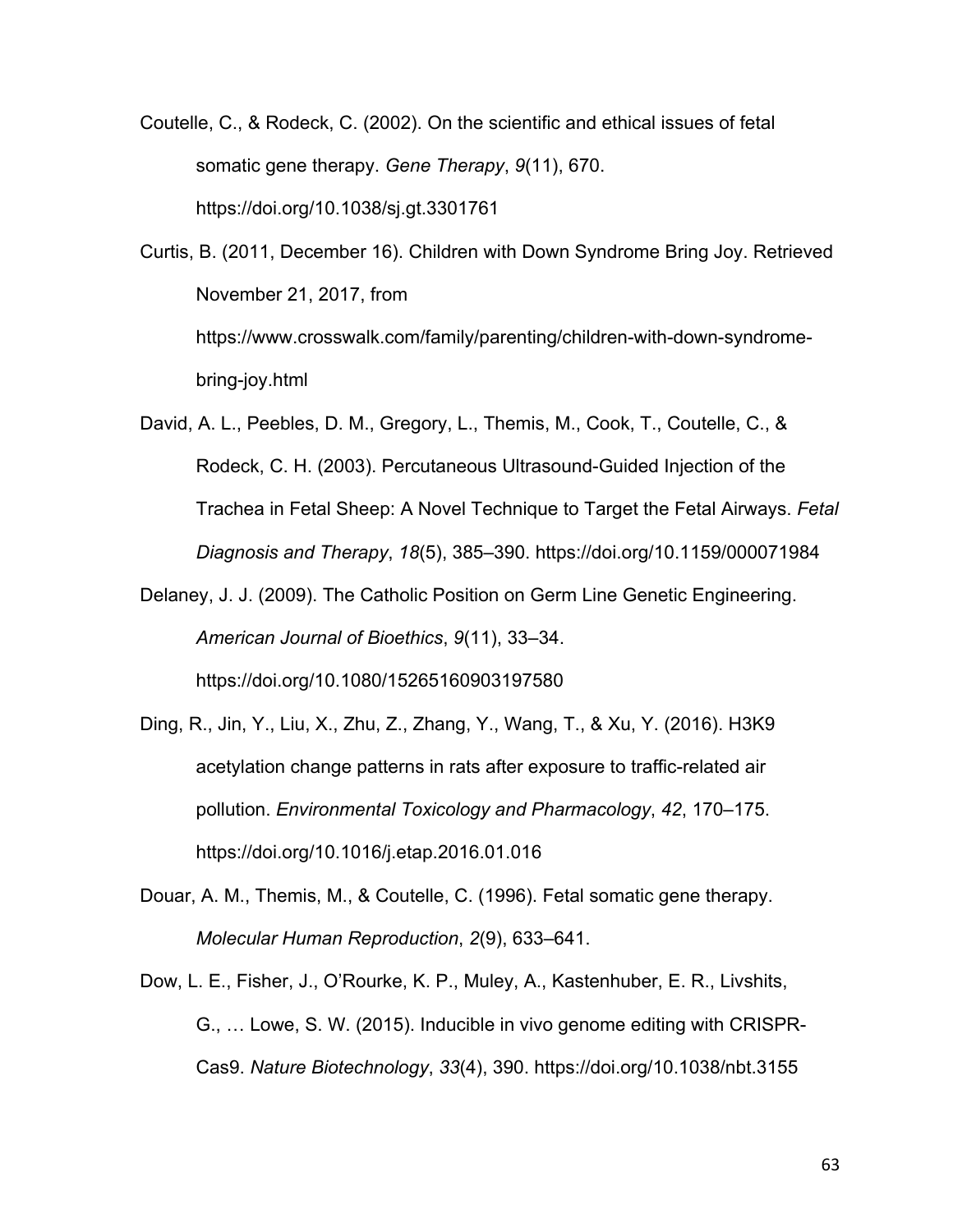- Flesken-Nikitin, A., Harlan, B. A., & Nikitin, A. Y. (2016). Transplantation Into the Mouse Ovarian Fat Pad. *Journal of Visualized Experiments : JoVE*, (115). https://doi.org/10.3791/54444
- Foht, B. P. (2016). Gene Editing: New Technology, Old Moral Questions. *The New Atlantis*, (48), 3–15.
- Frock, R. L., Hu, J., Meyers, R. M., Ho, Y.-J., Kii, E., & Alt, F. W. (2015). Genomewide detection of DNA double-stranded breaks induced by engineered nucleases. *Nature Biotechnology*, *33*(2), 179. https://doi.org/10.1038/nbt.3101
- Fu, B. X. H., St. Onge, R. P., Fire, A. Z., & Smith, J. D. (2016). Distinct patterns of Cas9 mismatch tolerance in vitro and in vivo. *Nucleic Acids Research*, *44*(11), 5365–5377. https://doi.org/10.1093/nar/gkw417
- Fu, Y., Foden, J. A., Khayter, C., Maeder, M. L., Reyon, D., Joung, J. K., & Sander, J. D. (2013). High-frequency off-target mutagenesis induced by CRISPR-Cas nucleases in human cells. *Nature Biotechnology*, *31*(9), 822. https://doi.org/10.1038/nbt.2623
- Funk, C., Kennedy, B., & Sciupac, E. P. (2016, July 26). U.S. public opinion on the future use of gene editing. Retrieved October 1, 2017, from http://www.pewinternet.org/2016/07/26/u-s-public-opinion-on-the-future-useof-gene-editing/

Ikawa, M., Kominami, K., Yoshimura, Y., Tanaka, K., Nishimune, Y., & Okabe, M. (1995). Green fluorescent protein as a marker in transgenic mice. *Development, Growth & Differentiation*, *37*(4), 455–459.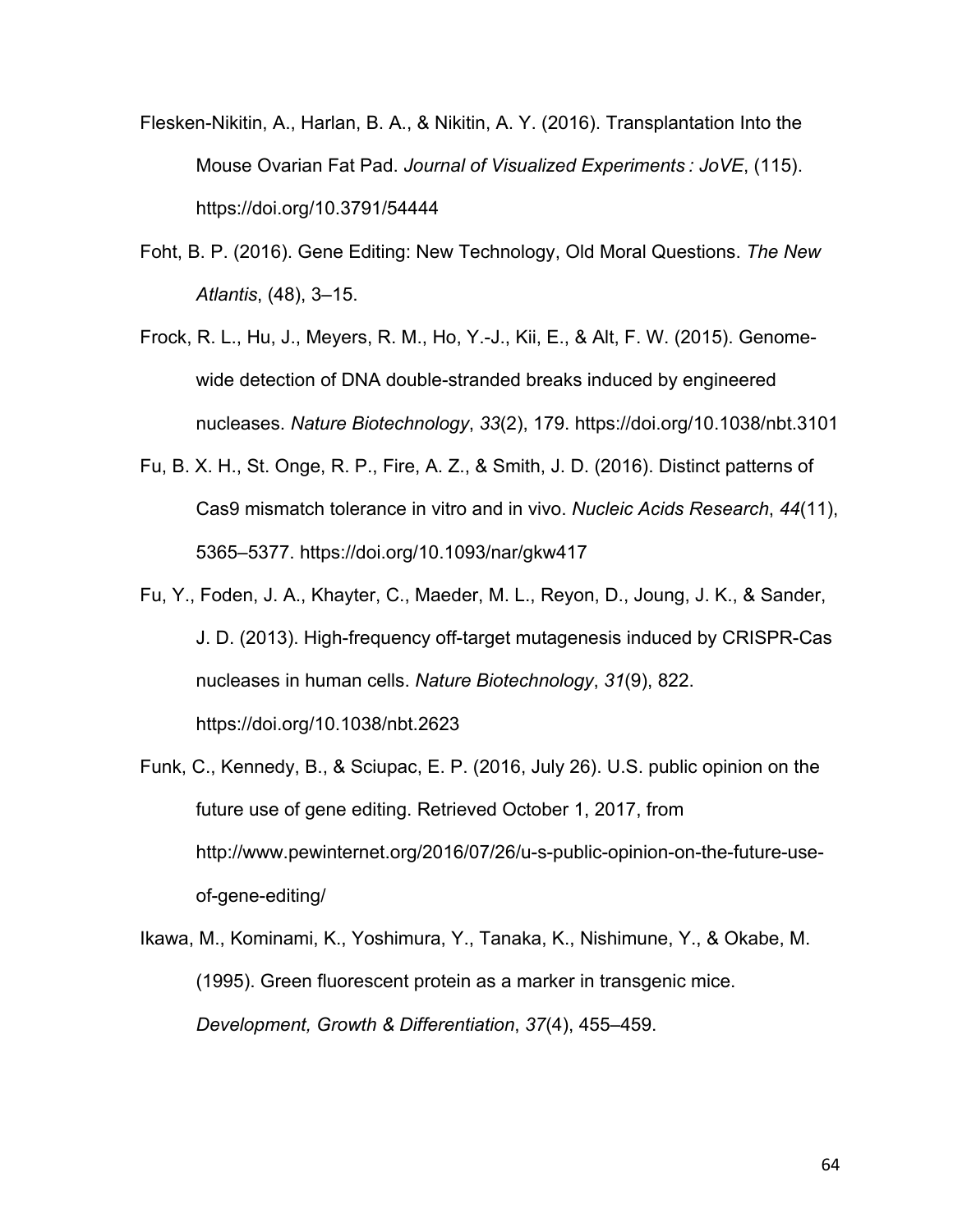- Jarrett, K. E., Lee, C. M., Yeh, Y.-H., Hsu, R. H., Gupta, R., Zhang, M., … Lagor, W. R. (2017). Somatic genome editing with CRISPR/Cas9 generates and corrects a metabolic disease. *Scientific Reports*, *7*, 44624. https://doi.org/10.1038/srep44624
- Kazantsev, A. G., & Thompson, L. M. (2008). Therapeutic application of histone deacetylase inhibitors for central nervous system disorders. *Nature Reviews. Drug Discovery*, *7*(10), 854–868. https://doi.org/10.1038/nrd2681
- Kim, D., Bae, S., Park, J., Kim, E., Kim, S., Yu, H. R., … Kim, J.-S. (2015). Digenome-seq: genome-wide profiling of CRISPR-Cas9 off-target effects in human cells. *Nature Methods*, *12*, 237.
- Knight, J. (2017, March 21). Dispel the Myths About Down Syndrome. Retrieved November 21, 2017, from https://www.desiringgod.org/articles/dispel-themyths-about-down-syndrome
- Li, H., Haurigot, V., Doyon, Y., Li, T., Wong, S. Y., Bhagwat, A. S., … High, K. A. (2011). In vivo genome editing restores haemostasis in a mouse model of haemophilia. *Nature*, *475*(7355), 217. https://doi.org/10.1038/nature10177
- Liang, X., Potter, J., Kumar, S., Ravinder, N., & Chesnut, J. D. (2017). Enhanced CRISPR/Cas9-mediated precise genome editing by improved design and delivery of gRNA, Cas9 nuclease, and donor DNA. *Journal of Biotechnology*, *241*, 136–146. https://doi.org/10.1016/j.jbiotec.2016.11.011
- Ma, H., Marti-Gutierrez, N., Park, S.-W., Wu, J., Lee, Y., Suzuki, K., … Mitalipov, S. (2017). Correction of a pathogenic gene mutation in human embryos. *Nature*, *548*(7668), 413–419. https://doi.org/10.1038/nature23305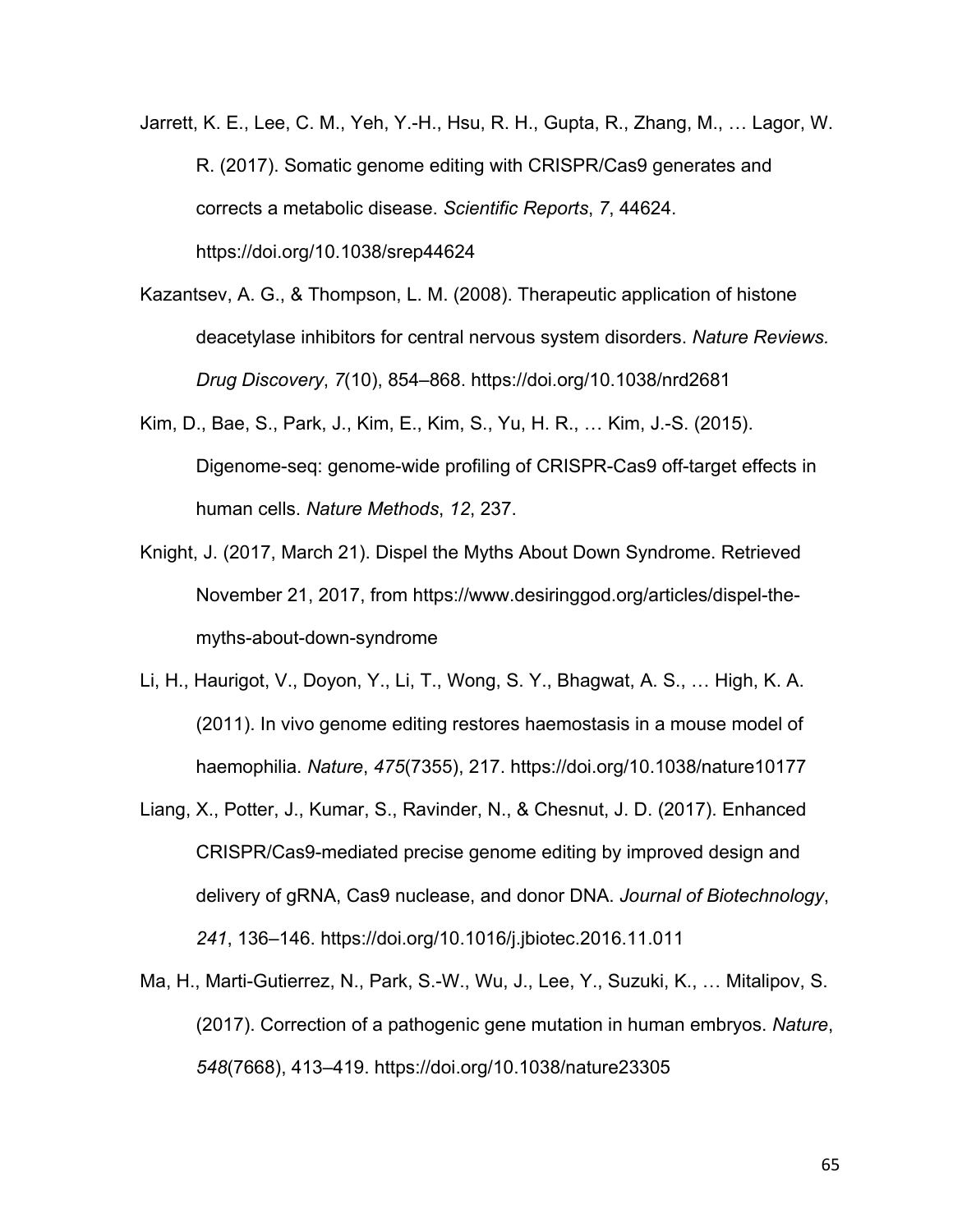Marks, P. A., & Xu, W.-S. (2009). Histone Deacetylase Inhibitors: Potential in Cancer Therapy. *Journal of Cellular Biochemistry*, *107*(4), 600–608. https://doi.org/10.1002/jcb.22185

- Modell, S. M. (2007). Genetic and Reproductive Technologies in the Light of Religious Dialogue. *Zygon®*, *42*(1), 163–182. https://doi.org/10.1111/j.1467- 9744.2006.00813.x
- Murray, D., Doran, P., MacMathuna, P., & Moss, A. C. (2007). In silico gene expression analysis--an overview. *Molecular Cancer*, *6*, 50. https://doi.org/10.1186/1476-4598-6-50

Nelson, C. E., Hakim, C. H., Ousterout, D. G., Thakore, P. I., Moreb, E. A., Rivera, R. M. C., … Gersbach, C. A. (2016). In vivo genome editing improves muscle function in a mouse model of Duchenne muscular dystrophy. *Science*, *351*(6271), 403–407. https://doi.org/10.1126/science.aad5143

Peoples, S. (2017, August 17). Christian—Use Your Outrage at Iceland's Down Syndrome Abortion Rate to Make a Difference for Families Like Mine. Retrieved November 21, 2017, from http://www.keyministry.org/church4everychild/2017/8/17/christianuse-your-

outrage-at-icelands-down-syndrome-abortion-rate-to-make-a-difference-forfamilies-like-mine

Pope Benedict XVI. (2006). Compendium of the Catechism of the Catholic Church. Retrieved from

http://www.vatican.va/archive/compendium\_ccc/documents/archive\_2005\_co mpendium-ccc\_en.html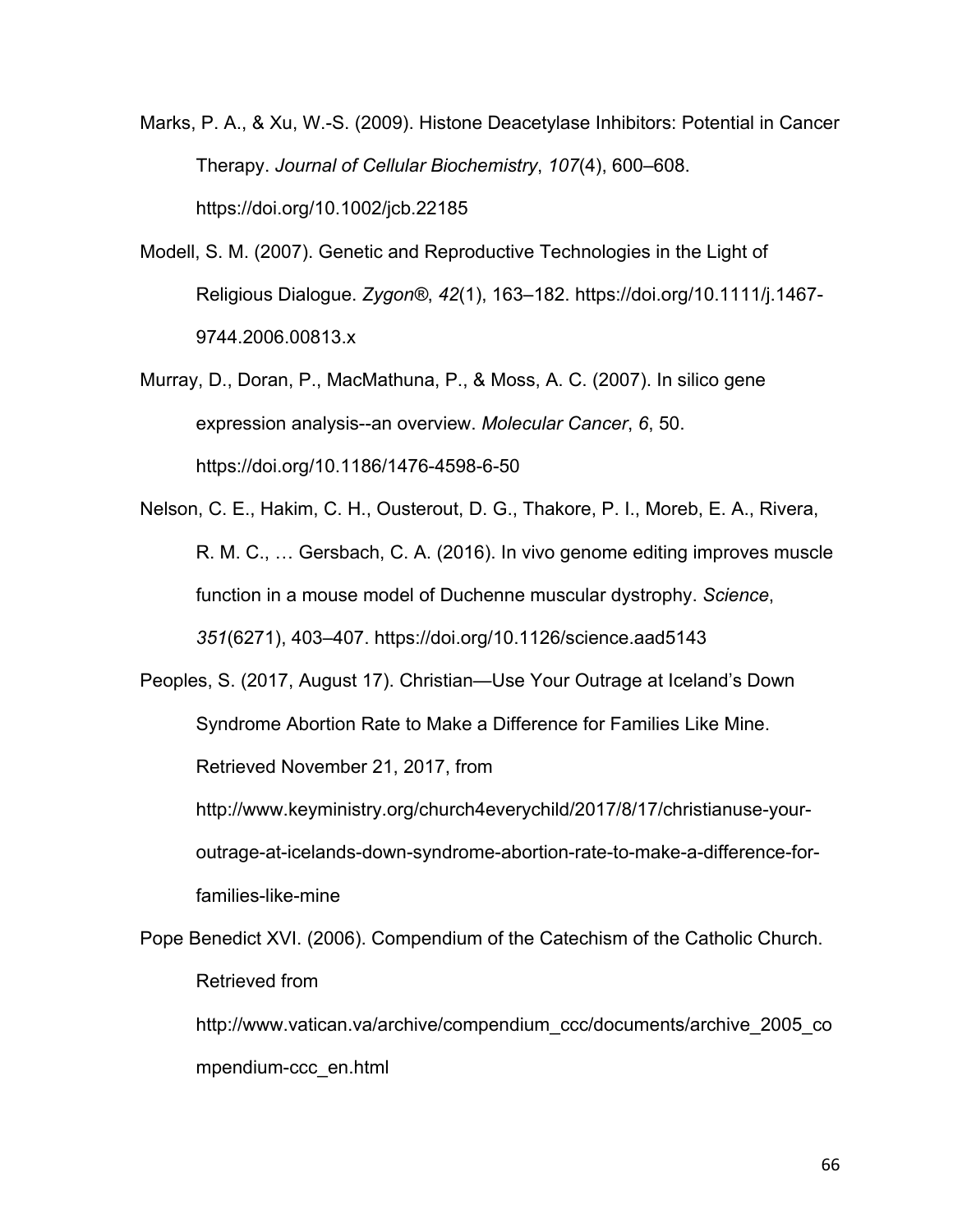Ran, F. A., Hsu, P. D., Lin, C.-Y., Gootenberg, J. S., Konermann, S., Trevino, A. E., … Zhang, F. (2013). Double Nicking by RNA-Guided CRISPR Cas9 for Enhanced Genome Editing Specificity. *Cell*, *154*(6), 1380–1389. https://doi.org/10.1016/j.cell.2013.08.021

- Richardson, C. D., Ray, G. J., DeWitt, M. A., Curie, G. L., & Corn, J. E. (2016). Enhancing homology-directed genome editing by catalytically active and inactive CRISPR-Cas9 using asymmetric donor DNA. *Nature Biotechnology*, *34*(3), 339–344. https://doi.org/10.1038/nbt.3481
- RK Riegelman, & Garr, D. (n.d.). Healthy People 2020 and Education for Health: what are the objectives? - PubMed - NCBI. Retrieved February 19, 2018, from https://www.ncbi.nlm.nih.gov/pubmed/21238870
- Salvador, L. M., Silva, C. P., Kostetskii, I., Radice, G. L., & Strauss, J. F. (2008). The promoter of the oocyte-specific gene, Gdf9, is active in population of cultured mouse embryonic stem cells with an oocyte-like phenotype. *Methods (San Diego, Calif.)*, *45*(2), 172–181. https://doi.org/10.1016/j.ymeth.2008.03.004
- Sánchez-Rivera, F. J., Papagiannakopoulos, T., Romero, R., Tammela, T., Bauer, M. R., Bhutkar, A., … Jacks, T. (2014). Rapid modelling of cooperating genetic events in cancer through somatic genome editing. *Nature*, *516*(7531), nature13906. https://doi.org/10.1038/nature13906

Servick, K. (2017, August 1). First U.S.-based group to edit human embryos brings practice closer to clinic. Retrieved March 4, 2018, from http://www.sciencemag.org/news/2017/08/first-us-based-group-edit-humanembryos-brings-practice-closer-clinic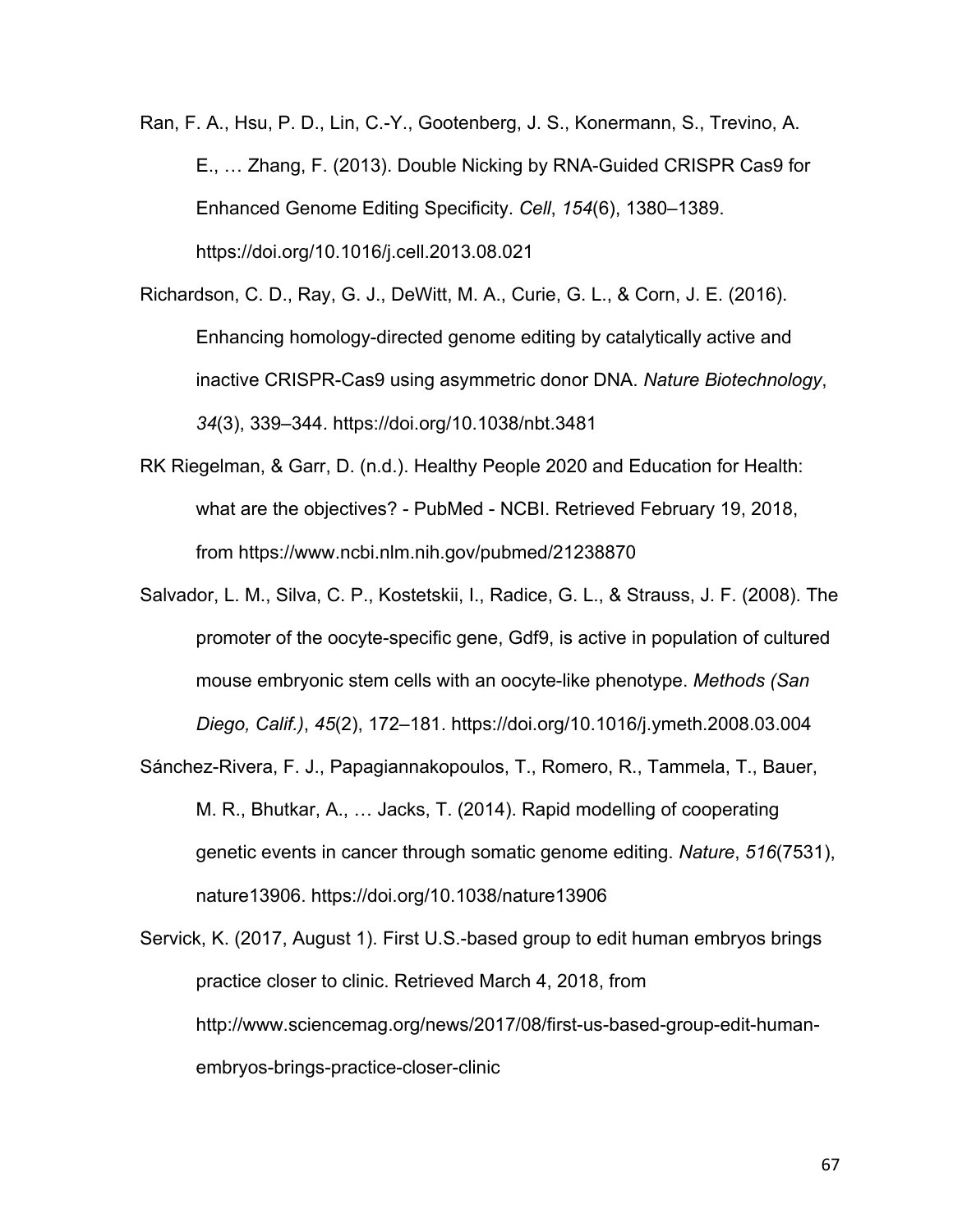- Sher, G., Davis, V. M., & Stoess, J. (2005). *In vitro fertilization: the ART of making babies*. Infobase Publishing.
- Slack, J. (2012). *Stem Cells: A Very Short Introduction* (Vol. 303). Oxford University Press. Retrieved from https://books.google.com/books/about/Stem\_Cells\_A\_Very\_Short\_Introductio n.html?id=AczsOKBtuKAC
- Street, 1615 L., NW, Washington, S. 800, & Inquiries, D. 20036 U. 419 4300 | M. 419 4349 | F. 419 4372 | M. (2013, August 6). Living to 120 and Beyond: Americans' Views on Aging, Medical Advances and Radical Life Extension. Retrieved November 2, 2017, from

http://www.pewforum.org/2013/08/06/living-to-120-and-beyond-americansviews-on-aging-medical-advances-and-radical-life-extension/

Sutton, A. (2012). Germ-line gene therapy could prove a two-edged tool. *Christian Bioethics*, *18*(2), 145–155. https://doi.org/10.1093/cb/cbs012

Thomas, H. R., Percival, S. M., Yoder, B. K., & Parant, J. M. (2014). High-Throughput Genome Editing and Phenotyping Facilitated by High Resolution Melting Curve Analysis. *PLOS ONE*, *9*(12), e114632. https://doi.org/10.1371/journal.pone.0114632

- United States Conference of Catholic Bishops. (2006). *United States Catholic Catechism for Adults*. USCCB Publishing.
- U.S. Conference of Catholic Bishops. (2004). Ethical And Policy Concerns Regarding Embryonic Stem Cell Research. In *Testimony of Richard M. Doerflinger on behalf of the U.S. Conference of Catholic Bishops before the*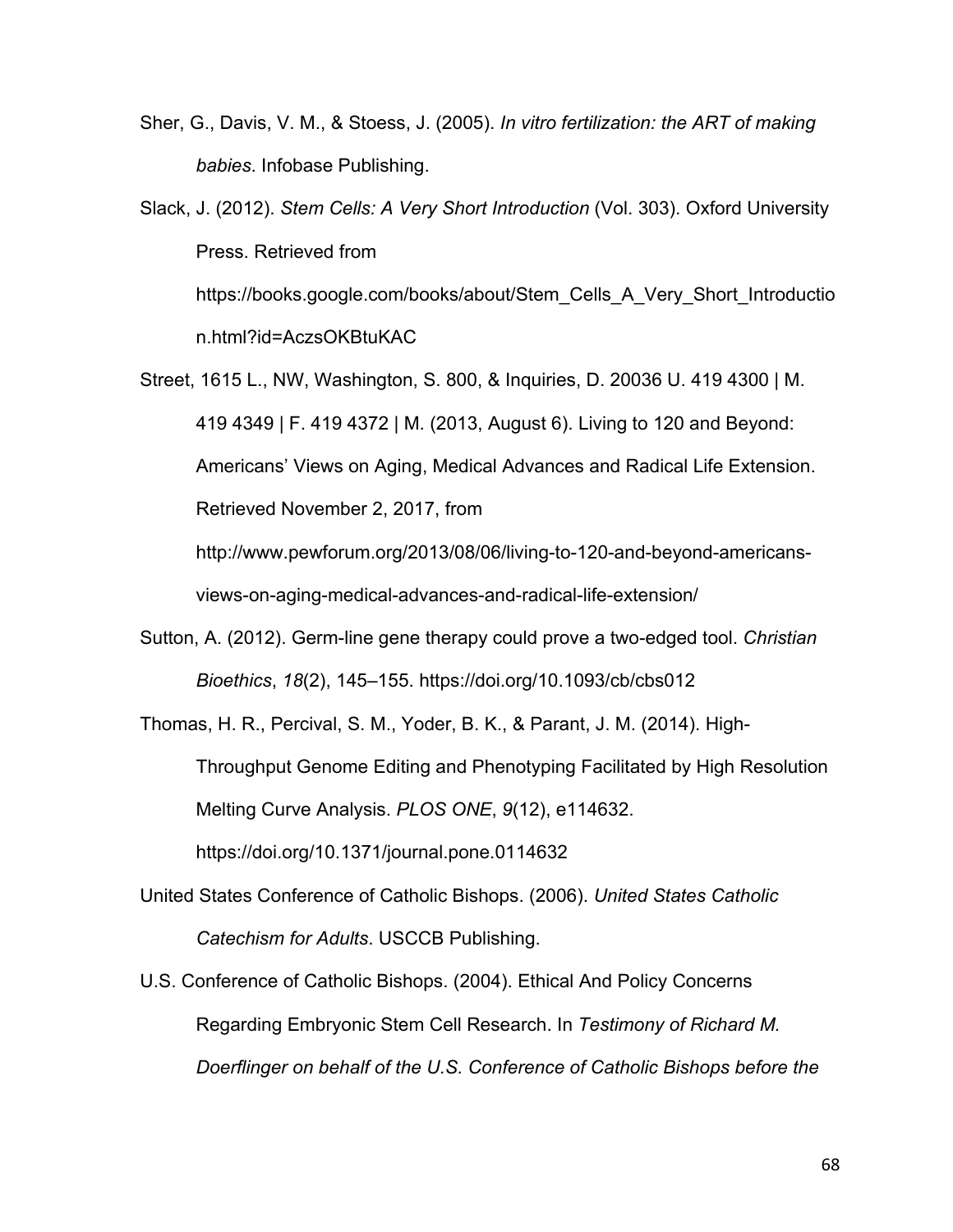*Subcommittee on Science, Technology and Space, Senate Commerce, Science and Transportation Com- mittee*. Retrieved from http://www.usccb.org/issues-and-action/human-life-and-dignity/stem-cellresearch/ethical-and-policy-concerns-regarding-embryonic-stem-cellresearch.cfm

- U.S. Department of Health & Human Services. (2001, June 17). Use of Genetically Modified Stem Cells in Experimental Gene Therapies. Retrieved from https://stemcells.nih.gov/info/2001report/chapter11.htm
- Vatican International Theological Commission. (2004, July 23). Communion and Stewardship: Human Persons Created in the Image of God. Retrieved September 18, 2017, from

http://www.vatican.va/roman\_curia/congregations/cfaith/cti\_documents/rc\_co n\_cfaith\_doc\_20040723\_communion-stewardship\_en.html

- Wagner, A. M., Schoeberlein, A., & Surbek, D. (2009). Fetal gene therapy: Opportunities and risks. *Advanced Drug Delivery Reviews*, *61*(10), 813–821. https://doi.org/10.1016/j.addr.2009.04.011
- Wagner, J. M., Hackanson, B., Lübbert, M., & Jung, M. (2010). Histone deacetylase (HDAC) inhibitors in recent clinical trials for cancer therapy. *Clinical Epigenetics*, *1*(3), 117. https://doi.org/10.1007/s13148-010-0012-4
- Weinhold, B. (2006). Epigenetics: The Science of Change. *Environmental Health Perspectives*, *114*(3), A160–A167.